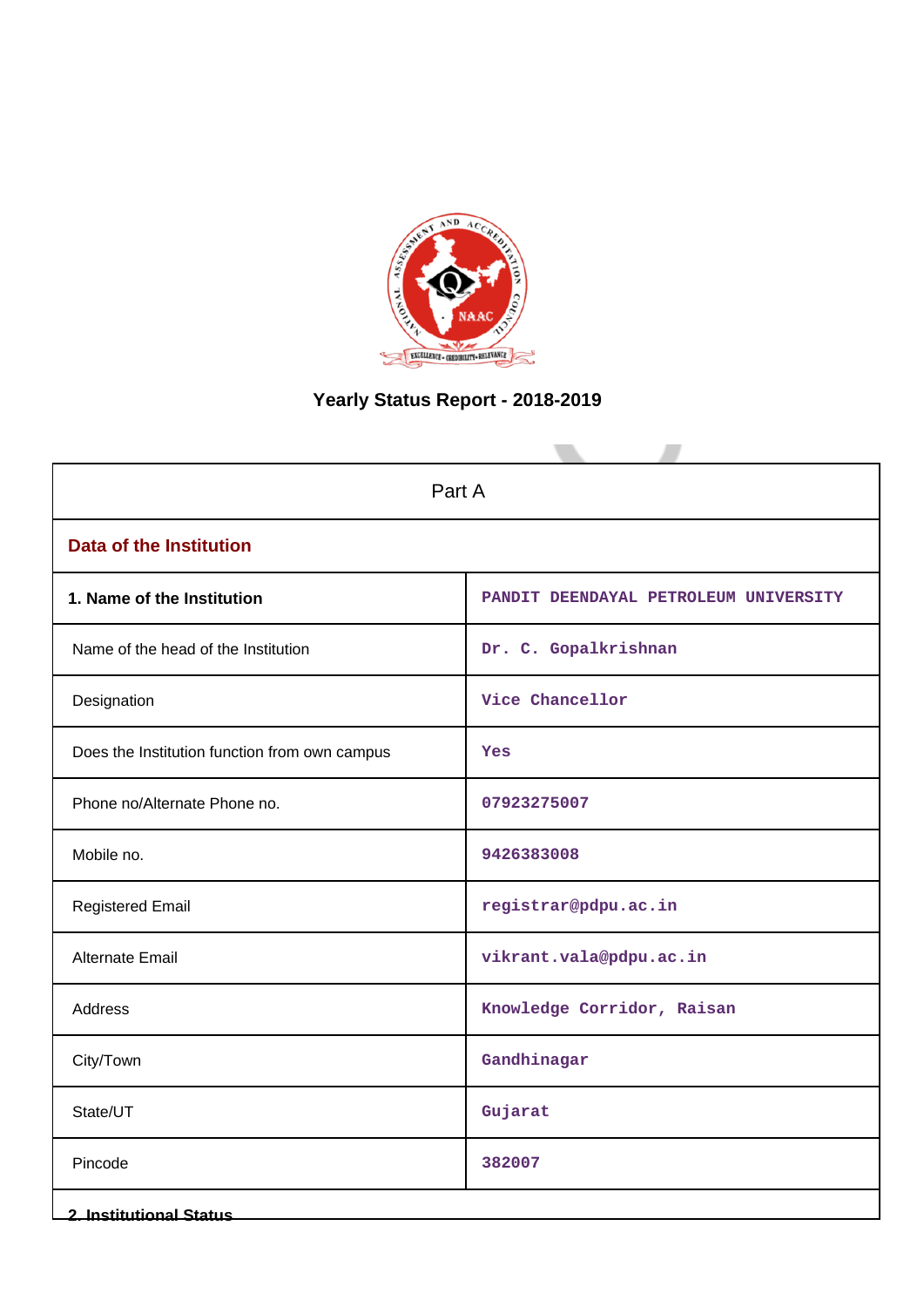| University                             | Private                         |
|----------------------------------------|---------------------------------|
| Type of Institution                    | Co-education                    |
| Location                               | Urban                           |
| <b>Financial Status</b>                | private                         |
| Name of the IQAC co-ordinator/Director | Dr Rajesh Patel and Dr D Sriram |
| Phone no/Alternate Phone no.           | 07923275494                     |
| Mobile no.                             | 9687848535                      |
| <b>Registered Email</b>                | rajesh.patel@sot.pdpu.ac.in     |
| Alternate Email                        | sriram.d@sls.pdpu.ac.in         |
| 3. Website Address                     |                                 |

| Web-link of the AQAR: (Previous Academic Year)                           | https://pdpu.ac.in/downloads/AOAR-<br>$PDPU-2017-18.pdf$                 |
|--------------------------------------------------------------------------|--------------------------------------------------------------------------|
| 4. Whether Academic Calendar prepared during<br>the year                 | Yes                                                                      |
| if yes, whether it is uploaded in the institutional website:<br>Weblink: | http://spt.pdpu.ac.in/downloads/Even%20<br><u>Semester%202019-20.pdf</u> |

# **5. Accrediation Details**

| Cycle | Grade | <b>CGPA</b><br>Validity<br>Year of |              |                   |                   |
|-------|-------|------------------------------------|--------------|-------------------|-------------------|
|       |       |                                    | Accrediation | Period From       | Period To         |
|       | A     | 3.39                               | 2016         | $16 - Dec - 2016$ | $15 - Dec - 2021$ |

**6. Date of Establishment of IQAC 05-Sep-2012**

## **7. Internal Quality Assurance System**

|                                                                                  | Quality initiatives by IQAC during the year for promoting quality culture |                                       |
|----------------------------------------------------------------------------------|---------------------------------------------------------------------------|---------------------------------------|
| Item /Title of the quality initiative by<br><b>IQAC</b>                          | Date & Duration                                                           | Number of participants/ beneficiaries |
| To accept NMAT course in<br>addition to CAT/XAT for<br>future MBA Admissions, as | $30 - Oct - 2018$                                                         | 120                                   |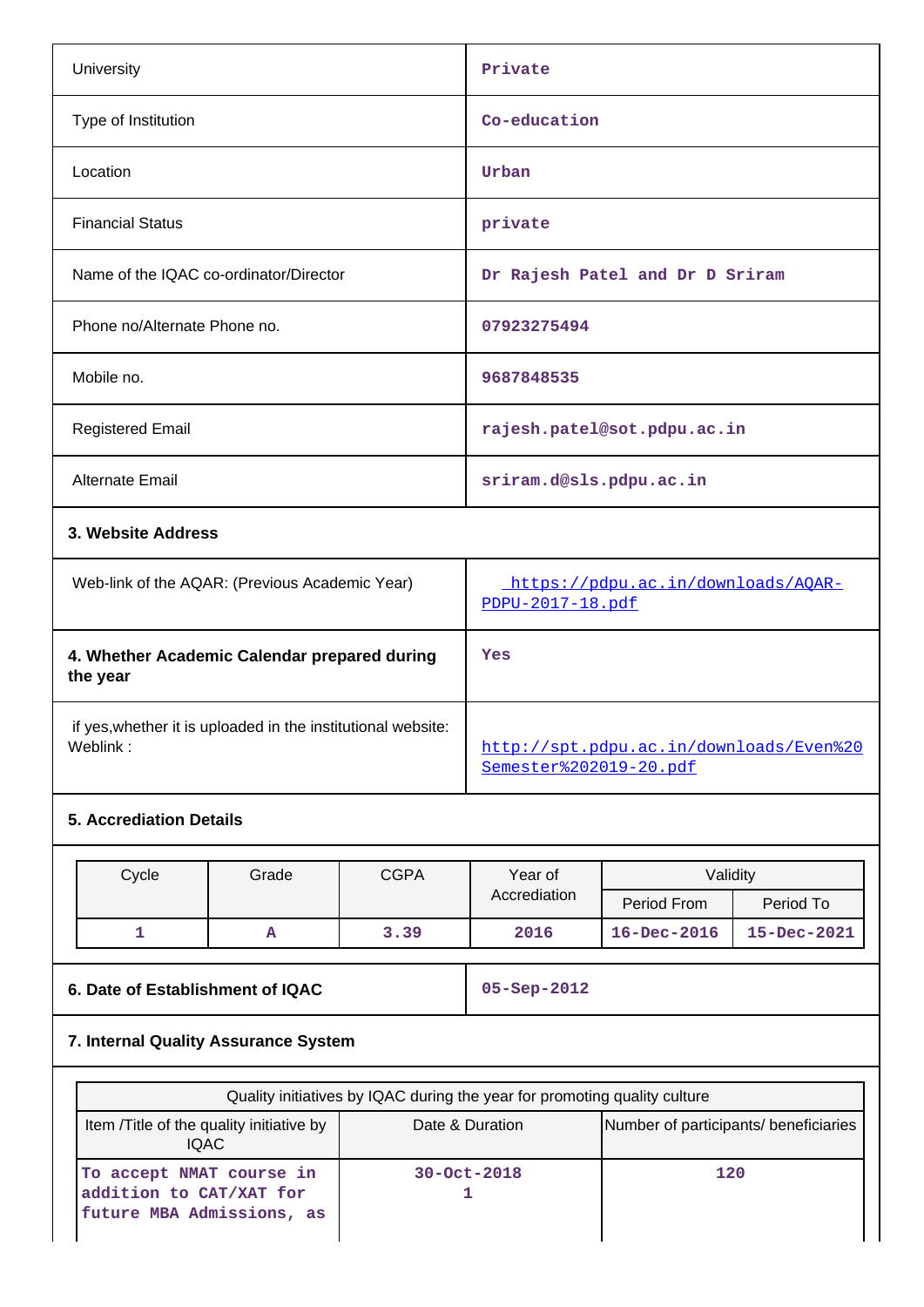|  | NMAT also is a rigorous<br>test to assess aptitudes<br>for B-School aspirants.                                                                                                                                                                                                                |                                                                               |                       |                                |             |  |
|--|-----------------------------------------------------------------------------------------------------------------------------------------------------------------------------------------------------------------------------------------------------------------------------------------------|-------------------------------------------------------------------------------|-----------------------|--------------------------------|-------------|--|
|  | Courses of Financial<br>Statement Analysis and<br>Reporting, Corporate<br>Restructuring and<br>Business Valuation,<br>Business Analytics,<br>Business Consulting have<br>been added in MBA program<br>and also compulsory<br>comprehensive Independent<br>Study Project have been<br>added in |                                                                               | 30-Oct-2018<br>1      |                                | 120         |  |
|  | Implementation of the UGC<br>regulation for promotion<br>of Academic Integrity and<br>Prevention of plagiarism.<br>The supervisor have been<br>directed to certify the<br>absence of plagiarism for<br>the students pursing Ph.<br>D. under their while<br>submitting the thesis.             |                                                                               | 30-Oct-2018<br>1      |                                | 198         |  |
|  |                                                                                                                                                                                                                                                                                               |                                                                               | View File             |                                |             |  |
|  |                                                                                                                                                                                                                                                                                               |                                                                               |                       |                                |             |  |
|  |                                                                                                                                                                                                                                                                                               |                                                                               |                       |                                |             |  |
|  | UGC/CSIR/DST/DBT/ICMR/TEQIP/World Bank/CPE of UGC etc.                                                                                                                                                                                                                                        | 8. Provide the list of Special Status conferred by Central/ State Government- |                       |                                |             |  |
|  | Institution/Departmen<br>t/Faculty                                                                                                                                                                                                                                                            | Scheme                                                                        | <b>Funding Agency</b> | Year of award with<br>duration | Amount      |  |
|  | N.A.                                                                                                                                                                                                                                                                                          | N.A.                                                                          | N.A.                  | 2019<br>0                      | $\mathbf 0$ |  |
|  |                                                                                                                                                                                                                                                                                               |                                                                               | No Files Uploaded !!! |                                |             |  |
|  | 9. Whether composition of IQAC as per latest<br><b>NAAC</b> guidelines:                                                                                                                                                                                                                       |                                                                               | Yes                   |                                |             |  |
|  | Upload latest notification of formation of IQAC                                                                                                                                                                                                                                               |                                                                               | View File             |                                |             |  |
|  | 10. Number of IQAC meetings held during the<br>year :                                                                                                                                                                                                                                         |                                                                               | 4                     |                                |             |  |
|  | The minutes of IQAC meeting and compliances to the<br>decisions have been uploaded on the institutional<br>website                                                                                                                                                                            |                                                                               | Yes                   |                                |             |  |
|  | Upload the minutes of meeting and action taken report                                                                                                                                                                                                                                         |                                                                               | View File             |                                |             |  |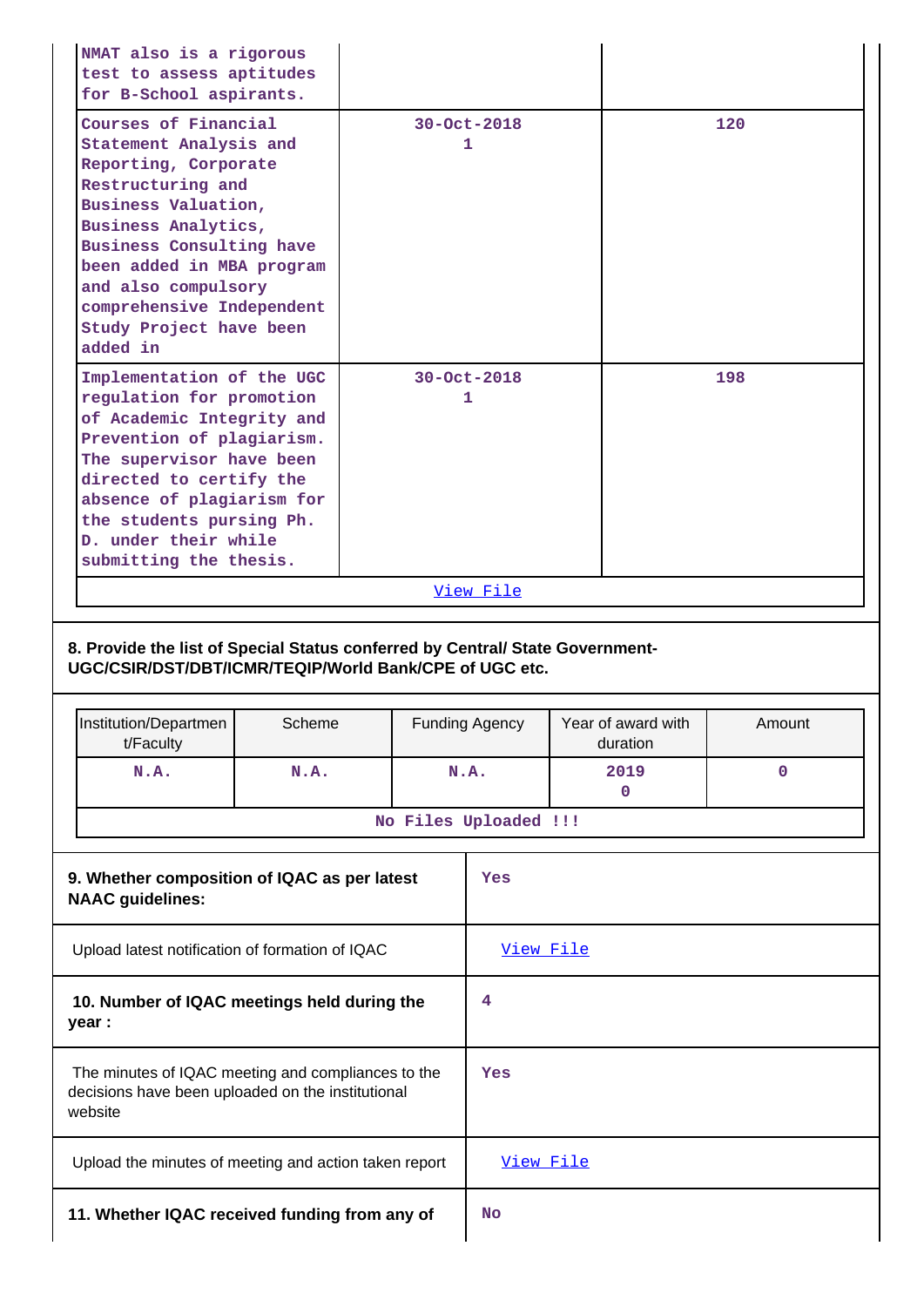**12. Significant contributions made by IQAC during the current year(maximum five bullets)**

**[1] Preparation of Self Assessment Report for B. Tech. Mechanical Engineering Program for NBA Accreditation. [2] Research Week Celebration. [3] Implementation of TCSion for digital learning, exam and campus and HRMS solutions. [4] Scopus Subscription (Premium Full) at PDPU with Elsevier's abstract and citation database.**

#### [View File](https://assessmentonline.naac.gov.in/public/Postacc/Contribution/3774_Contribution.xlsx)

**13. Plan of action chalked out by the IQAC in the beginning of the academic year towards Quality Enhancement and outcome achieved by the end of the academic year**

| Plan of Action                                                                                                           | Achivements/Outcomes                                                                                                                                             |  |  |
|--------------------------------------------------------------------------------------------------------------------------|------------------------------------------------------------------------------------------------------------------------------------------------------------------|--|--|
| Implementation of TCSiON for digital<br>learning, exam and campus and HRMS<br>solutions                                  | Streamlining of admissions, academics,<br>learning management, exam<br>administration, evaluations, result<br>management, and student communications.            |  |  |
| Preparation of Self Study Report (SAR)<br>to submit to NBA for B. Tech.<br>(Mechanical Engineering) Program              | Prepared and submitted SAR to NBA as a<br>part of accreditation process. Better<br>understanding on Outcome Based<br>Education and NBA Accreditation<br>process. |  |  |
| Research week celebration where<br>department / school wise PhD scholars<br>will showcase and present their<br>research. | More than 70 research scholars<br>showcased and presented their research<br>work. Interdisciplinary learning for<br>research scholars and faculty members.       |  |  |

[View File](https://assessmentonline.naac.gov.in/public/Postacc/Quality/3774_Quality.xlsx)

| 14. Whether AQAR was placed before statutory<br>body ?                                                               | Yes                                             |
|----------------------------------------------------------------------------------------------------------------------|-------------------------------------------------|
| Name of Statutory Body<br>IQAC Committee                                                                             | <b>Meeting Date</b><br>$28 - \text{Feb} - 2020$ |
| 15. Whether NAAC/or any other accredited<br>body(s) visited IQAC or interacted with it to<br>assess the functioning? | <b>No</b>                                       |

| 16. Whether institutional data submitted to<br>AISHE: | Yes                      |
|-------------------------------------------------------|--------------------------|
| Year of Submission                                    | 2019                     |
| Date of Submission                                    | $27 - \text{Feb} - 2019$ |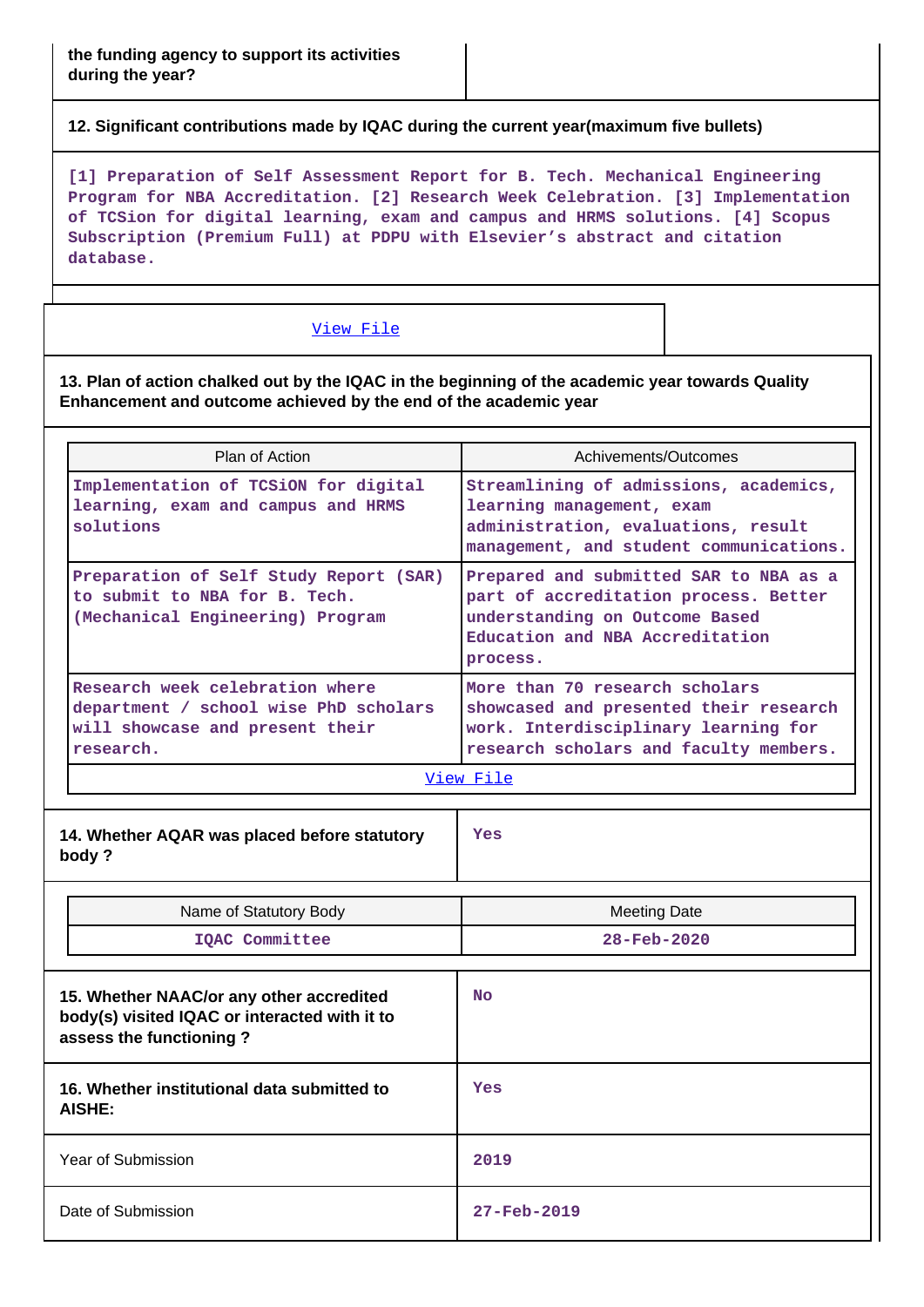| 17. Does the Institution have Management<br><b>Information System?</b>                              | Yes                                                                                                                                                                                                                                                                                                                                                                                                                                                                                                                                                                                                                                                                                                                                                                                                                                                                                                                                                                                                                                                                                                                                                                                                                                                                                                                                                                                                                                                                                                                                                                                                                                                               |
|-----------------------------------------------------------------------------------------------------|-------------------------------------------------------------------------------------------------------------------------------------------------------------------------------------------------------------------------------------------------------------------------------------------------------------------------------------------------------------------------------------------------------------------------------------------------------------------------------------------------------------------------------------------------------------------------------------------------------------------------------------------------------------------------------------------------------------------------------------------------------------------------------------------------------------------------------------------------------------------------------------------------------------------------------------------------------------------------------------------------------------------------------------------------------------------------------------------------------------------------------------------------------------------------------------------------------------------------------------------------------------------------------------------------------------------------------------------------------------------------------------------------------------------------------------------------------------------------------------------------------------------------------------------------------------------------------------------------------------------------------------------------------------------|
| If yes, give a brief descripiton and a list of modules<br>currently operational (maximum 500 words) | Key issues related to Management System<br>Development, Implementation and<br>Continuous Improvement are discussed<br>and appropriate decisions are taken at<br>the meetings of the Statutory Bodies.<br>The Board of Governors (BoG) and<br>Finance Committee (FC) deliberated on<br>the developmental strategies of the<br>University and guide on all broad areas<br>of development and internal quality<br>enhancement. Research Advisory Board<br>contributes with critical inputs and<br>new ideas for research and development<br>and incorporating cutting edge research<br>in the framing and or updating of<br>curricula. The Office of Planning and<br>Development looks in to the emerging<br>areas of knowledge and research and<br>provides inputs for the development and<br>implementation of new projects. BoG has<br>constituted a Standing Committee to<br>oversee, guide and support the<br>university in policy implementation. To<br>achieve the goals of providing<br>excellent education and training,<br>discussions are regularly held among<br>Dean and Directors with the DG, to<br>review on action taken and future<br>planning. Guidance of the leadership<br>helps in obtaining the resources and<br>judiciously utilizing and using all<br>resources at optimum level. The<br>resources requirements are built in to<br>the budgets and the same are proposed<br>to the Finance Committee Meeting.<br>Academic issues are taken up in the<br>meetings of Academic Council. There are<br>also support offices like Office of<br>International Relations, Office of<br>Research and Sponsored Projects, and<br>Placement services. |

| Part B                                                                                  |                |                          |                  |  |  |  |
|-----------------------------------------------------------------------------------------|----------------|--------------------------|------------------|--|--|--|
| <b>CRITERION I - CURRICULAR ASPECTS</b>                                                 |                |                          |                  |  |  |  |
| 1.1 - Curriculum Design and Development                                                 |                |                          |                  |  |  |  |
| 1.1.1 – Programmes for which syllabus revision was carried out during the Academic year |                |                          |                  |  |  |  |
| Name of Programme                                                                       | Programme Code | Programme Specialization | Date of Revision |  |  |  |
| <b>BTech</b>                                                                            | <b>BTCL</b>    | Civil Engineering        | 05/06/2019       |  |  |  |
| 01/07/2018<br><b>MBA</b><br><b>MBAEI</b><br>Energy &<br>Infrastructure                  |                |                          |                  |  |  |  |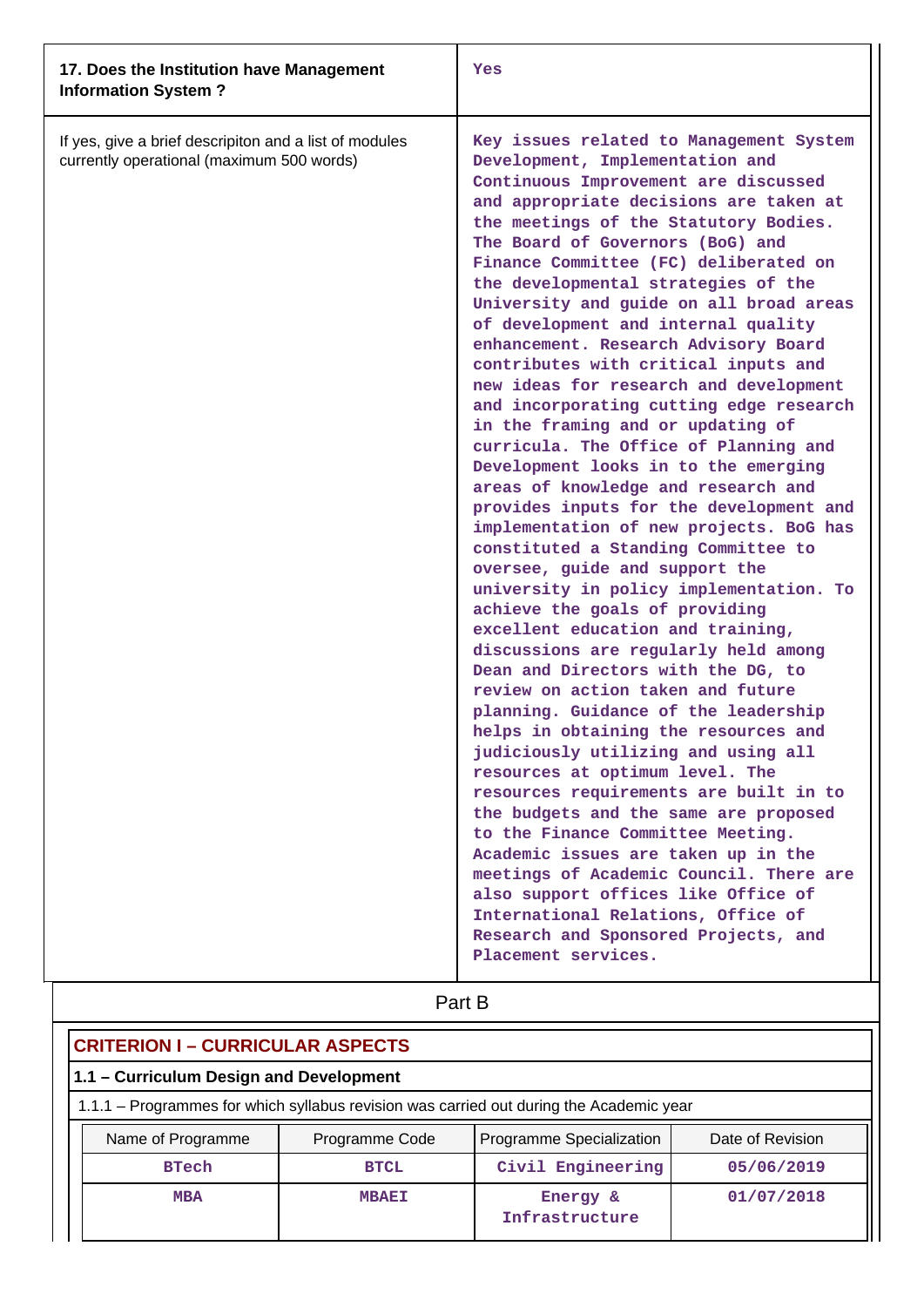| <b>MBA</b>   | <b>MBAGM</b>   | General<br>Management                                                  | 01/07/2018 |
|--------------|----------------|------------------------------------------------------------------------|------------|
| <b>BA</b>    | <b>BA</b>      | International<br>Relations                                             | 16/11/2018 |
| <b>BA</b>    | <b>BA</b>      | Economics                                                              | 23/02/2019 |
| <b>BA</b>    | <b>BA</b>      | <b>Mass</b><br>Communication                                           | 19/03/2019 |
| Mtech        | <b>MTCLIEM</b> | Civil Engineering<br>(Infrastructure<br>Engineering and<br>Management) | 05/06/2019 |
| <b>BTech</b> | <b>BTEE</b>    | Electrical<br>Engineering                                              | 05/06/2019 |
| Mtech        | <b>MTEEPS</b>  | Electrical<br>Engineering (Power<br>System)                            | 05/06/2019 |
| <b>BTech</b> | <b>BTPE</b>    | Petroleum<br>Engineering                                               | 05/06/2019 |
|              |                | <u>View File</u>                                                       |            |

 1.1.2 – Programmes/ courses focussed on employability/ entrepreneurship/ skill development during the Academic year

| Programme with<br>Code | Programme<br>Specialization | Date of Introduction | Course with Code                                         | Date of Introduction |
|------------------------|-----------------------------|----------------------|----------------------------------------------------------|----------------------|
| <b>MBA</b>             | Energy<br>Infrastructure    | 01/07/2018           | <b>Business</b><br>Analytics (GM<br>609)                 | 01/07/2018           |
| <b>MBA</b>             | General<br>Management       | 01/07/2018           | <b>Business</b><br>Analytics (GM<br>609)                 | 01/07/2018           |
| <b>MBA</b>             | Energy &<br>Infrastructure  | 01/07/2018           | Entrepreneurs<br>hip (GM 607)                            | 01/07/2018           |
| <b>MBA</b>             | General<br>Management       | 01/07/2018           | Entrepreneurs<br>hip (GM 607)                            | 01/07/2018           |
| <b>BCom</b>            | Commerce                    | 30/01/2019           | 17BC301<br>Entrepreneurial<br>Development                | 30/01/2019           |
| <b>BCom</b>            | Commerce                    | 30/01/2019           | 20BC202<br>Introduction to<br>Entrepreneurshi<br>P       | 30/01/2019           |
| <b>BTech</b>           | Mechanical<br>Engineering   | 07/07/2018           | 18ME303T                                                 | 01/05/2019           |
| <b>BTech</b>           | Mechanical<br>Engineering   | 07/07/2018           | 18ME304P<br>Kinematics and<br>Dynamics of<br>Machine Lab | 01/05/2019           |
| <b>BTech</b>           | Mechanical<br>Engineering   | 07/01/2019           | <b>18ME208P MMM</b><br>and Metallurgy<br>Lab             | 05/11/2019           |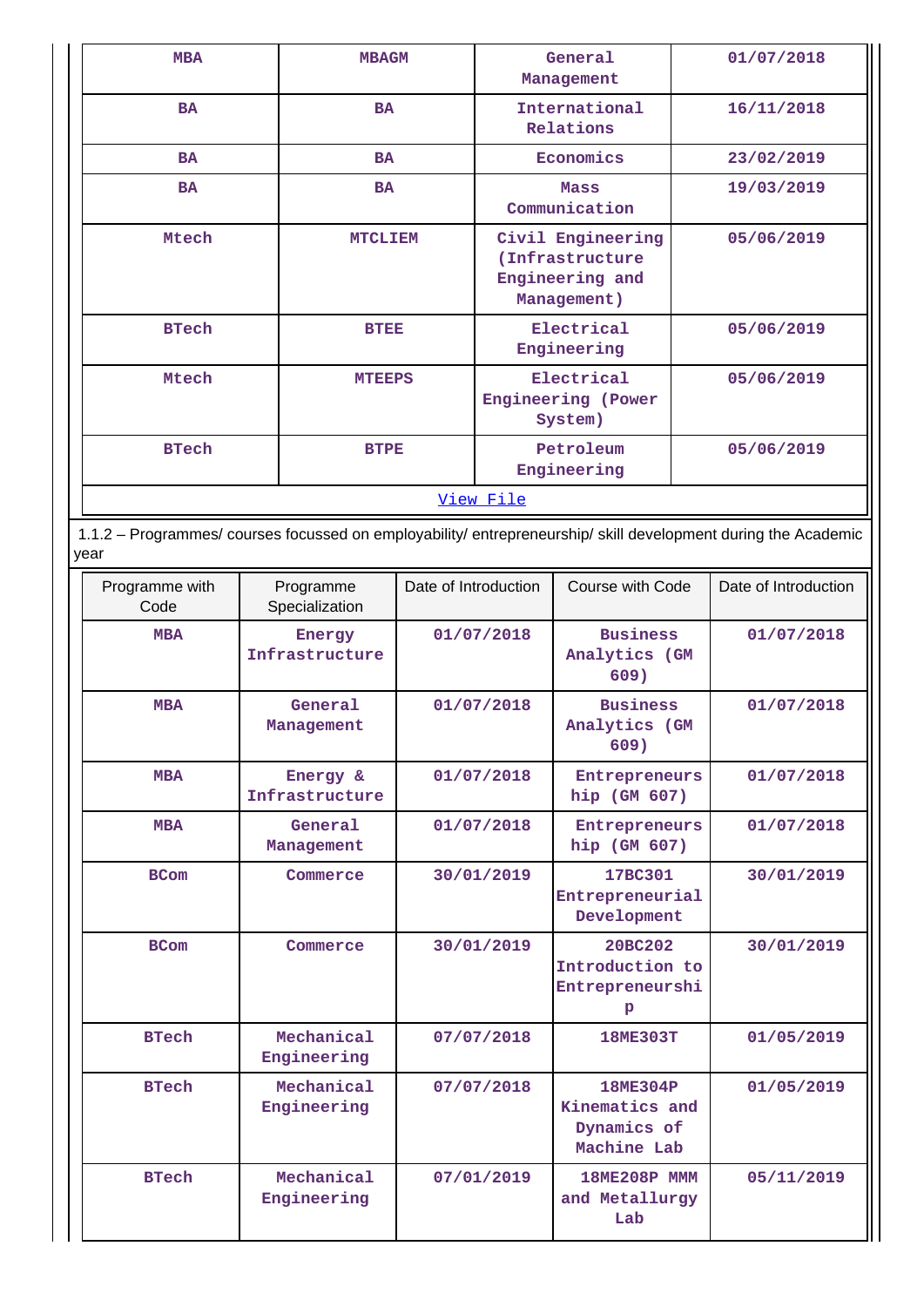| Mtech                                                                                                                                                 | Mechanical<br>Engineering |  | 28/01/2019                                              | 18MD206T<br>Theory of<br>Elasticity and<br>Plasticity |                                                                 | 10/05/2018                  |
|-------------------------------------------------------------------------------------------------------------------------------------------------------|---------------------------|--|---------------------------------------------------------|-------------------------------------------------------|-----------------------------------------------------------------|-----------------------------|
|                                                                                                                                                       |                           |  | View File                                               |                                                       |                                                                 |                             |
| 1.2 - Academic Flexibility                                                                                                                            |                           |  |                                                         |                                                       |                                                                 |                             |
| 1.2.1 - New programmes/courses introduced during the Academic year                                                                                    |                           |  |                                                         |                                                       |                                                                 |                             |
| Programme/Course                                                                                                                                      |                           |  | Programme Specialization                                |                                                       | Dates of Introduction                                           |                             |
| МA                                                                                                                                                    |                           |  | Mass Communication                                      |                                                       |                                                                 | 01/05/2019                  |
| MA                                                                                                                                                    |                           |  | Economics                                               |                                                       |                                                                 | 01/05/2019                  |
| <b>MBA</b>                                                                                                                                            |                           |  | <b>Business Analytics</b>                               |                                                       |                                                                 | 01/07/2018                  |
| <b>MBA</b>                                                                                                                                            |                           |  | Financial Accounting<br>for Managers                    |                                                       |                                                                 | 01/07/2018                  |
| <b>MBA</b>                                                                                                                                            |                           |  | Financial Statement<br>Analysis and Reporting           |                                                       |                                                                 | 01/07/2018                  |
| <b>MBA</b>                                                                                                                                            |                           |  | Corporate Restructuring<br>and Business Valuation       |                                                       |                                                                 | 01/07/2018                  |
| <b>MBA</b>                                                                                                                                            |                           |  | <b>Business Consulting</b>                              |                                                       |                                                                 | 01/07/2018                  |
|                                                                                                                                                       |                           |  | View File                                               |                                                       |                                                                 |                             |
| 1.2.2 - Programmes in which Choice Based Credit System (CBCS)/Elective Course System implemented at the<br>University level during the Academic year. |                           |  |                                                         |                                                       |                                                                 |                             |
| Name of programmes adopting<br><b>CBCS</b>                                                                                                            |                           |  | Programme Specialization                                |                                                       | Date of implementation of<br><b>CBCS/Elective Course System</b> |                             |
| Mtech                                                                                                                                                 |                           |  | Mechanical Engineering<br>(Design)                      |                                                       |                                                                 | 09/07/2018                  |
| Mtech                                                                                                                                                 |                           |  | Mechanical Engineering<br>(Manufacturing<br>Technology) |                                                       | 09/07/2018                                                      |                             |
| 1.3 - Curriculum Enrichment                                                                                                                           |                           |  |                                                         |                                                       |                                                                 |                             |
| 1.3.1 – Value-added courses imparting transferable and life skills offered during the year                                                            |                           |  |                                                         |                                                       |                                                                 |                             |
| <b>Value Added Courses</b>                                                                                                                            |                           |  | Date of Introduction                                    |                                                       |                                                                 | Number of Students Enrolled |
| Principles and<br>Practices of Management                                                                                                             |                           |  | 21/11/2018                                              |                                                       |                                                                 | 30                          |
| Introduction to<br>Government                                                                                                                         |                           |  | 27/11/2018                                              |                                                       | 50                                                              |                             |
| Business, Society and<br>Governance                                                                                                                   |                           |  | 02/07/2018                                              |                                                       |                                                                 | 65                          |
| <b>Business Communication</b><br>T                                                                                                                    |                           |  | 02/07/2018                                              |                                                       |                                                                 | 124                         |
| <b>Business Communication</b><br>ΙI                                                                                                                   |                           |  | 02/07/2018                                              |                                                       |                                                                 | 124                         |
| Strategic Marketing in<br>Practice                                                                                                                    |                           |  | 02/07/2018                                              |                                                       |                                                                 | 27                          |
| Fundamental of Finance                                                                                                                                |                           |  | 18/09/2018                                              |                                                       |                                                                 | 30                          |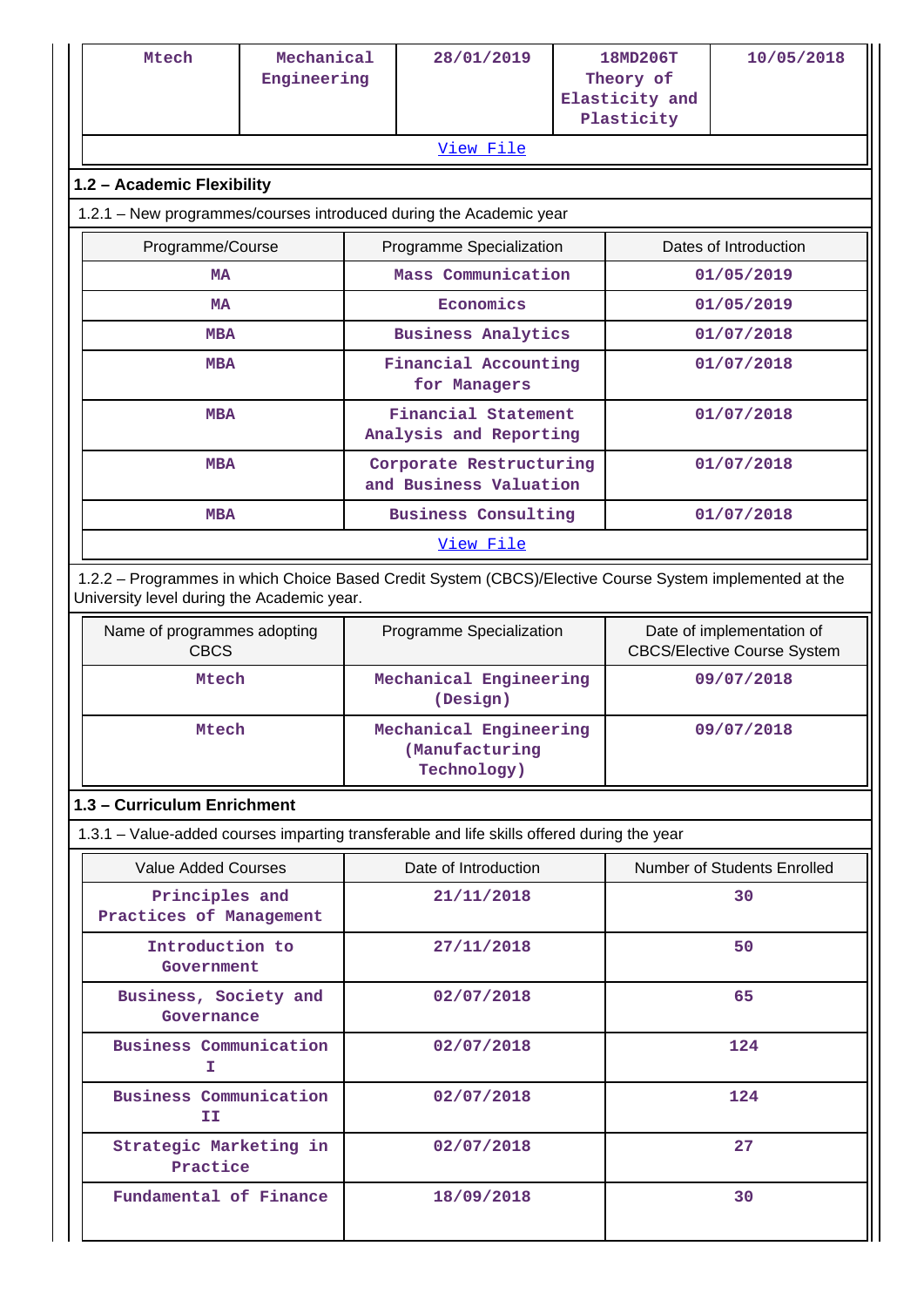| Happiness                                                                                                                                                                                                                                                                                                                                                                                                                                                                                                                                                                                                                               |                                                                                                                                  | 18/09/2018              | 30  |  |  |  |  |  |  |
|-----------------------------------------------------------------------------------------------------------------------------------------------------------------------------------------------------------------------------------------------------------------------------------------------------------------------------------------------------------------------------------------------------------------------------------------------------------------------------------------------------------------------------------------------------------------------------------------------------------------------------------------|----------------------------------------------------------------------------------------------------------------------------------|-------------------------|-----|--|--|--|--|--|--|
| Introduction to Python<br>Programming                                                                                                                                                                                                                                                                                                                                                                                                                                                                                                                                                                                                   |                                                                                                                                  | 12/10/2018              | 50  |  |  |  |  |  |  |
| Accounting for<br>Managerial Decisions                                                                                                                                                                                                                                                                                                                                                                                                                                                                                                                                                                                                  |                                                                                                                                  | 26/10/2018              | 35  |  |  |  |  |  |  |
|                                                                                                                                                                                                                                                                                                                                                                                                                                                                                                                                                                                                                                         |                                                                                                                                  | View File               |     |  |  |  |  |  |  |
| 1.3.2 - Field Projects / Internships under taken during the year                                                                                                                                                                                                                                                                                                                                                                                                                                                                                                                                                                        |                                                                                                                                  |                         |     |  |  |  |  |  |  |
| Project/Programme Title                                                                                                                                                                                                                                                                                                                                                                                                                                                                                                                                                                                                                 | No. of students enrolled for Field<br>Programme Specialization<br>Projects / Internships                                         |                         |     |  |  |  |  |  |  |
| <b>BTech</b>                                                                                                                                                                                                                                                                                                                                                                                                                                                                                                                                                                                                                            |                                                                                                                                  | Civil Engineering       | 377 |  |  |  |  |  |  |
| <b>BTech</b>                                                                                                                                                                                                                                                                                                                                                                                                                                                                                                                                                                                                                            |                                                                                                                                  | Electrical Engineering  | 349 |  |  |  |  |  |  |
| <b>BTech</b>                                                                                                                                                                                                                                                                                                                                                                                                                                                                                                                                                                                                                            |                                                                                                                                  | Mechanical Engineering  | 367 |  |  |  |  |  |  |
| <b>MBA</b>                                                                                                                                                                                                                                                                                                                                                                                                                                                                                                                                                                                                                              |                                                                                                                                  | Energy & Infrastructure | 124 |  |  |  |  |  |  |
| <b>BA</b>                                                                                                                                                                                                                                                                                                                                                                                                                                                                                                                                                                                                                               | Communication                                                                                                                    | Economics & Mass        | 460 |  |  |  |  |  |  |
| Mtech                                                                                                                                                                                                                                                                                                                                                                                                                                                                                                                                                                                                                                   |                                                                                                                                  | Solar Energy            | 20  |  |  |  |  |  |  |
| <b>BTech</b>                                                                                                                                                                                                                                                                                                                                                                                                                                                                                                                                                                                                                            |                                                                                                                                  | Petroleum Technology    | 554 |  |  |  |  |  |  |
| Mtech                                                                                                                                                                                                                                                                                                                                                                                                                                                                                                                                                                                                                                   |                                                                                                                                  | Petroleum Technology    | 18  |  |  |  |  |  |  |
| Mtech                                                                                                                                                                                                                                                                                                                                                                                                                                                                                                                                                                                                                                   | (Design)                                                                                                                         | Mechanical Engineering  | 12  |  |  |  |  |  |  |
| Mtech                                                                                                                                                                                                                                                                                                                                                                                                                                                                                                                                                                                                                                   | (Power Systems)                                                                                                                  | Electrical Engineering  | 24  |  |  |  |  |  |  |
|                                                                                                                                                                                                                                                                                                                                                                                                                                                                                                                                                                                                                                         |                                                                                                                                  | <u>View File</u>        |     |  |  |  |  |  |  |
| 1.4 - Feedback System                                                                                                                                                                                                                                                                                                                                                                                                                                                                                                                                                                                                                   |                                                                                                                                  |                         |     |  |  |  |  |  |  |
| 1.4.1 - Whether structured feedback received from all the stakeholders.                                                                                                                                                                                                                                                                                                                                                                                                                                                                                                                                                                 |                                                                                                                                  |                         |     |  |  |  |  |  |  |
| <b>Students</b>                                                                                                                                                                                                                                                                                                                                                                                                                                                                                                                                                                                                                         |                                                                                                                                  |                         | Yes |  |  |  |  |  |  |
| <b>Teachers</b>                                                                                                                                                                                                                                                                                                                                                                                                                                                                                                                                                                                                                         |                                                                                                                                  |                         | Yes |  |  |  |  |  |  |
| Employers                                                                                                                                                                                                                                                                                                                                                                                                                                                                                                                                                                                                                               |                                                                                                                                  |                         | Yes |  |  |  |  |  |  |
| Alumni                                                                                                                                                                                                                                                                                                                                                                                                                                                                                                                                                                                                                                  |                                                                                                                                  |                         | Yes |  |  |  |  |  |  |
| Parents                                                                                                                                                                                                                                                                                                                                                                                                                                                                                                                                                                                                                                 |                                                                                                                                  |                         | Yes |  |  |  |  |  |  |
| 1.4.2 – How the feedback obtained is being analyzed and utilized for overall development of the institution?<br>(maximum 500 words)                                                                                                                                                                                                                                                                                                                                                                                                                                                                                                     |                                                                                                                                  |                         |     |  |  |  |  |  |  |
| <b>Feedback Obtained</b>                                                                                                                                                                                                                                                                                                                                                                                                                                                                                                                                                                                                                |                                                                                                                                  |                         |     |  |  |  |  |  |  |
| Feedback are analyzed from viewpoints of improving teaching learning process<br>betterment of facilities and enhancing placement scenario, all this finally<br>aids in developing the curriculum design of the University significantly.<br>Feedback is also obtained from the industries and organizations coming forward<br>for campus placement about students' competence and thereby of overall<br>academics of the University. We always keep the window open in placing the<br>academic feedback in the Board of Studies and at the meetings of HoDs, to<br>address the concerns mentioned in it. The feedback on facilities are |                                                                                                                                  |                         |     |  |  |  |  |  |  |
|                                                                                                                                                                                                                                                                                                                                                                                                                                                                                                                                                                                                                                         | administered by the General Administration for remedial action on it.<br><b>CRITERION II - TEACHING- LEARNING AND EVALUATION</b> |                         |     |  |  |  |  |  |  |

**2.1 – Student Enrolment and Profile**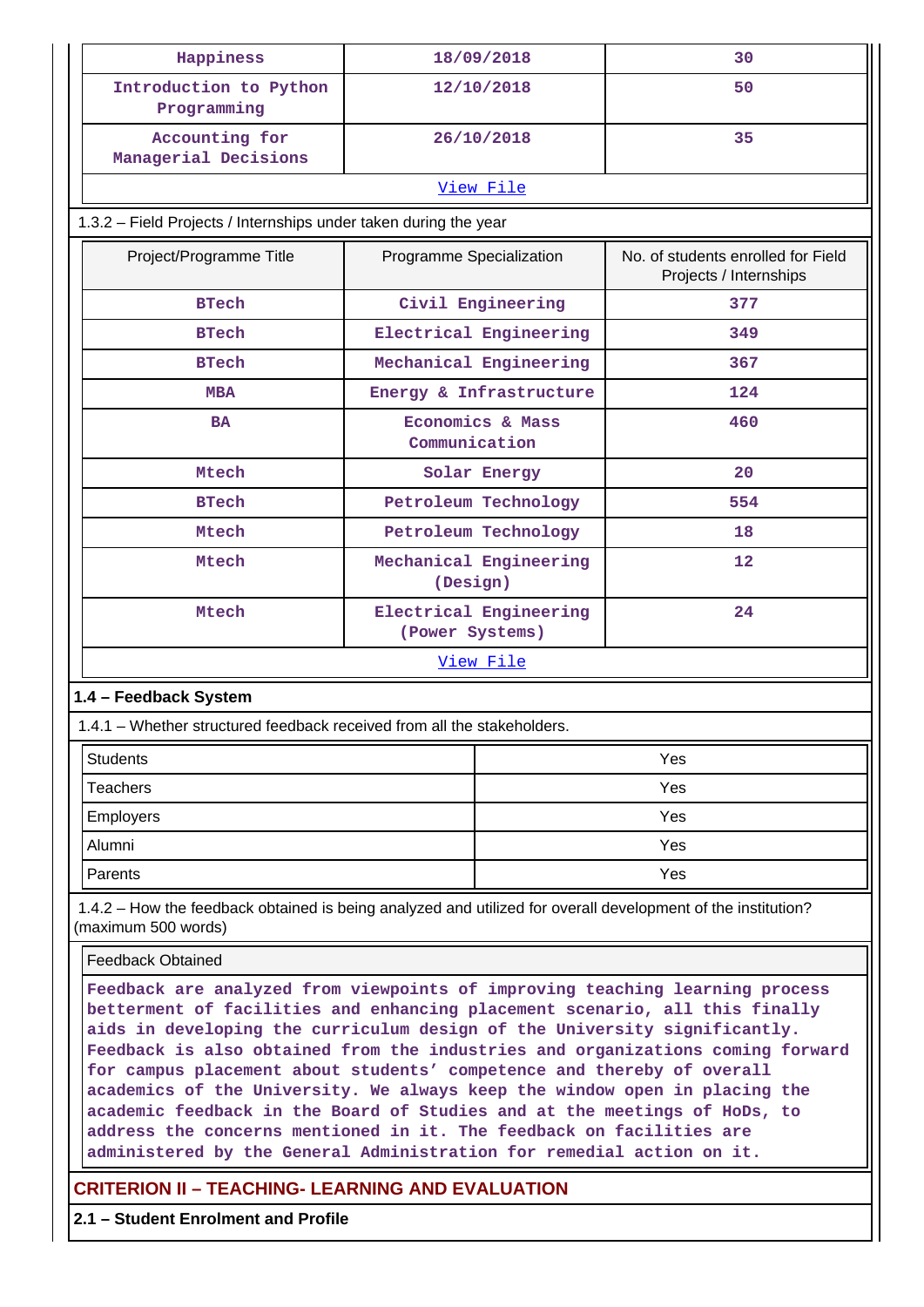| $2.1.1 -$ Demand Ratio during the year                                                                                                                    |                                                              |                                                           |  |                                                              |                                                                                                  |     |                                                                                                  |                                                             |
|-----------------------------------------------------------------------------------------------------------------------------------------------------------|--------------------------------------------------------------|-----------------------------------------------------------|--|--------------------------------------------------------------|--------------------------------------------------------------------------------------------------|-----|--------------------------------------------------------------------------------------------------|-------------------------------------------------------------|
| Name of the<br>Programme                                                                                                                                  |                                                              | Programme<br>Specialization                               |  | Number of seats<br>available                                 |                                                                                                  |     | Number of<br>Application received                                                                | <b>Students Enrolled</b>                                    |
| <b>BTech</b>                                                                                                                                              | Information &<br>Communication<br>Technology<br>Engineering  |                                                           |  |                                                              | 120                                                                                              |     | 289                                                                                              | 122                                                         |
| <b>BTech</b>                                                                                                                                              |                                                              | Electrical<br>Engineering                                 |  |                                                              | 120                                                                                              |     | 113                                                                                              | 114                                                         |
| <b>BTech</b>                                                                                                                                              |                                                              | Computer<br>Engineering                                   |  |                                                              | 120                                                                                              |     | 1577                                                                                             | 134                                                         |
| <b>BTech</b>                                                                                                                                              |                                                              | Civil<br>Engineering                                      |  |                                                              | 120                                                                                              |     | 150                                                                                              | 114                                                         |
| <b>BTech</b>                                                                                                                                              |                                                              | Chemical<br>Engineering                                   |  |                                                              | 60                                                                                               |     | 209                                                                                              | 68                                                          |
| <b>BTech</b>                                                                                                                                              |                                                              | Mechanical<br>Engineering                                 |  |                                                              | 120                                                                                              |     | 417                                                                                              | 129                                                         |
| <b>BTech</b>                                                                                                                                              |                                                              | Petroleum<br>Engineering                                  |  |                                                              | 120                                                                                              |     | 696                                                                                              | 129                                                         |
| <b>MBA</b>                                                                                                                                                |                                                              | Energy and<br>Infrastructure                              |  | 60                                                           |                                                                                                  | 174 |                                                                                                  | 59                                                          |
| <b>MBA</b>                                                                                                                                                |                                                              | General<br>Management                                     |  | 60                                                           |                                                                                                  | 174 |                                                                                                  | 65                                                          |
| Mtech                                                                                                                                                     |                                                              | Petroleum<br>Engineering                                  |  | 18                                                           |                                                                                                  | 93  |                                                                                                  | 17                                                          |
|                                                                                                                                                           |                                                              |                                                           |  |                                                              | View File                                                                                        |     |                                                                                                  |                                                             |
| 2.2 - Catering to Student Diversity                                                                                                                       |                                                              |                                                           |  |                                                              |                                                                                                  |     |                                                                                                  |                                                             |
| 2.2.1 - Student - Full time teacher ratio (current year data)                                                                                             |                                                              |                                                           |  |                                                              |                                                                                                  |     |                                                                                                  |                                                             |
| Year                                                                                                                                                      | Number of<br>students enrolled<br>in the institution<br>(UG) |                                                           |  | Number of<br>students enrolled<br>in the institution<br>(PG) | Number of<br>fulltime teachers<br>available in the<br>institution<br>teaching only UG<br>courses |     | Number of<br>fulltime teachers<br>available in the<br>institution<br>teaching only PG<br>courses | Number of<br>teachers<br>teaching both UG<br>and PG courses |
| 2018                                                                                                                                                      |                                                              | 4652                                                      |  | 535                                                          | 25                                                                                               |     | 42                                                                                               | 205                                                         |
| 2.3 - Teaching - Learning Process                                                                                                                         |                                                              |                                                           |  |                                                              |                                                                                                  |     |                                                                                                  |                                                             |
| 2.3.1 - Percentage of teachers using ICT for effective teaching with Learning Management Systems (LMS), E-<br>learning resources etc. (current year data) |                                                              |                                                           |  |                                                              |                                                                                                  |     |                                                                                                  |                                                             |
| Number of<br><b>Teachers on Roll</b>                                                                                                                      |                                                              | Number of<br>teachers using<br>ICT (LMS, e-<br>Resources) |  | <b>ICT Tools and</b><br>resources<br>available               | Number of ICT<br>enabled<br>Classrooms                                                           |     | Numberof smart<br>classrooms                                                                     | E-resources and<br>techniques used                          |
| 219                                                                                                                                                       |                                                              | 219                                                       |  | Nill                                                         | 48                                                                                               |     | 48                                                                                               | Nill                                                        |
|                                                                                                                                                           |                                                              |                                                           |  | View File of ICT Tools and resources                         |                                                                                                  |     |                                                                                                  |                                                             |
|                                                                                                                                                           |                                                              |                                                           |  |                                                              |                                                                                                  |     | View File of E-resources and techniques used                                                     |                                                             |
| 2.3.2 - Students mentoring system available in the institution? Give details. (maximum 500 words)                                                         |                                                              |                                                           |  |                                                              |                                                                                                  |     |                                                                                                  |                                                             |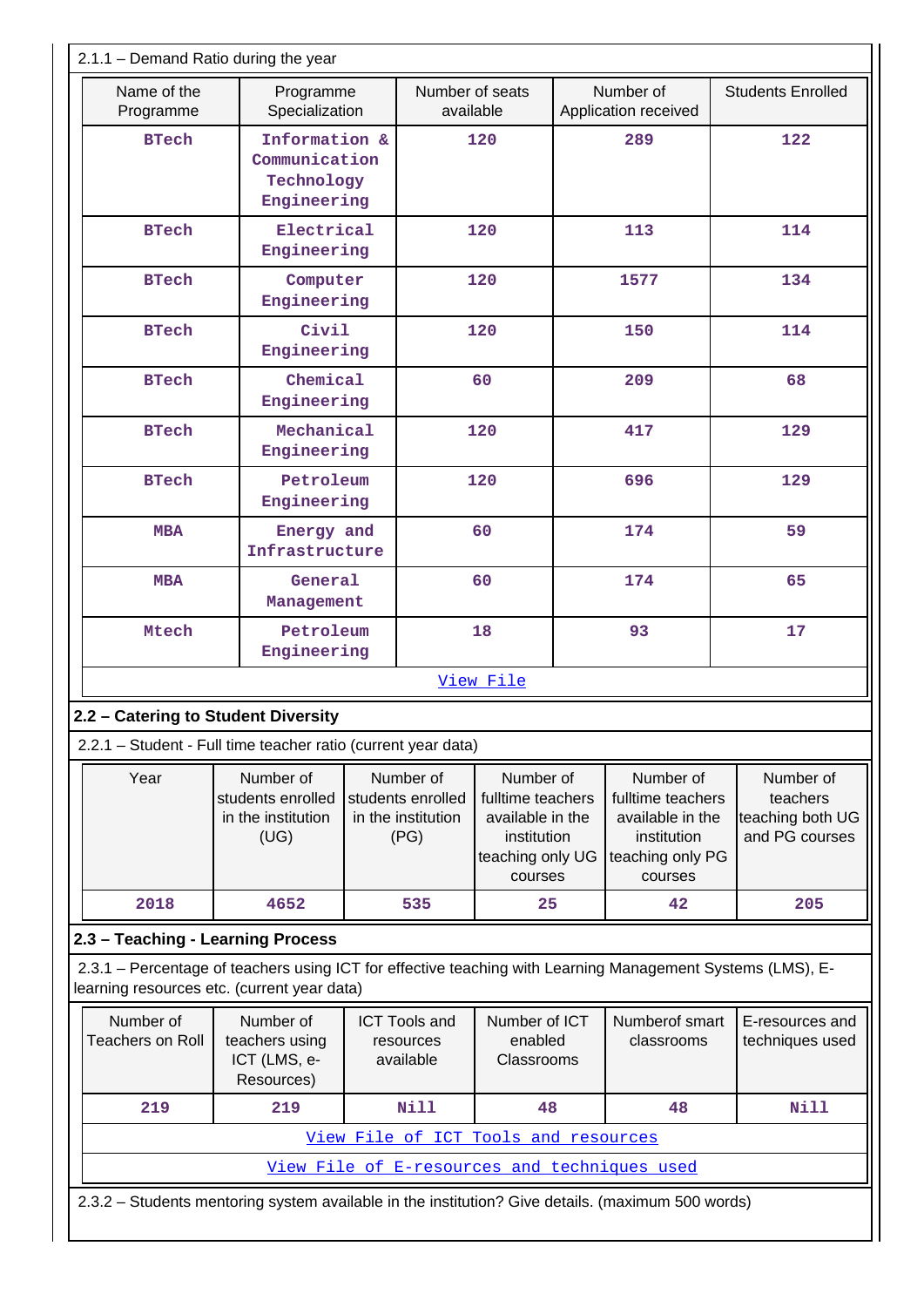Counselling offers guidance and support to students at every stage of their college life and helps them to understand any problems or concerns that are affecting their academics and career. It also helps them in planning for short and long term goals and for job opportunities. For a group of 20 students, a counsellor is nominated from amongst the faculty for the counselling of the students to help student's matters in Academic Development, Career Development, and Personal/Social Development. The goal of counselling is to help individuals overcome their immediate problems and also to equip them to face future problems. Counselling, to be meaningful has to be specific for each student since it involves his unique problems and expectations. Individual/Group Counselling Sessions for variety of problems in sphere of academics, department facilities, university facilities etc. To identify the difficulties in the theory and laboratory courses offered. To identify the problem related to the industrial training and placement. To help the student work out a plan for solving their difficulties. To inspire successful endeavour toward attainment. To help student to choose right career path for job, higher studies, Entrepreneurship etc. The counsellor shall meet twice in a semester for the counselling sessions and records the counselling matter in prescribed format. A brief counselling report addressing major issues shall be submitted to the Head of the Department and/or the Director of the respective school.

| Number of students enrolled in the<br>institution | Number of fulltime teachers | Mentor: Mentee Ratio |  |
|---------------------------------------------------|-----------------------------|----------------------|--|
| 5187                                              | 273                         | 1:19                 |  |

#### **2.4 – Teacher Profile and Quality**

2.4.1 – Number of full time teachers appointed during the year

| No. of sanctioned<br>positions | No. of filled positions | Vacant positions | Positions filled during<br>the current year | No. of faculty with<br>Ph.D |
|--------------------------------|-------------------------|------------------|---------------------------------------------|-----------------------------|
|                                |                         | 14               |                                             | 50                          |

 2.4.2 – Honours and recognition received by teachers (received awards, recognition, fellowships at State, National, International level from Government, recognised bodies during the year )

| Year of Award | Name of full time teachers<br>receiving awards from<br>state level, national level,<br>international level | Designation            | Name of the award,<br>fellowship, received from<br>Government or recognized<br>bodies                                                                                                                                                                      |
|---------------|------------------------------------------------------------------------------------------------------------|------------------------|------------------------------------------------------------------------------------------------------------------------------------------------------------------------------------------------------------------------------------------------------------|
| 2018          | Dr. Neeta Khurana                                                                                          | Associate<br>Professor | Awarded Bharat<br>Vikas Award for<br>contribution in the<br>field of Gender and<br>Communication by<br>Institute of Self<br>Reliance,<br>Bhubaneshwar                                                                                                      |
| 2018          | Dr. Debasis<br>Sarkar                                                                                      | Associate<br>Professor | Best Paper Award<br>presented by: World<br>Academy of Science,<br>Engineering<br>Technology / 19th<br>International<br>Conference on<br>Civil, and<br>Architectural<br>Engineering,<br>Berlin, Germany,<br><b>August, 2018</b><br>(International<br>Award) |
| 2019          | Dr. Amit Sant                                                                                              | Assistant<br>Professor | Top performing<br>mentor for the<br>online NPTEL course                                                                                                                                                                                                    |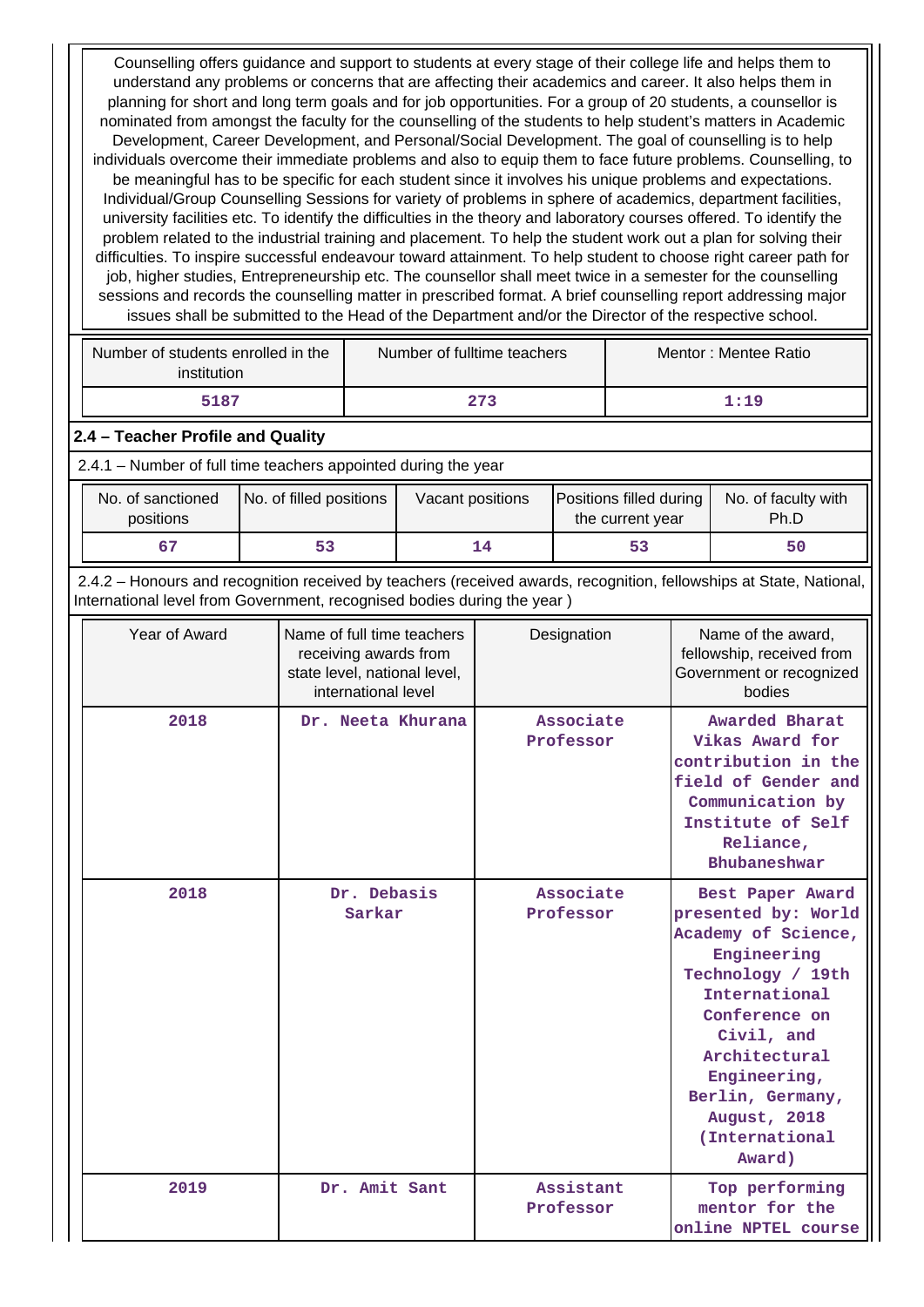| 2018      | Dr. Kush Mehta            | Assistant<br>Professor | Award for Young<br>Engineer event 2018<br>of Indian Institute<br>of Welding from<br>Indian Institute of<br>Welding.                                                                |  |  |  |  |
|-----------|---------------------------|------------------------|------------------------------------------------------------------------------------------------------------------------------------------------------------------------------------|--|--|--|--|
| 2018      | Dr. Nirav Patel           | Assistant<br>Professor | Award for Young<br>Engineer event 2018<br>of Indian Institute<br>of Welding from<br>Indian Institute of<br>Welding.                                                                |  |  |  |  |
| 2018      | Dr. Anurag Mudgal         | Associate<br>Professor | Awarded as<br>keynote speaker and<br>conference chair<br>for a session at<br>International<br>Conference on<br>Recent Advances in<br>Fluid and Thermal<br>Science at BITS<br>Dubai |  |  |  |  |
| 2019      | Vivek V. Patel            | Assistant<br>Professor | Post doc<br>Researcher at<br>Northwestern<br>Polytechnical<br>University, China<br>during 2017-2019                                                                                |  |  |  |  |
| 2018      | Dr. Vivek K.<br>Patel     | Assistant<br>Professor | Outstanding<br>reviewer for the<br>"Energy" and<br>"Energy Conversion<br>and Management"<br>journals of<br>Elsevier                                                                |  |  |  |  |
| 2018      | Dr. Garlapati<br>Nagababu | Assistant<br>Professor | Received best<br>paper award at 12th<br>International<br>Conference on<br>Thermal<br>Engineering: Theory<br>and Applications<br>(ICTEA),<br>Gandhinagar,<br>Gujarat.               |  |  |  |  |
| 2019      | Tanushri Banerjee         | Associate<br>Professor | <b>Venus</b><br>International Women<br>Awards - VIWA 2019<br>-DISTINGUISHED<br><b>WOMAN IN MANAGEMENT</b><br>(Major Area of<br>Study - Decision<br>Science)                        |  |  |  |  |
| View File |                           |                        |                                                                                                                                                                                    |  |  |  |  |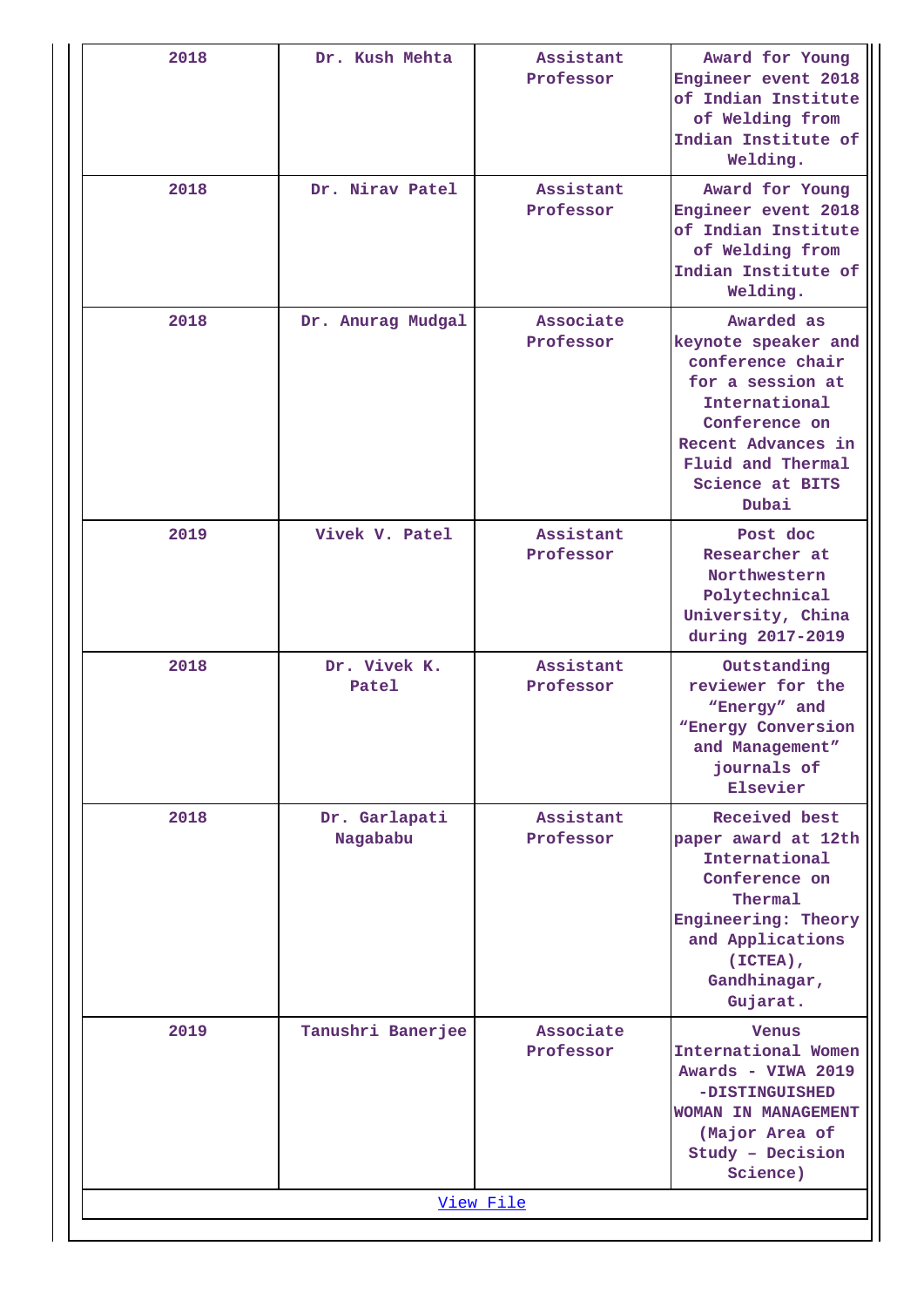### **2.5 – Evaluation Process and Reforms**

 2.5.1 – Number of days from the date of semester-end/ year- end examination till the declaration of results during the year

| Programme Name | Programme Code | Semester/year | Last date of the last<br>semester-end/year-<br>end examination | Date of declaration of<br>results of semester-<br>end/ year- end<br>examination |
|----------------|----------------|---------------|----------------------------------------------------------------|---------------------------------------------------------------------------------|
| <b>BTech</b>   | <b>BTCH</b>    | 8             | 31/05/2019                                                     | 12/06/2019                                                                      |
| <b>BTech</b>   | <b>BTCL</b>    | 8             | 31/05/2019                                                     | 12/06/2019                                                                      |
| <b>BTech</b>   | <b>BTCE</b>    | 8             | 31/05/2019                                                     | 12/06/2019                                                                      |
| <b>BTech</b>   | <b>BTEE</b>    | 8             | 31/05/2019                                                     | 12/06/2019                                                                      |
| <b>BTech</b>   | <b>BTICT</b>   | 8             | 31/05/2019                                                     | 12/06/2019                                                                      |
| <b>BTech</b>   | <b>BTME</b>    | 8             | 31/05/2019                                                     | 12/06/2019                                                                      |
| <b>BTech</b>   | <b>BTPE</b>    | 8             | 31/05/2019                                                     | 12/06/2019                                                                      |
| Mtech          | <b>MTPE</b>    | 8             | 31/05/2019                                                     | 12/06/2019                                                                      |
| Mtech          | <b>MTCLIEM</b> | 4             | 31/05/2019                                                     | 12/06/2019                                                                      |
| Mtech          | <b>MTMETE</b>  | 4             | 31/05/2019                                                     | 12/06/2019                                                                      |
|                |                | View File     |                                                                |                                                                                 |

 2.5.2 – Average percentage of Student complaints/grievances about evaluation against total number appeared in the examinations during the year

| Number of complaints or grievances<br>about evaluation | Total number of students appeared<br>in the examination | Percentage |  |
|--------------------------------------------------------|---------------------------------------------------------|------------|--|
|                                                        | 1733                                                    |            |  |

#### **2.6 – Student Performance and Learning Outcomes**

 2.6.1 – Program outcomes, program specific outcomes and course outcomes for all programs offered by the institution are stated and displayed in website of the institution (to provide the weblink)

 [https://www.pdpu.ac.in/downloads/2.6.1%20-%20Program%20outcomes,%20program%20%2](https://www.pdpu.ac.in/downloads/2.6.1%20-%20Program%20outcomes,%20program%20%20specific%20outcomes%20and%20course%20outcomes%20(2018-19).pdf) [0specific%20outcomes%20and%20course%20outcomes%20\(2018-19\).pdf](https://www.pdpu.ac.in/downloads/2.6.1%20-%20Program%20outcomes,%20program%20%20specific%20outcomes%20and%20course%20outcomes%20(2018-19).pdf)

#### 2.6.2 – Pass percentage of students

| Programme<br>Code | Programme<br>Name | Programme<br>Specialization | Number of<br>students<br>appeared in the<br>final year<br>examination | Number of<br>students passed<br>in final year<br>examination | Pass Percentage |
|-------------------|-------------------|-----------------------------|-----------------------------------------------------------------------|--------------------------------------------------------------|-----------------|
| <b>MTCH</b>       | Mtech             | Chemical<br>Engineering     | 4                                                                     | 3                                                            | 75              |
| <b>BCOM</b>       | <b>BCom</b>       | B.Com.<br>(Hons.)           | 65                                                                    | 60                                                           | 92.31           |
| <b>BTPE</b>       | <b>BTech</b>      | Petroleum<br>Engineering    | 145                                                                   | 133                                                          | 91.72           |
| <b>BTME</b>       | <b>BTech</b>      | Mechanical<br>Engineering   | 139                                                                   | 134                                                          | 96.40           |
| <b>BTEE</b>       | <b>BTech</b>      | Electrical<br>Engineering   | 130                                                                   | 121                                                          | 93.08           |
| <b>BTCL</b>       | <b>BTech</b>      | Civil                       | 141                                                                   | 124                                                          | 87.94           |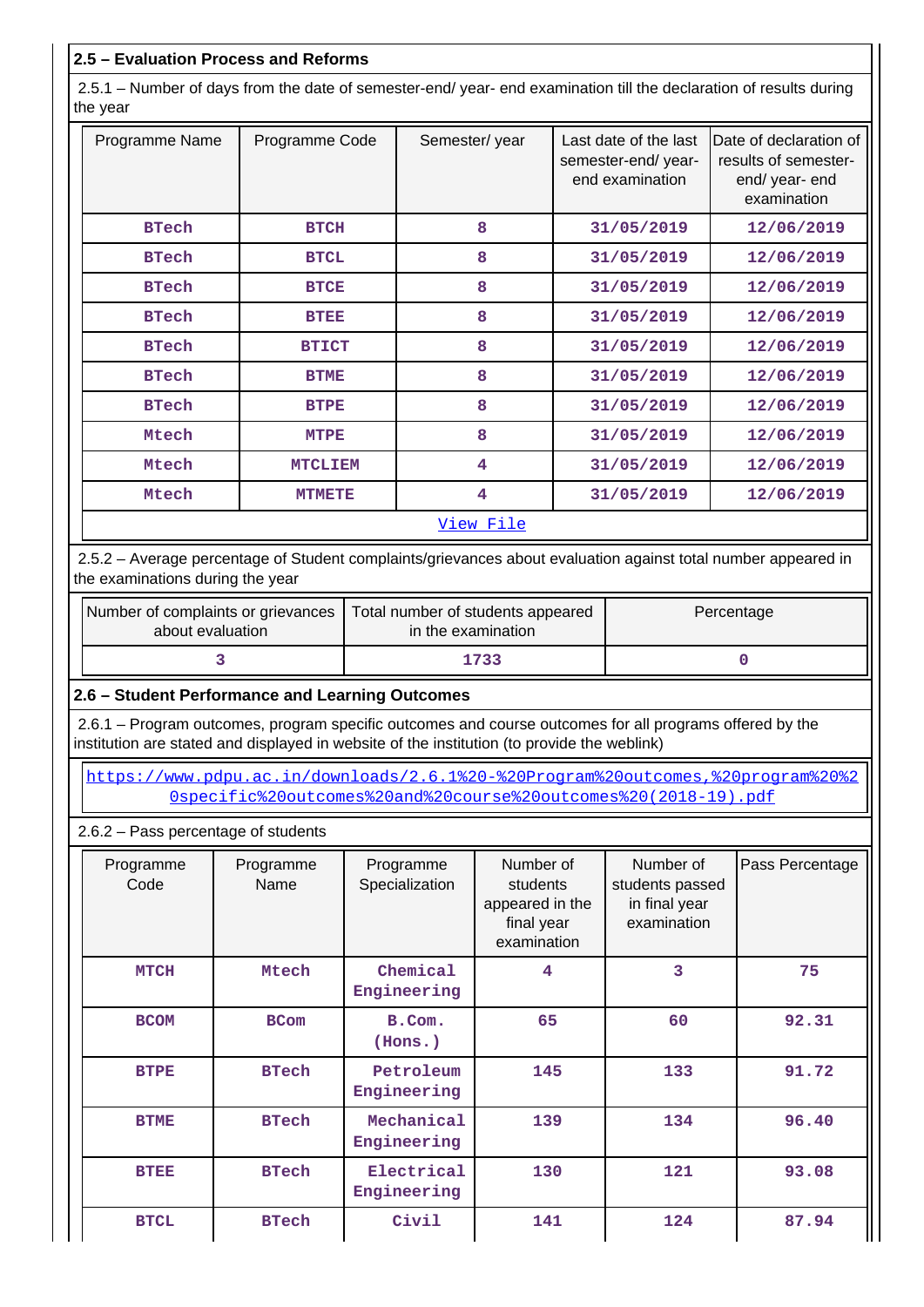|  |             |              | Engineering               |     |    |       |
|--|-------------|--------------|---------------------------|-----|----|-------|
|  | <b>BTCH</b> | <b>BTech</b> | Chemical<br>Engineering   | 69  | 64 | 92.75 |
|  | <b>BTIE</b> | <b>BTech</b> | Industrial<br>Engineering | 65  | 63 | 96.92 |
|  | <b>BA</b>   | <b>BA</b>    | B.A<br>(Hons.)            | 100 | 97 | 97    |
|  | <b>BBA</b>  | <b>BBA</b>   | B.B.A<br>(Hons.)          | 77  | 76 | 98.70 |
|  | View File   |              |                           |     |    |       |

## **2.7 – Student Satisfaction Survey**

 2.7.1 – Student Satisfaction Survey (SSS) on overall institutional performance (Institution may design the questionnaire) (results and details be provided as weblink)

 [https://www.pdpu.ac.in/downloads/2.7.1%20-%20Students%20Satisfaction%20Surve](https://www.pdpu.ac.in/downloads/2.7.1%20-%20Students%20Satisfaction%20Survey%20(2018-19).pdf) [y%20\(2018-19\).pdf](https://www.pdpu.ac.in/downloads/2.7.1%20-%20Students%20Satisfaction%20Survey%20(2018-19).pdf) 

## **CRITERION III – RESEARCH, INNOVATIONS AND EXTENSION**

### **3.1 – Promotion of Research and Facilities**

3.1.1 – Teachers awarded National/International fellowship for advanced studies/ research during the year

| <b>Type</b>   | Name of the teacher<br>awarded the<br>fellowship | Name of the award                                | Date of award | Awarding agency                   |
|---------------|--------------------------------------------------|--------------------------------------------------|---------------|-----------------------------------|
| International | Dr. Swapnil<br>Dharaskar                         | Visiting<br>research<br>scientist grant<br>award | 19/05/2019    | Academy of<br>Finland,<br>Finland |
| International | Dr. B<br>Rajashekhar<br>Reddy                    | Postdoctoral<br>Fellowship                       | 11/02/2019    | Purdue<br>University, USA         |
| International | Dr. Lubhani<br>Mishra                            | Postdoctoral<br>Fellowship                       | 07/01/2019    | Texas A M<br>University, USA      |
| National      | Dr. Anantha<br>Singh                             | Early Career<br>Research Award                   | 01/06/2019    | SERB, GOI                         |
|               |                                                  | View File                                        |               |                                   |

 3.1.2 – Number of JRFs, SRFs, Post Doctoral Fellows, Research Associates and other fellows in the Institution enrolled during the year

| Name of Research fellowship     | Duration of the fellowship | <b>Funding Agency</b> |
|---------------------------------|----------------------------|-----------------------|
| Junior Research<br>Fellowship   | 730                        | <b>DST-MES</b>        |
| Junior Research<br>Fellowship   | 1095                       | <b>DST-SERB</b>       |
| Junior Research<br>Fellowship   | 1095                       | DST (SPHRD)           |
| Graduate Research<br>Fellowship | 730                        | <b>BRNS</b>           |
| Junior Research<br>Fellowship   | 1095                       | <b>SUZLON</b>         |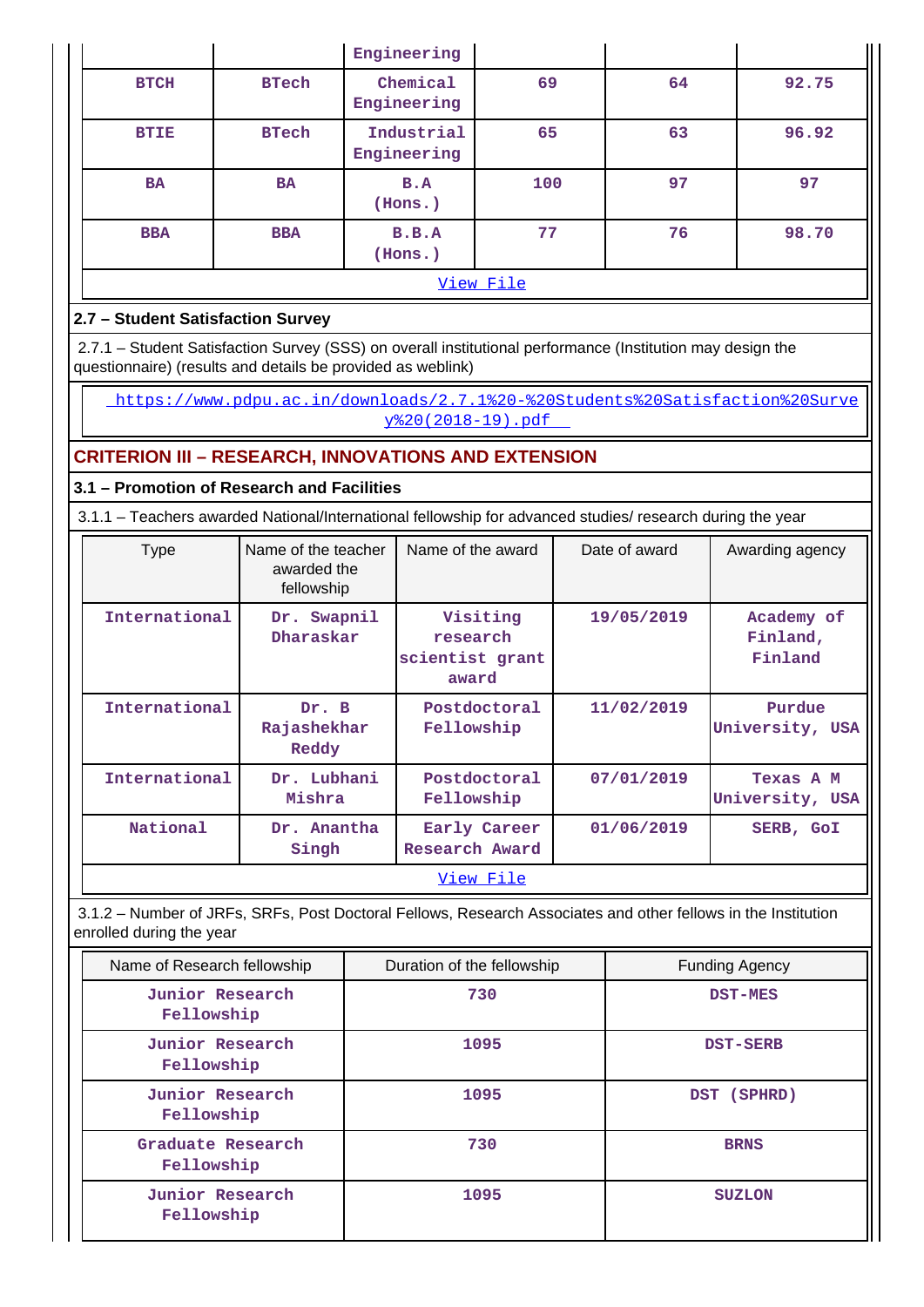| Research Associate                        |                                                  |  | 730                                                                                                    |           | Indian Council for<br>Social Science Research |                                    |  |  |  |
|-------------------------------------------|--------------------------------------------------|--|--------------------------------------------------------------------------------------------------------|-----------|-----------------------------------------------|------------------------------------|--|--|--|
| Junior Research<br>Fellowship             |                                                  |  | 330                                                                                                    | SAC, ISRO |                                               |                                    |  |  |  |
| Research Associate                        |                                                  |  | 1095                                                                                                   |           | <b>DST-SERB</b>                               |                                    |  |  |  |
| Senior Research<br>Fellowship             |                                                  |  | 1095                                                                                                   |           |                                               | <b>CSIR</b>                        |  |  |  |
| <b>Junior Research</b><br>Fellowship      |                                                  |  | 1095<br><b>DST-SERB</b>                                                                                |           |                                               |                                    |  |  |  |
| View File                                 |                                                  |  |                                                                                                        |           |                                               |                                    |  |  |  |
| 3.2 - Resource Mobilization for Research  |                                                  |  |                                                                                                        |           |                                               |                                    |  |  |  |
|                                           |                                                  |  | 3.2.1 - Research funds sanctioned and received from various agencies, industry and other organisations |           |                                               |                                    |  |  |  |
| Nature of the Project                     | Duration                                         |  | Name of the funding<br>agency                                                                          |           | Total grant<br>sanctioned                     | Amount received<br>during the year |  |  |  |
| International<br>Projects                 | 365                                              |  | Edith Cowan<br>University                                                                              |           | 3.54                                          | 1.57                               |  |  |  |
| Industry<br>sponsored<br>Projects         | 1095                                             |  | Ministry of<br>Earth Sciences,<br>Govt. of India                                                       |           | 35.46                                         | 6                                  |  |  |  |
| Industry<br>sponsored<br>Projects         | 120                                              |  | GNRL Oil Gas<br>Ltd.                                                                                   |           | 10                                            | 7                                  |  |  |  |
| Industry<br>sponsored<br>Projects         | 1140<br>730<br>Industry<br>sponsored<br>Projects |  | <b>CMPDI</b>                                                                                           |           | 197.1                                         | 150                                |  |  |  |
|                                           |                                                  |  | Gujarat<br>Energy<br>Development<br>Agency (A Govt.<br>of Guajarat<br>Organization)                    |           | 63                                            | 33.75                              |  |  |  |
| Industry<br>sponsored<br>Projects         | 1140                                             |  | Indian Space<br>Research<br>Organization                                                               |           | 13.79                                         | 4.48                               |  |  |  |
| Industry<br>sponsored<br>Projects         | 840                                              |  | Indian Space<br>Research<br>Organization                                                               |           | 20.51                                         | 5.02                               |  |  |  |
| Industry<br>sponsored<br>Projects         | 730                                              |  | Space<br>Application<br>Centre                                                                         |           | 10.35                                         | 4.8                                |  |  |  |
| Industry<br>sponsored<br>Projects         | 390                                              |  | Oil Industry<br>Development<br>Board                                                                   |           | 15                                            | 15                                 |  |  |  |
| 1095<br>Industry<br>sponsored<br>Projects |                                                  |  | 32<br>8<br>Space<br>Application<br>Centre                                                              |           |                                               |                                    |  |  |  |
|                                           |                                                  |  | View File                                                                                              |           |                                               |                                    |  |  |  |
| 3.3 - Innovation Ecosystem                |                                                  |  |                                                                                                        |           |                                               |                                    |  |  |  |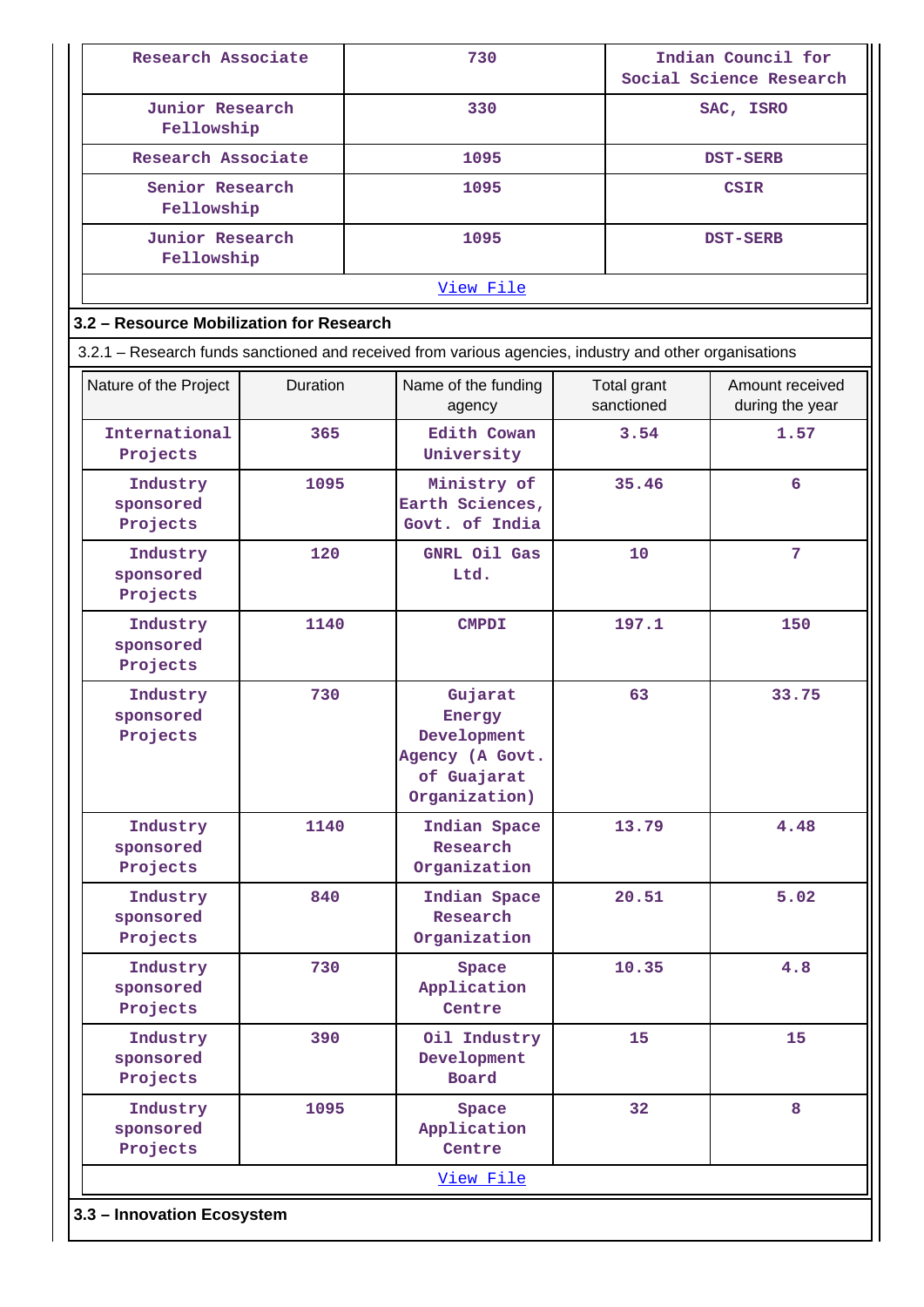3.3.1 – Workshops/Seminars Conducted on Intellectual Property Rights (IPR) and Industry-Academia Innovative practices during the year

| praotioco admig the year                                                                                                          |                 |                                                                    |                                                                    |  |            |                         |                         |  |  |  |
|-----------------------------------------------------------------------------------------------------------------------------------|-----------------|--------------------------------------------------------------------|--------------------------------------------------------------------|--|------------|-------------------------|-------------------------|--|--|--|
| Title of workshop/seminar                                                                                                         |                 |                                                                    | Name of the Dept.                                                  |  |            |                         | Date                    |  |  |  |
| Recent advances in<br>Modern Manufacturing<br>Processes 2019 (RAMMP<br>2019)                                                      |                 |                                                                    | Mechanical Engineering                                             |  |            |                         | 07/02/2019              |  |  |  |
| 12th International<br>Conference on Thermal<br>Engineering: Theory<br>Applications                                                |                 |                                                                    | Mechanical Engineering                                             |  |            |                         | 23/02/2019              |  |  |  |
| Students Solar<br>Ambassador Workshop 2019                                                                                        |                 |                                                                    | Mechanical Engineering<br>10/02/2019                               |  |            |                         |                         |  |  |  |
| A one-day Thesis-<br>Writing Workshop                                                                                             |                 |                                                                    | Electrical Engineering                                             |  |            | 15/05/2019              |                         |  |  |  |
| A two-day workshop on<br>Raspberry PI - Image<br>Processing                                                                       |                 |                                                                    | Electrical Engineering                                             |  |            |                         | 30/11/2018              |  |  |  |
| A two-day workshop on<br>Internet of Things (IoT)                                                                                 |                 |                                                                    | Electrical Engineering                                             |  |            |                         | 23/11/2018              |  |  |  |
| Two-day IEEE-PDPU<br>Student Chapter workshop<br>on Data Analytics                                                                |                 |                                                                    | Electrical Engineering                                             |  |            |                         | 22/02/2019              |  |  |  |
| Two-days' workshop on<br>Electric Vehicle<br>Technology: Powertrain<br>Architecture Design,<br>Components and its<br>Applications |                 |                                                                    | Electrical Engineering                                             |  |            |                         | 22/11/2019              |  |  |  |
| Five days STTP on<br>"Advances in Emerging<br>Power Systems Operations,<br>Control and Protection"                                |                 |                                                                    | Electrical Engineering                                             |  |            | 05/03/2019              |                         |  |  |  |
|                                                                                                                                   |                 |                                                                    | View File                                                          |  |            |                         |                         |  |  |  |
| 3.3.2 - Awards for Innovation won by Institution/Teachers/Research scholars/Students during the year                              |                 |                                                                    |                                                                    |  |            |                         |                         |  |  |  |
| Title of the innovation                                                                                                           | Name of Awardee |                                                                    | Awarding Agency                                                    |  |            | Date of award           | Category                |  |  |  |
| Start-up of<br>Powertree<br>the Year with<br>Prominent IP<br>Culture 2018 by<br>Intellectual<br>Property<br>Protection            |                 |                                                                    | IPPO,<br>Government of<br>Gujarat, Bombay<br><b>Stock Exchange</b> |  |            | 01/08/2018              | Startup<br>Competitions |  |  |  |
| Nominated by<br>IC Department,<br>Government of<br>Gujarat under<br>Coffee Table<br>Book under Best<br>Start-up<br>Stories of     | Powertree       | IPPO,<br>Government of<br>Gujarat, Bombay<br><b>Stock Exchange</b> |                                                                    |  | 01/09/2018 | Startup<br>Competitions |                         |  |  |  |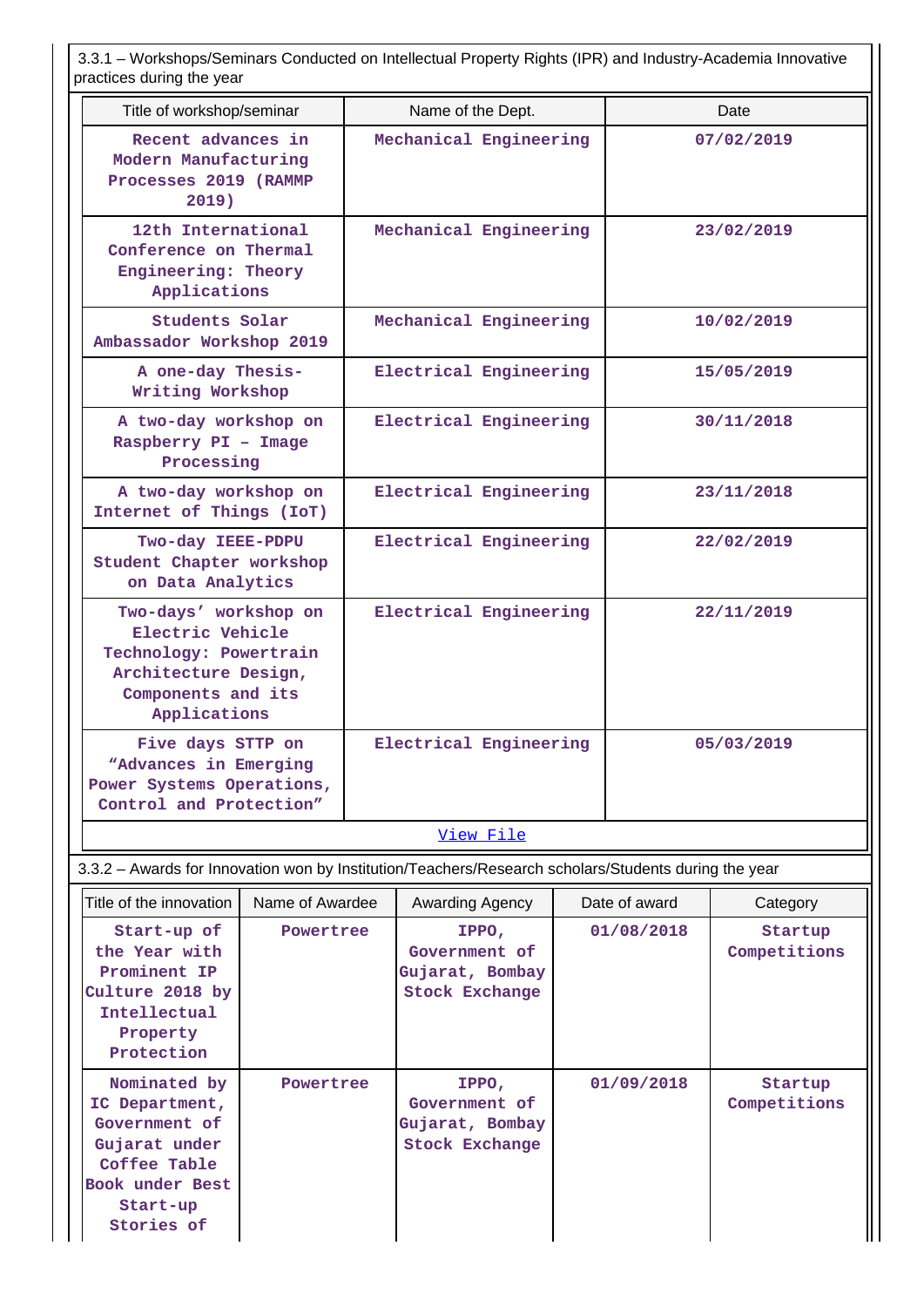| Gujarat 2018<br>during Vibrant<br>Gujarat Start-<br>up Summit 2018<br>(Launched by<br>Hon. CM of<br>Gujarat)                                                                                                                        |                              |                                                                    |            |                                                                              |
|-------------------------------------------------------------------------------------------------------------------------------------------------------------------------------------------------------------------------------------|------------------------------|--------------------------------------------------------------------|------------|------------------------------------------------------------------------------|
| Nominated by<br>Education<br>Department,<br>Government of<br>Gujarat under<br>Coffee Table<br>Book under Best<br>Student Start-<br>up Success<br>Stories 2019<br>(Launched by<br>Hon. HRD<br>Minister if<br>Government of<br>India) | Powertree                    | IPPO,<br>Government of<br>Gujarat, Bombay<br><b>Stock Exchange</b> | 01/01/2019 | Startup<br>Competitions                                                      |
| Top 10 Social<br>Start-up of the<br><b>BSE</b> (Bombay<br>Stock Exchange<br><b>Impact 2019)</b>                                                                                                                                     | Powertree                    | IPPO,<br>Government of<br>Gujarat, Bombay<br><b>Stock Exchange</b> | 01/05/2019 | Startup<br>Competitions                                                      |
| Awarded under<br>Ideation stage<br>startup and<br>received grant<br>of INR 10,000                                                                                                                                                   | Smart Scoot<br>Lock          | Government of<br>Gujarat                                           | 01/09/2018 | Grand<br>Challenge                                                           |
| Featured in<br>Coffee table<br>Book of Vibrant<br>Gujarat 2018                                                                                                                                                                      | C tunes                      | Government of<br>Gujarat                                           | 01/09/2018 | Startup<br>competitions                                                      |
| <b>BEST</b><br>PERFORMING SSIP<br><b>GRANTEE</b><br>UNIVERSITY IN<br><b>PRIVATE</b><br><b>UNIVERSITY</b><br>category,                                                                                                               | PDPU and IIC,<br><b>PDPU</b> | Education<br>Department,<br>Government of<br>Gujarat.              | 11/06/2019 | <b>STUDENT</b><br>INNOVATION,<br>START-UPS AND<br><b>ECOSYSTEM -</b><br>2019 |
| Vibrant<br>Gujarat Start<br>up Summit 2018<br><b>Grand Challenge</b><br>- Top 12 start<br>ups                                                                                                                                       | All that Dips                | Government of<br>Gujarat                                           | 13/10/2018 | Vibrant<br>Gujarat Start<br>up Summit 2018<br>Grand Challenge                |
| Awarded for<br>best design and<br>lightest solar<br>Vehicle in SUVC<br>2018<br>Championship                                                                                                                                         | Prayogik<br>technologies     | <b>SUVC</b><br>Championship                                        | 04/05/2019 | Startup<br>competitions                                                      |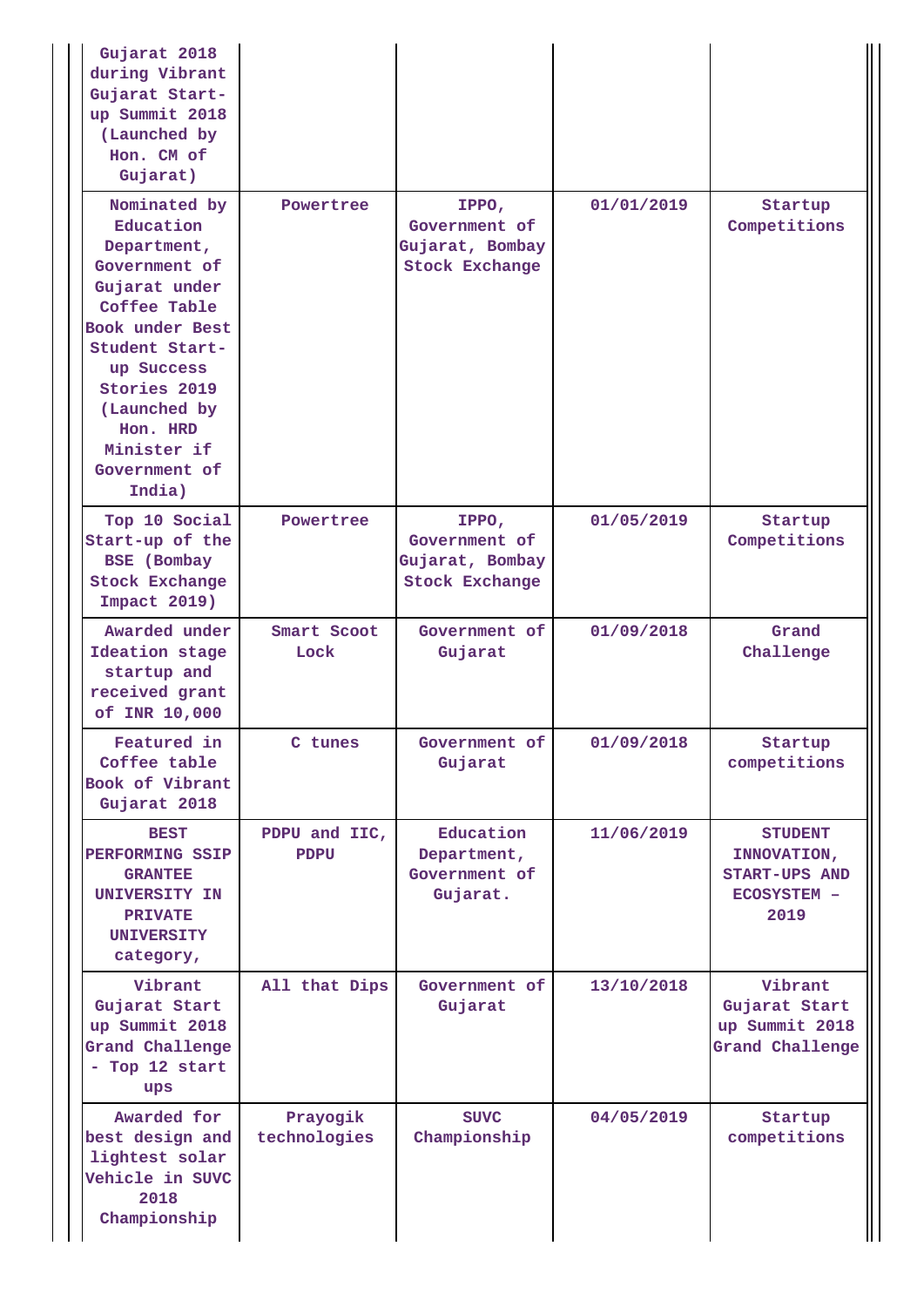| and 2019 1st<br>Winner.            |                                                                                          |  |                                     |                                           |            |                        |                         |  |
|------------------------------------|------------------------------------------------------------------------------------------|--|-------------------------------------|-------------------------------------------|------------|------------------------|-------------------------|--|
| Institute<br><b>Research Award</b> | Dr. B<br>Rajashekhar<br>Reddy                                                            |  |                                     | IIT, Madras                               |            | 01/04/2019             | Research                |  |
|                                    |                                                                                          |  |                                     | View File                                 |            |                        |                         |  |
|                                    | 3.3.3 - No. of Incubation centre created, start-ups incubated on campus during the year  |  |                                     |                                           |            |                        |                         |  |
| Incubation<br>Center               | Name                                                                                     |  | Sponsered By                        | Name of the<br>Start-up                   |            | Nature of Start-<br>up | Date of<br>Commencement |  |
| IIC, PDPU                          | Hiren<br>Bavaliya<br>Dipika<br>Kolipatel                                                 |  | Floating<br><b>SSIP</b><br>Concrete |                                           | Civil      | 01/05/2018             |                         |  |
| IIC, PDPU                          | Mehul<br>Shukla                                                                          |  | IC                                  | ChargeIN                                  |            | IT/IOT                 | 01/10/2018              |  |
| IIC, PDPU                          | Desai<br>Arpan<br>Nishant                                                                |  | <b>None</b>                         | <b>Bench</b><br>Match                     |            | IT/IOT                 | 01/10/2018              |  |
| IIC, PDPU                          | Gulamechish<br>Munshi                                                                    |  | <b>SSIP</b>                         | So Wind                                   |            |                        | 01/10/2018<br>Energy    |  |
| IIC, PDPU                          | Rahul<br>Bakrania<br>Swaroop<br>Poonatar<br>Dhwanit<br>Pobaru<br>Bhakti<br>Somaiya       |  | <b>SSIP</b>                         | Energy<br>Efficient<br>Pressure<br>Cooker |            | Mechanical             | 01/05/2018              |  |
| IIC, PDPU                          | Kaushal<br>Patel                                                                         |  | <b>None</b>                         | I-Cube<br><b>Access</b>                   |            | IT/IOT                 | 01/06/2018              |  |
| IIC, PDPU                          | Parth<br>Patel                                                                           |  | SSIP                                | TechPrint                                 |            | <b>EduTech</b>         | 01/08/2018              |  |
| IIC, PDPU                          | Sajith<br>Sachin Samir<br>Hiten                                                          |  | <b>None</b>                         | TechTards                                 |            | IT/IOT                 | 01/10/2018              |  |
| IIC, PDPU                          | Kumash<br>Shah, Nikhil<br>Suthar                                                         |  | <b>None</b>                         | Profism                                   |            | IT/IOT                 | 01/10/2018              |  |
| IIC, PDPU                          | SSIP<br>Darpan<br>antala<br>Jaykumar<br>ghelani<br>Rishab banka<br>Priyanshu<br>aggarwal |  | <b>CVT</b><br>Bicycle               |                                           | Mechanical | 01/05/2018             |                         |  |
|                                    |                                                                                          |  |                                     | View File                                 |            |                        |                         |  |
|                                    | 3.4 - Research Publications and Awards                                                   |  |                                     |                                           |            |                        |                         |  |
|                                    | $3.4.1$ – Ph. Ds awarded during the year                                                 |  |                                     |                                           |            |                        |                         |  |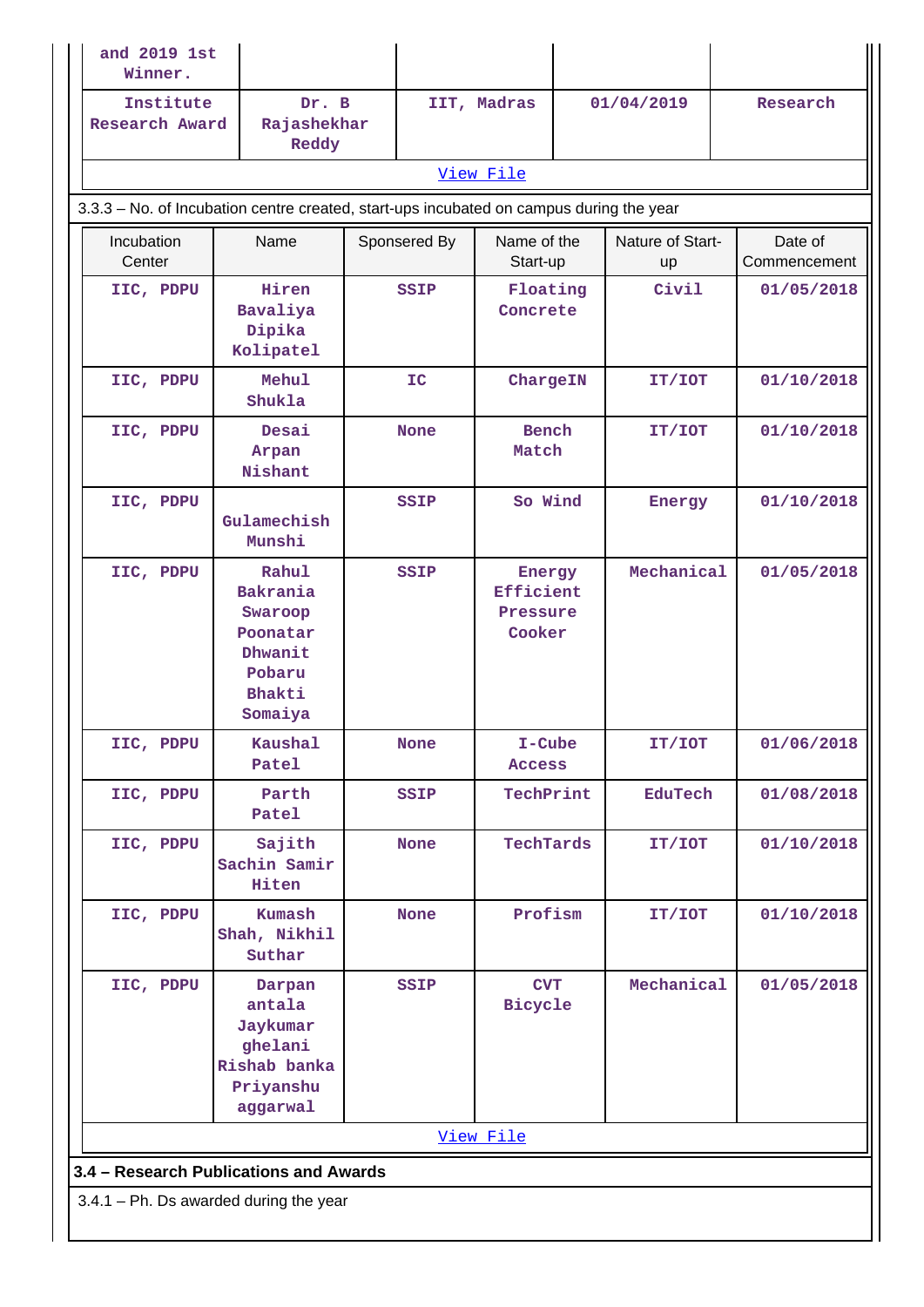| Name of the Department | Number of PhD's Awarded |  |  |  |  |
|------------------------|-------------------------|--|--|--|--|
| Mechanical Engineering |                         |  |  |  |  |
| Petroleum Management   |                         |  |  |  |  |
| Chemical Engineering   |                         |  |  |  |  |
| Chemistry              |                         |  |  |  |  |
| Mathematics            |                         |  |  |  |  |
| Solar Energy           |                         |  |  |  |  |
| Petroleum Engineering  |                         |  |  |  |  |
| Liberal Studies        |                         |  |  |  |  |

3.4.2 – Research Publications in the Journals notified on UGC website during the year

| <b>Type</b>   | Department                                                    | Number of Publication | Average Impact Factor (if<br>any) |  |  |  |  |  |  |
|---------------|---------------------------------------------------------------|-----------------------|-----------------------------------|--|--|--|--|--|--|
| International | Information and<br>Communication<br>Technology<br>Engineering | 5                     | 1.28                              |  |  |  |  |  |  |
| National      | Mechanical<br>Engineering                                     | 5                     | 1.5                               |  |  |  |  |  |  |
| International | Mechanical<br>Engineering                                     | 40                    | 2.7                               |  |  |  |  |  |  |
| International | Solar Energy                                                  | 52                    | 4.8                               |  |  |  |  |  |  |
| International | Civil Engineering                                             | 15                    | 1.2                               |  |  |  |  |  |  |
| National      | Civil Engineering                                             | $\overline{2}$        | $\mathbf{0}$                      |  |  |  |  |  |  |
| International | Mathematics                                                   | 8                     | 2.1                               |  |  |  |  |  |  |
| International | Computer Science<br>and Engineering                           | 5                     | 1.28                              |  |  |  |  |  |  |
| International | Electrical<br>Engineering                                     | 15                    | 1.02                              |  |  |  |  |  |  |
| National      | School of Liberal<br><b>Studies</b>                           | 55                    | 4.5                               |  |  |  |  |  |  |
|               | View File                                                     |                       |                                   |  |  |  |  |  |  |

 3.4.3 – Books and Chapters in edited Volumes / Books published, and papers in National/International Conference Proceedings per Teacher during the year

| Number of Publication |  |  |  |  |
|-----------------------|--|--|--|--|
| 14                    |  |  |  |  |
| 11                    |  |  |  |  |
| 8                     |  |  |  |  |
| 40                    |  |  |  |  |
| 10                    |  |  |  |  |
| 36                    |  |  |  |  |
| 31                    |  |  |  |  |
| 18                    |  |  |  |  |
|                       |  |  |  |  |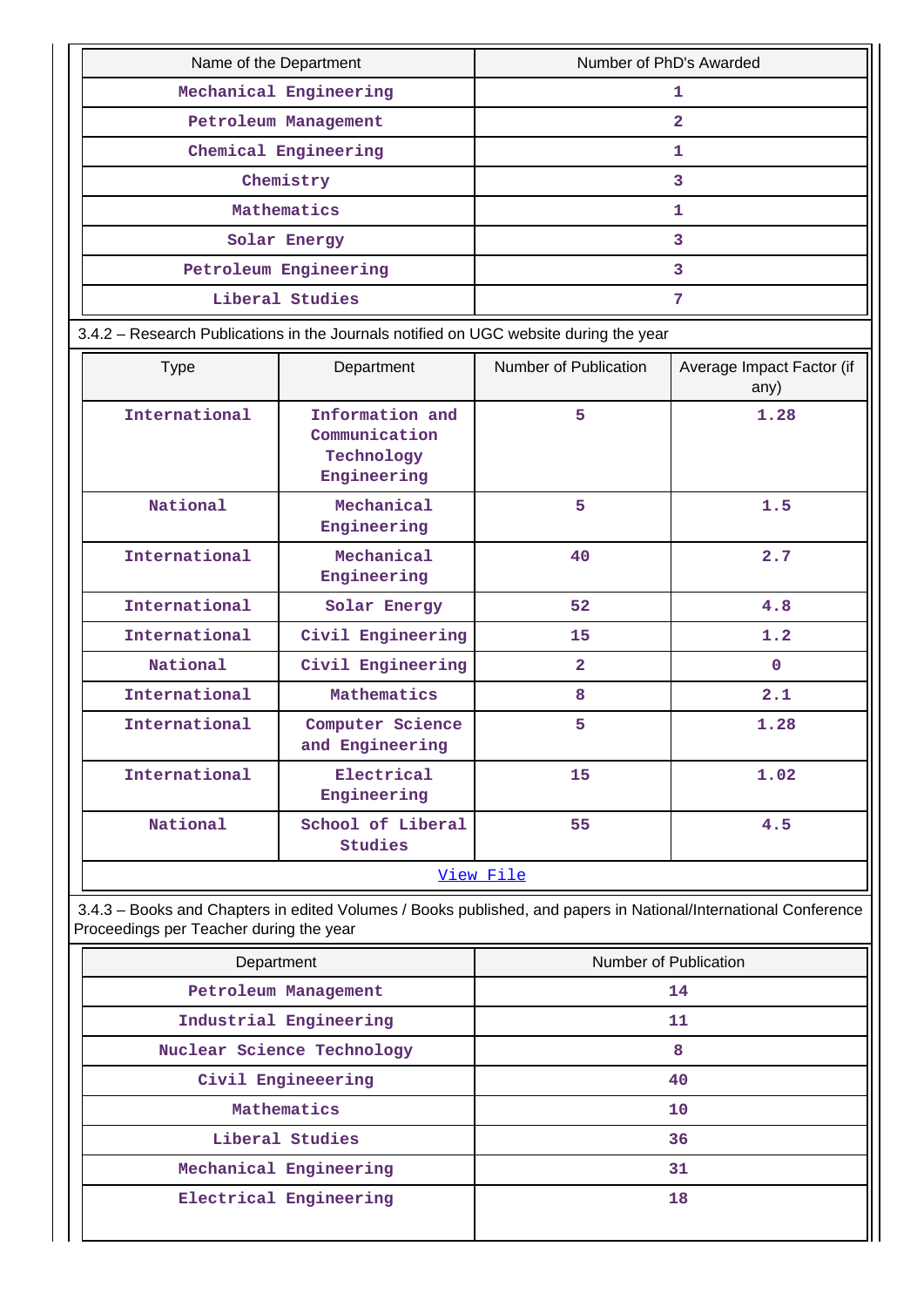|                                                                                                                                                                                                                             | Solar Energy      |                  |  | 13 <sub>1</sub>                                 |                      |  |                                                                    |                                                      |  |
|-----------------------------------------------------------------------------------------------------------------------------------------------------------------------------------------------------------------------------|-------------------|------------------|--|-------------------------------------------------|----------------------|--|--------------------------------------------------------------------|------------------------------------------------------|--|
| 3.4.4 - Patents published/awarded/applied during the year                                                                                                                                                                   |                   |                  |  | View File                                       |                      |  |                                                                    |                                                      |  |
|                                                                                                                                                                                                                             |                   |                  |  |                                                 |                      |  |                                                                    |                                                      |  |
| <b>Patent Details</b>                                                                                                                                                                                                       |                   | Patent status    |  |                                                 | <b>Patent Number</b> |  | Date of Award                                                      |                                                      |  |
| Cover for Urinals                                                                                                                                                                                                           |                   | Published        |  |                                                 | 306635               |  |                                                                    | 15/06/2018                                           |  |
| Nozzle Cover for<br>Petrol Tank                                                                                                                                                                                             |                   | Published        |  |                                                 | 306636               |  |                                                                    | 30/07/2018                                           |  |
| Pollutant<br>Controlling system<br>for Vehicles                                                                                                                                                                             |                   | Filed            |  | 2018210221239                                   |                      |  |                                                                    | 22/06/2018                                           |  |
| Integration of<br>Organic Rankine<br>with Space Heating<br>and Cooling plant                                                                                                                                                |                   | Filed            |  | 201821022582                                    |                      |  |                                                                    | 08/03/2018                                           |  |
| Stitched tea bag<br>without stapling<br>pin                                                                                                                                                                                 |                   | Published        |  |                                                 | 296901               |  |                                                                    |                                                      |  |
| Footwear with<br>Illumination Device                                                                                                                                                                                        |                   | Published        |  |                                                 | 295451               |  | 16/04/2018<br>23/05/2018<br>08/01/2019                             |                                                      |  |
| Nanostructured<br>Metal Oxide<br>Particles and<br>Process Thereof,<br>Indian Patent F.N.<br>TEMP/E-1/844/2019-M<br>UM dated<br>08/01/2019.<br>Inventors: Dr. R.K.<br>Pati, Dr. Indrajit<br>Mukhopadhyay, Dr.<br>Abhijit Ray |                   | Published        |  |                                                 | TEMP/E-1/844/20      |  |                                                                    |                                                      |  |
| A process for<br>developing Cu2SnS3,<br>Indian Patent F.N.<br>TEMP/E-1/543/2019-M<br>UM dated<br>08/01/2019.<br>Inventors: Mr.<br>Biren Patel, Dr.<br>R.K. Pati, Dr.<br>Indrajit<br>Mukhopadhyay, Dr.<br>Abhijit Ray        |                   | Filed            |  |                                                 | TEMP/E-1/543/20      |  |                                                                    | 08/01/2019                                           |  |
|                                                                                                                                                                                                                             |                   |                  |  | View File                                       |                      |  |                                                                    |                                                      |  |
| 3.4.5 - Bibliometrics of the publications during the last academic year based on average citation index in Scopus/<br>Web of Science or PubMed/ Indian Citation Index                                                       |                   |                  |  |                                                 |                      |  |                                                                    |                                                      |  |
| Title of the<br>Paper                                                                                                                                                                                                       | Name of<br>Author | Title of journal |  | Year of<br><b>Citation Index</b><br>publication |                      |  | Institutional<br>affiliation as<br>mentioned in<br>the publication | Number of<br>citations<br>excluding self<br>citation |  |

ЩI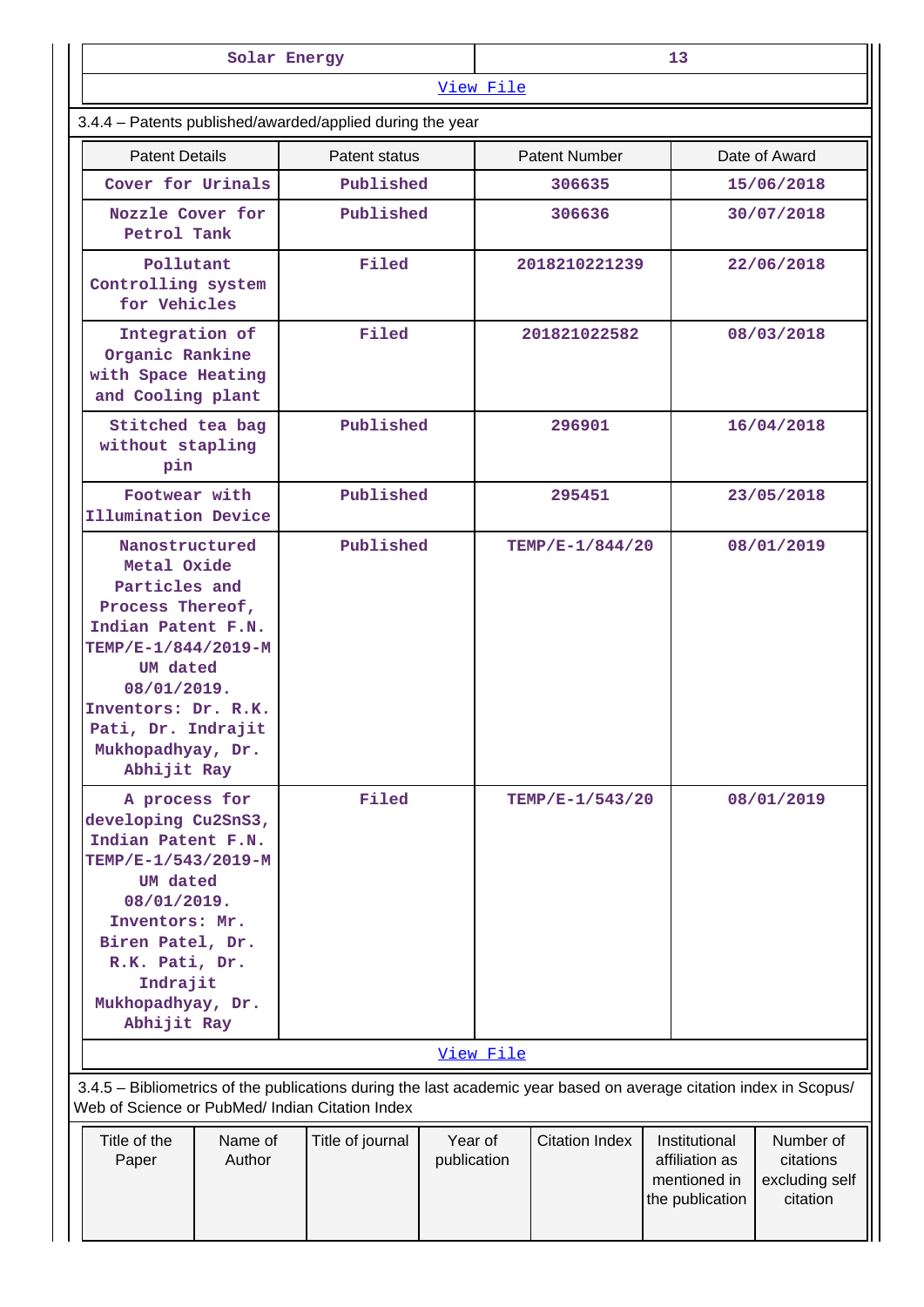| Shared<br>in the<br>attachment                                                                          |                   | Shared<br>in the<br>attachment               |                                                                                                    | Shared<br>in the<br>attachment                                       |  |          | 2018                   |                                     | 1                                                    | Shared<br>in the<br>attachment |                                                                    | $\mathbf{1}$                            |
|---------------------------------------------------------------------------------------------------------|-------------------|----------------------------------------------|----------------------------------------------------------------------------------------------------|----------------------------------------------------------------------|--|----------|------------------------|-------------------------------------|------------------------------------------------------|--------------------------------|--------------------------------------------------------------------|-----------------------------------------|
|                                                                                                         |                   |                                              |                                                                                                    |                                                                      |  |          | View File              |                                     |                                                      |                                |                                                                    |                                         |
| 3.4.6 - h-Index of the Institutional Publications during the year. (based on Scopus/ Web of science)    |                   |                                              |                                                                                                    |                                                                      |  |          |                        |                                     |                                                      |                                |                                                                    |                                         |
| Title of the<br>Paper                                                                                   | Name of<br>Author |                                              |                                                                                                    | Title of journal                                                     |  | Year of  | h-index<br>publication |                                     | Number of<br>citations<br>excluding self<br>citation |                                | Institutional<br>affiliation as<br>mentioned in<br>the publication |                                         |
| Shared<br>in the<br>attachment                                                                          |                   | Shared<br>in the<br>attachment               |                                                                                                    | Shared<br>in the<br>attachment                                       |  |          | 2018<br>1<br>View File |                                     | 1                                                    |                                | Shared<br>in the<br>attachment                                     |                                         |
|                                                                                                         |                   |                                              |                                                                                                    |                                                                      |  |          |                        |                                     |                                                      |                                |                                                                    |                                         |
| 3.4.7 - Faculty participation in Seminars/Conferences and Symposia during the year<br>Number of Faculty |                   |                                              |                                                                                                    | International                                                        |  | National |                        |                                     | <b>State</b>                                         |                                |                                                                    | Local                                   |
| Presented<br>papers                                                                                     |                   |                                              |                                                                                                    | 121                                                                  |  |          | 46                     |                                     | 26                                                   |                                |                                                                    | 5                                       |
| Attended/Semi<br>nars/Workshops                                                                         |                   |                                              |                                                                                                    | 165                                                                  |  |          | 91                     |                                     | 37                                                   |                                |                                                                    | 39                                      |
| Resource<br>persons                                                                                     |                   |                                              |                                                                                                    | 14                                                                   |  |          | 11<br>13               |                                     |                                                      |                                | 4                                                                  |                                         |
|                                                                                                         |                   |                                              |                                                                                                    |                                                                      |  |          | View File              |                                     |                                                      |                                |                                                                    |                                         |
| 3.5 - Consultancy                                                                                       |                   |                                              |                                                                                                    |                                                                      |  |          |                        |                                     |                                                      |                                |                                                                    |                                         |
| 3.5.1 - Revenue generated from Consultancy during the year                                              |                   |                                              |                                                                                                    |                                                                      |  |          |                        |                                     |                                                      |                                |                                                                    |                                         |
| Name of the Consultan(s)<br>department                                                                  |                   |                                              |                                                                                                    | Name of consultancy<br>project                                       |  |          |                        |                                     | Consulting/Sponsoring<br>Agency                      |                                |                                                                    | Revenue generated<br>(amount in rupees) |
| Petroleum<br>Technology                                                                                 |                   |                                              |                                                                                                    | Proppant Crush<br>Testing                                            |  |          |                        |                                     | Shraddha<br>Associates Pvt.<br>Ltd.                  |                                | 35400                                                              |                                         |
| Petroleum<br>Technology                                                                                 |                   |                                              |                                                                                                    | <b>Testing Charges</b><br>for XRD-<br>Quantitative FESEM<br>(SEMEDX) |  |          |                        |                                     | Gumpro Drilling<br>Fluids Pvt. Ltd.                  |                                |                                                                    | 16520                                   |
| Liberal Studies                                                                                         |                   |                                              | Early Impact<br><b>ONGC</b><br>Assessment of ONGC<br>CSR Activity in<br>Dahod District,<br>Gujarat |                                                                      |  |          |                        | 952000                              |                                                      |                                |                                                                    |                                         |
| Petroleum<br>Technology                                                                                 |                   | Intermediate<br>Strength Proppant<br>Testing |                                                                                                    |                                                                      |  |          |                        | Shraddha<br>Associates Pvt.<br>Ltd. |                                                      |                                | 8260                                                               |                                         |
| Mechanical<br>Engineering                                                                               |                   |                                              | Wear Testing                                                                                       |                                                                      |  |          |                        |                                     | Indus University                                     |                                |                                                                    | 4956                                    |
| Solar Engergy                                                                                           |                   |                                              |                                                                                                    | Solar PV Training<br>Programme                                       |  |          |                        |                                     | Gujarat Matikam<br>Kalakari                          |                                |                                                                    | 600000                                  |
| Solar Engergy                                                                                           |                   |                                              |                                                                                                    | Commissioning,<br>testing and<br>Reporting of 200kWp                 |  |          |                        |                                     | Knowledge<br>Consortium of<br>Gujarat, Ahmedabad     |                                |                                                                    | 200000                                  |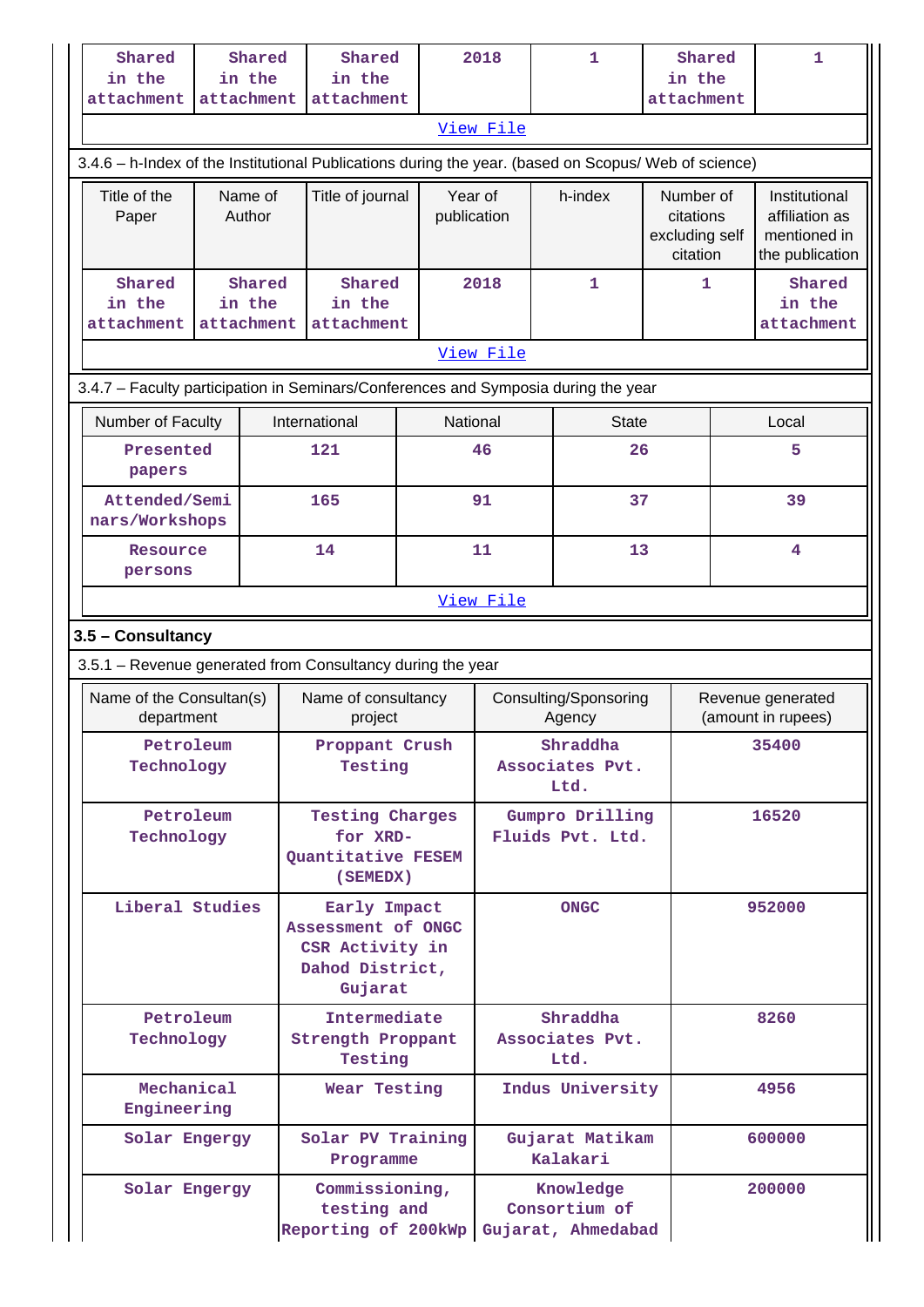|  |                                                                                                     |                                                                 | Solar photovoltaic<br>rooftop System                        |                              |                                         |                                                          |                    |                                                                                                                                                                                            |  |  |
|--|-----------------------------------------------------------------------------------------------------|-----------------------------------------------------------------|-------------------------------------------------------------|------------------------------|-----------------------------------------|----------------------------------------------------------|--------------------|--------------------------------------------------------------------------------------------------------------------------------------------------------------------------------------------|--|--|
|  | Civil Engineering                                                                                   |                                                                 | Material Testing                                            |                              |                                         | Ahmedabad East<br>Infrastructure LLP                     |                    | 5192                                                                                                                                                                                       |  |  |
|  | Civil Engineering                                                                                   |                                                                 | Concrete Mix<br>Design                                      |                              |                                         | Shivmani<br>Infrastructure                               |                    | 18497                                                                                                                                                                                      |  |  |
|  | Petroleum<br>Managment                                                                              |                                                                 | <b>OVL Asset</b><br>Investment<br><b>Evaluation Project</b> |                              |                                         | NITI Aayog, Govt.<br>of India                            |                    | 2600000                                                                                                                                                                                    |  |  |
|  |                                                                                                     |                                                                 |                                                             |                              | View File                               |                                                          |                    |                                                                                                                                                                                            |  |  |
|  | 3.5.2 – Revenue generated from Corporate Training by the institution during the year                |                                                                 |                                                             |                              |                                         |                                                          |                    |                                                                                                                                                                                            |  |  |
|  | Name of the<br>Consultan(s)<br>department                                                           |                                                                 | Title of the<br>programme                                   | Agency seeking /<br>training | Revenue generated<br>(amount in rupees) |                                                          | Number of trainees |                                                                                                                                                                                            |  |  |
|  | Solar Engergy                                                                                       |                                                                 | Solar PV<br>Training<br>Programme                           | Matikam<br>Kalakari          | Gujarat                                 | 600000                                                   |                    | 18                                                                                                                                                                                         |  |  |
|  | Petroleum<br>Managment                                                                              | Executive<br>Certificate<br>Programme in<br>Power<br>Management |                                                             |                              | <b>GETRI</b>                            | 2120000                                                  |                    | 25                                                                                                                                                                                         |  |  |
|  | Petroleum<br>Technology                                                                             | Corporate to<br>Campus                                          |                                                             |                              | Torrent<br>950000                       |                                                          |                    | 15                                                                                                                                                                                         |  |  |
|  | Petroleum<br>Technology                                                                             |                                                                 | Corporate to<br>Campus                                      |                              | Torrent                                 | 400000                                                   |                    | 44                                                                                                                                                                                         |  |  |
|  |                                                                                                     |                                                                 |                                                             |                              | View File                               |                                                          |                    |                                                                                                                                                                                            |  |  |
|  | 3.6 - Extension Activities                                                                          |                                                                 |                                                             |                              |                                         |                                                          |                    |                                                                                                                                                                                            |  |  |
|  | Non- Government Organisations through NSS/NCC/Red cross/Youth Red Cross (YRC) etc., during the year |                                                                 |                                                             |                              |                                         |                                                          |                    |                                                                                                                                                                                            |  |  |
|  | Title of the activities                                                                             |                                                                 | Organising unit/agency/<br>collaborating agency             |                              |                                         | Number of teachers<br>participated in such<br>activities |                    | 3.6.1 – Number of extension and outreach programmes conducted in collaboration with industry, community and<br>Number of students<br>participated in such<br>activities<br>55<br>55<br>500 |  |  |
|  | Social Work in<br>village                                                                           |                                                                 | PDPU NSS Ambapur<br>Village                                 |                              |                                         | $\overline{a}$                                           |                    |                                                                                                                                                                                            |  |  |
|  | Suajalam Sufalam<br>Water Conservation<br>Campaign                                                  |                                                                 | PDPU NSS Ambapur<br>Village                                 |                              |                                         | $\overline{2}$                                           |                    |                                                                                                                                                                                            |  |  |
|  | Tree Plantation<br>Drive                                                                            |                                                                 | PDPU NSS SAIL                                               |                              |                                         |                                                          | 10                 |                                                                                                                                                                                            |  |  |
|  | <b>Blood Donation</b><br>PDPU NSS Rotaract<br>and Thalassemia<br>Club<br>Camp                       |                                                                 |                                                             |                              | 15                                      |                                                          | 700                |                                                                                                                                                                                            |  |  |
|  | Essay writing on<br>Disaster Management                                                             |                                                                 | PDPU NSS<br>Government of<br>Gujarat                        |                              |                                         | 3                                                        |                    | 100                                                                                                                                                                                        |  |  |
|  | Run for Unity                                                                                       |                                                                 | PDPU NSS                                                    |                              |                                         | 8                                                        |                    | 555                                                                                                                                                                                        |  |  |
|  | Oath Taking for                                                                                     |                                                                 | <b>PDPU NSS</b>                                             |                              |                                         | 9                                                        |                    | 700                                                                                                                                                                                        |  |  |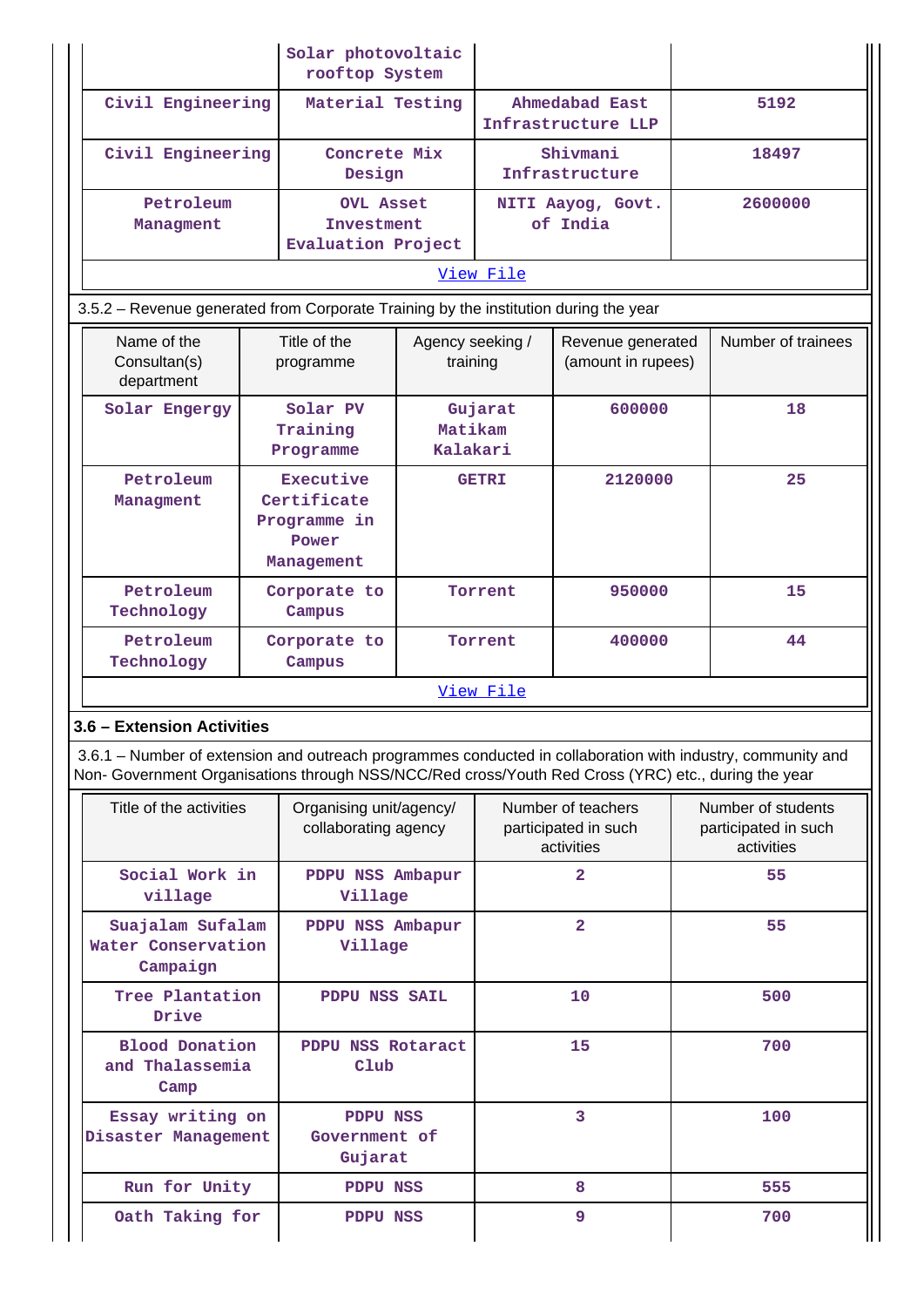| Electoral Awareness                     |                                                                    |           |     |
|-----------------------------------------|--------------------------------------------------------------------|-----------|-----|
| Yoga Session for<br>Surrounding Village | PDPU NSS Raisan<br>Village                                         | 14        | 700 |
| Road Safety<br><b>Awareness</b>         | PDPU NSS Rotaract<br>Club                                          | 13        | 500 |
| E-Waste<br>Management Activity          | Ministry of<br>Electronics and<br>Information<br>Technology, Delhi | 7         | 300 |
|                                         |                                                                    | View File |     |

 3.6.2 – Awards and recognition received for extension activities from Government and other recognized bodies during the year

| Name of the activity           | Award/Recognition                     | <b>Awarding Bodies</b> | Number of students<br><b>Benefited</b> |
|--------------------------------|---------------------------------------|------------------------|----------------------------------------|
| Rotaract<br>Activities 2018-19 | Outstanding<br>Female Rotaractor      | Rotary Club            |                                        |
| Rotaract<br>Activities 2018-19 | Superstar<br>Rotaractor of Zone<br>14 | Rotary Club            |                                        |

#### [View File](https://assessmentonline.naac.gov.in/public/Postacc/Awards_for_extension/3774_Awards_for_extension_1623740049.xlsx)

 3.6.3 – Students participating in extension activities with Government Organisations, Non-Government Organisations and programmes such as Swachh Bharat, Aids Awareness, Gender Issue, etc. during the year

| Name of the scheme                                                       | Organising unit/Agen<br>cy/collaborating<br>agency                            | Name of the activity                            | Number of teachers<br>participated in such<br>activites | Number of students<br>participated in such<br>activites |
|--------------------------------------------------------------------------|-------------------------------------------------------------------------------|-------------------------------------------------|---------------------------------------------------------|---------------------------------------------------------|
| National<br>University Film<br>Making<br>Competition                     | VGA PDPU The<br>University<br>Grants<br>Commission of<br>India (UGC<br>India) | Film Making                                     | $\mathbf{1}$                                            | 35                                                      |
| National<br>Unity Community<br>Harmony - Essay<br>Writing<br>Competition | <b>SAIL PDPU</b><br>Knowledge<br>Consortium Of<br>Gujarat (KCG)               | Essay Writing<br>Competition<br>Mock Parliament | 4                                                       | 15                                                      |
| Constitutional<br>Day Celebration                                        | <b>SAIL PDPU</b><br>Knowledge<br>Consortium Of<br>Gujarat (KCG)               | Mock<br>Parliament                              | $\overline{2}$                                          | 38                                                      |
| Constitutional<br>Day Celebration                                        | <b>SAIL PDPU</b><br>Knowledge<br>Consortium Of<br>Gujarat (KCG)               | <b>Debate</b><br>competition                    | $\overline{2}$                                          | 14                                                      |
| Ekta Yatra                                                               | <b>SAIL PDPU</b><br>Knowledge<br>Consortium Of<br>Gujarat (KCG)               | Run for Unity                                   | $\overline{2}$                                          | 250                                                     |
| National<br>Unity Day                                                    | <b>SAIL PDPU</b><br>Knowledge                                                 | Sardar Patel<br>National Unity                  | 3                                                       | 12                                                      |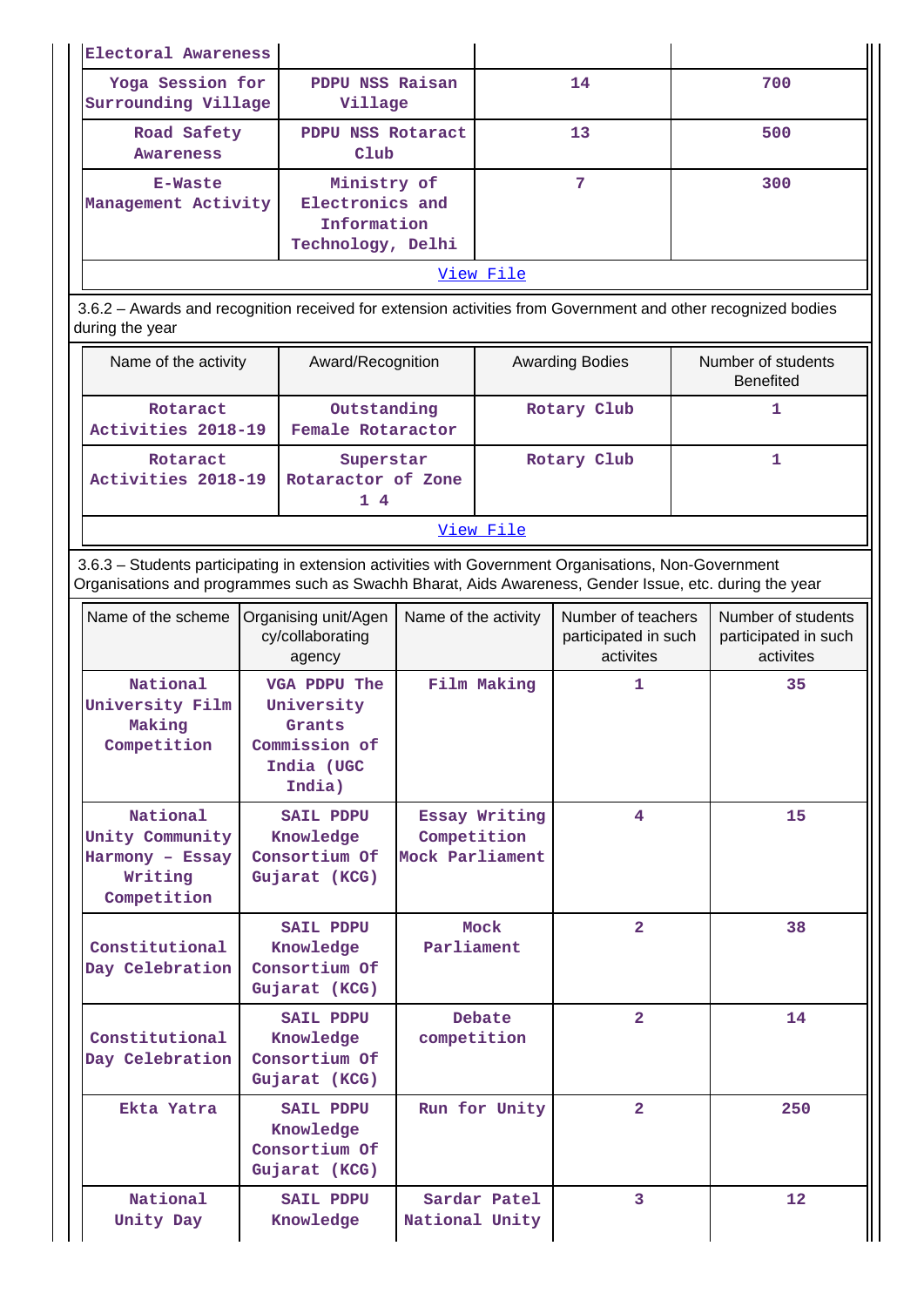|                                                                                                                                                          |                                                 | Consortium Of<br>Gujarat (KCG)                                  |                | Debate                                                                                            |                             |               |                |            |             |
|----------------------------------------------------------------------------------------------------------------------------------------------------------|-------------------------------------------------|-----------------------------------------------------------------|----------------|---------------------------------------------------------------------------------------------------|-----------------------------|---------------|----------------|------------|-------------|
| National<br>Unity Day                                                                                                                                    |                                                 | <b>SAIL PDPU</b><br>Knowledge<br>Consortium Of<br>Gujarat (KCG) |                | ceremony                                                                                          | Oath taking                 |               | $\overline{2}$ |            | 150         |
|                                                                                                                                                          |                                                 |                                                                 |                |                                                                                                   | View File                   |               |                |            |             |
| 3.7 - Collaborations                                                                                                                                     |                                                 |                                                                 |                |                                                                                                   |                             |               |                |            |             |
| 3.7.1 – Number of Collaborative activities for research, faculty exchange, student exchange during the year                                              |                                                 |                                                                 |                |                                                                                                   |                             |               |                |            |             |
| Nature of activity                                                                                                                                       |                                                 |                                                                 | Participant    |                                                                                                   | Source of financial support |               | Duration       |            |             |
|                                                                                                                                                          | Research and<br>Training at IPR,<br>Gandhinagar |                                                                 | $\overline{a}$ |                                                                                                   |                             | Self-Financed |                |            | 365         |
| BARC, Mumbai                                                                                                                                             |                                                 |                                                                 | 4              |                                                                                                   |                             | Self-Financed |                |            | 365         |
| <b>Faculty Exchange</b><br>under IEP-18, Lamar<br>University, USA                                                                                        |                                                 |                                                                 | 66             |                                                                                                   |                             | <b>PDPU</b>   |                |            | 30          |
| Research Project                                                                                                                                         |                                                 |                                                                 | 1.             |                                                                                                   |                             | <b>PDPU</b>   |                |            | 30          |
|                                                                                                                                                          |                                                 |                                                                 |                |                                                                                                   | View File                   |               |                |            |             |
| 3.7.2 - Linkages with institutions/industries for internship, on-the- job training, project work, sharing of research<br>facilities etc. during the year |                                                 |                                                                 |                |                                                                                                   |                             |               |                |            |             |
| Nature of linkage                                                                                                                                        | Title of the<br>linkage                         |                                                                 |                | Name of the<br>partnering<br>institution/<br>industry<br>/research lab<br>with contact<br>details | <b>Duration From</b>        |               | Duration To    |            | Participant |
| Collaborat<br>ion for<br>student<br>development                                                                                                          | visit                                           | Industrial                                                      |                | Kalpatru<br>Power and Ro<br>oltelesonic<br>Gandhinagar                                            | 06/11/2018                  |               |                | 06/11/2018 | 75          |
| <b>ISTE-GTU</b><br>sponsored<br>one week<br>STTP on Mult<br>i-objective<br>optimization<br>: Theory and<br>Applications                                  | Talk                                            | Invited                                                         |                | Vishwakarma<br>Government<br>Engineering<br>College,<br>Chandkheda,<br>Ahmadabad                  | 12/02/2019                  |               |                | 12/02/2019 | 60          |
| Conducted<br>a complete<br>course on<br>Systems<br>Thinking at<br><b>NIFT</b><br>Gandhinagar<br>for M.FTech<br>student                                   | Faculty                                         | Visiting                                                        |                | <b>NIFT</b><br>Gandhinagar                                                                        | 01/07/2019                  |               |                | 31/12/2019 | 20          |
| National<br>level Annual                                                                                                                                 | Member                                          | Jury                                                            |                | <b>CHARUSAT</b><br>University,                                                                    | 20/09/2018                  |               |                | 21/09/2018 | 150         |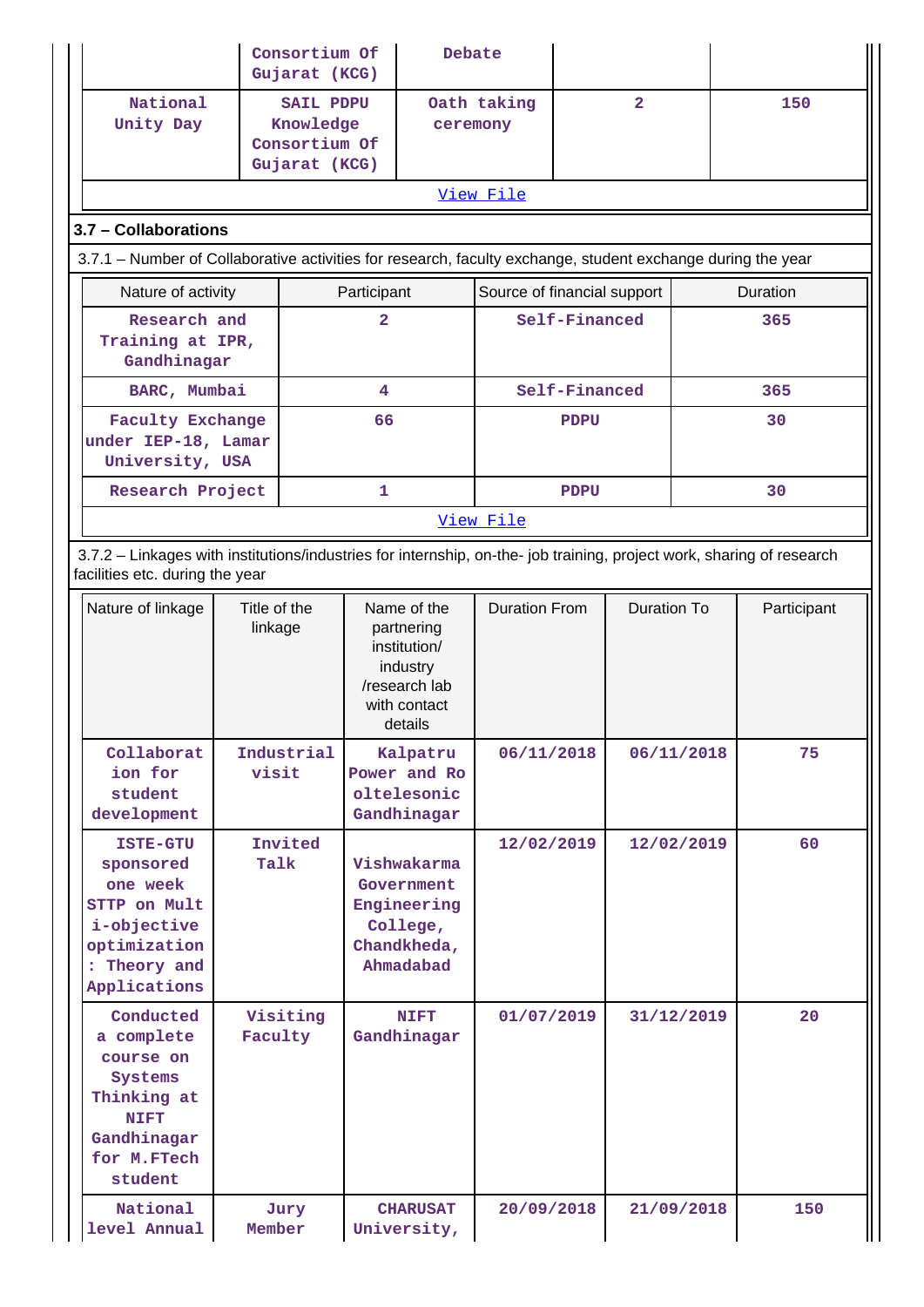| Technical<br>Festival                                                                                           |                   | Changa                                                                                                                                                                                                                                                                                  |            |            |    |
|-----------------------------------------------------------------------------------------------------------------|-------------------|-----------------------------------------------------------------------------------------------------------------------------------------------------------------------------------------------------------------------------------------------------------------------------------------|------------|------------|----|
| Workshop<br>on Power<br>Electronics<br>and Control<br>System                                                    | Expert<br>lecture | GH. Patel<br>College of<br>Engineering<br>and<br>Technology,<br>V. V. Nagar                                                                                                                                                                                                             | 04/10/2018 | 04/10/2018 | 60 |
| Invited<br>Lecture                                                                                              | Expert<br>Talk    | <b>NPTI</b><br>National<br>workshop on<br>"Optimum<br>Utilisation<br>of Power<br>System<br>Assets: Grid<br>Security,<br>Reliability<br>and<br>Distributed<br>Monitoring<br>Management"<br>at HVPN<br>Power<br>Training<br>Institute,<br><b>HPTI</b><br>Complex,<br>Sec-26,<br>Panchkula | 27/03/2019 | 28/03/2019 | 30 |
| System<br>Wide Impacts<br>of Renewable<br>Energy<br>Integration<br>to Energy<br>Network                         | Expert<br>Talk    | <b>CHARUSAT</b><br>University,<br>Changa                                                                                                                                                                                                                                                | 30/03/2019 | 30/03/2019 | 45 |
| Power<br>System<br>Modeling,<br>Analysis and<br>Control                                                         | Expert<br>Talk    | G H Patel<br>Colleage of<br>Engineering<br>and<br>Technology,<br>V V Nagar                                                                                                                                                                                                              | 14/12/2018 | 14/12/2018 | 35 |
| Renewable<br>Integration<br>with Grid,<br>Power<br>Quality<br>Scenario and<br>Active<br>Distribution<br>Network | Expert<br>Talk    | $C$ $K$<br>Pithawala<br>Colleage of<br>Engineering<br>and<br>Institution<br>of<br>Engineers,<br>Surat                                                                                                                                                                                   | 07/05/2019 | 07/05/2019 | 55 |
| TEQIP<br>Sponsored<br>Futuristic<br>Technologies                                                                | Expert<br>Talk    | <b>BVM</b><br>Engineering<br>College, V V<br>Nagar                                                                                                                                                                                                                                      | 08/06/2019 | 08/06/2019 | 25 |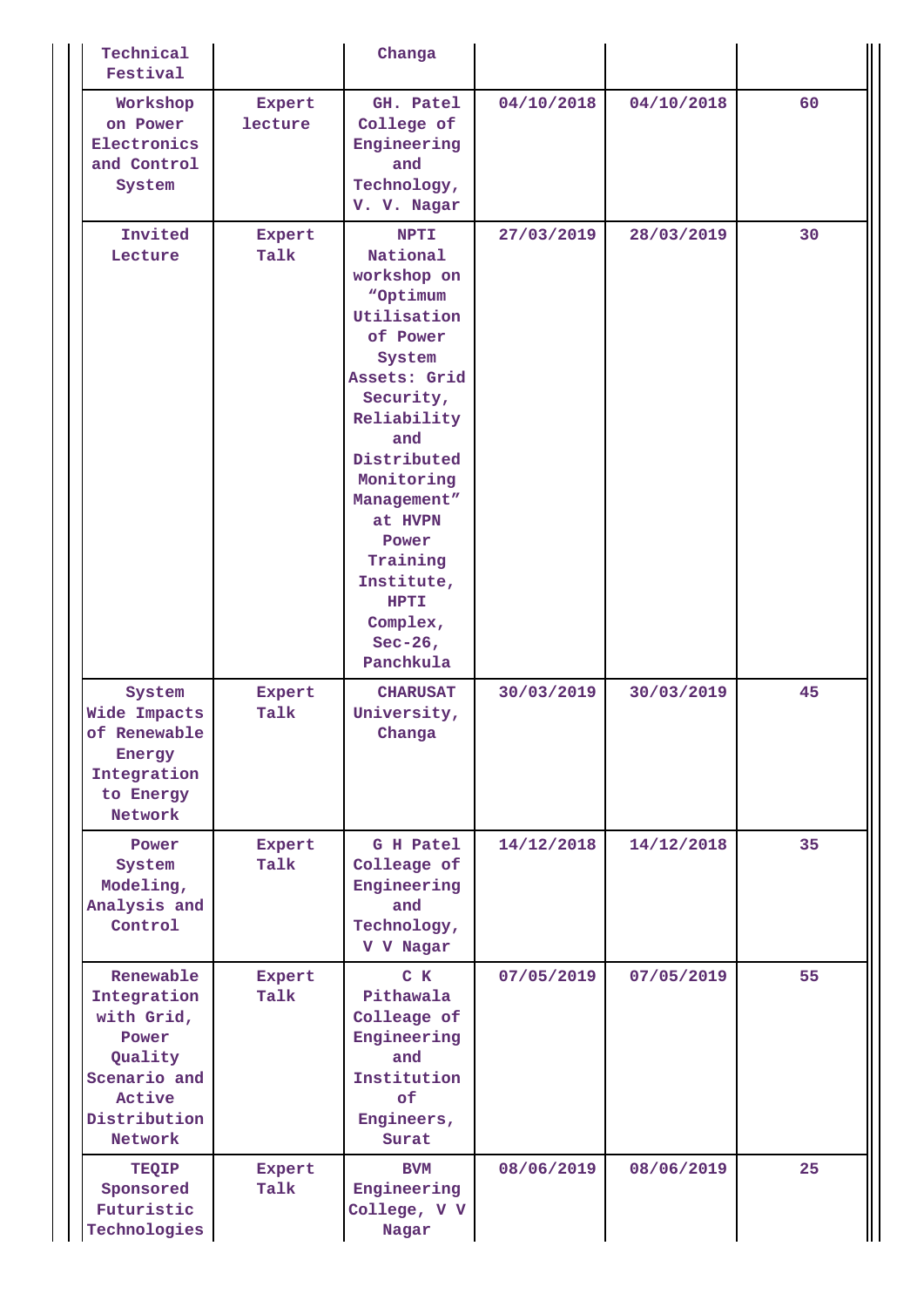**in Industries**

[View File](https://assessmentonline.naac.gov.in/public/Postacc/Linkages/3774_Linkages_1614688939.xlsx)

 3.7.3 – MoUs signed with institutions of national, international importance, other universities, industries, corporate houses etc. during the year

| nodood oto. Garnig the your                                                                 |                                   |                                                                                                                                                                                                                                     |                                                           |  |  |  |  |  |
|---------------------------------------------------------------------------------------------|-----------------------------------|-------------------------------------------------------------------------------------------------------------------------------------------------------------------------------------------------------------------------------------|-----------------------------------------------------------|--|--|--|--|--|
| Organisation                                                                                | Date of MoU signed                | Purpose/Activities                                                                                                                                                                                                                  | Number of<br>students/teachers<br>participated under MoUs |  |  |  |  |  |
| EBS University,<br>Germany                                                                  | 14/11/2018                        | Joint Research<br>activities, Study<br>Abroad and Dual<br>Degree Initiatives,<br>Exchange of Faculty<br>members for<br>research, lectures<br>and discussions,<br>Study in India<br>Short term program                               | 3                                                         |  |  |  |  |  |
| Carleton<br>University, Canada                                                              | 21/05/2019                        | Joint Research<br>activities, Study<br>Abroad and Dual<br>Degree Initiatives,<br>Exchange of Faculty<br>members for<br>research, lectures<br>and discussions,<br>Study in India<br>Short term program,<br>Joint Program with<br>IIC | Nill                                                      |  |  |  |  |  |
|                                                                                             |                                   | View File                                                                                                                                                                                                                           |                                                           |  |  |  |  |  |
| <b>CRITERION IV - INFRASTRUCTURE AND LEARNING RESOURCES</b>                                 |                                   |                                                                                                                                                                                                                                     |                                                           |  |  |  |  |  |
| 4.1 - Physical Facilities                                                                   |                                   |                                                                                                                                                                                                                                     |                                                           |  |  |  |  |  |
| 4.1.1 – Budget allocation, excluding salary for infrastructure augmentation during the year |                                   |                                                                                                                                                                                                                                     |                                                           |  |  |  |  |  |
| Budget allocated for infrastructure augmentation                                            |                                   | Budget utilized for infrastructure development                                                                                                                                                                                      |                                                           |  |  |  |  |  |
|                                                                                             | 923.66                            |                                                                                                                                                                                                                                     | 950.76                                                    |  |  |  |  |  |
| 4.1.2 - Details of augmentation in infrastructure facilities during the year                |                                   |                                                                                                                                                                                                                                     |                                                           |  |  |  |  |  |
| <b>Facilities</b>                                                                           |                                   | <b>Existing or Newly Added</b>                                                                                                                                                                                                      |                                                           |  |  |  |  |  |
|                                                                                             | Class rooms                       |                                                                                                                                                                                                                                     | Existing                                                  |  |  |  |  |  |
|                                                                                             | Campus Area                       |                                                                                                                                                                                                                                     | Existing                                                  |  |  |  |  |  |
|                                                                                             | Laboratories                      |                                                                                                                                                                                                                                     | Newly Added                                               |  |  |  |  |  |
|                                                                                             | Seminar Halls                     |                                                                                                                                                                                                                                     | Existing                                                  |  |  |  |  |  |
|                                                                                             | Classrooms with LCD facilities    |                                                                                                                                                                                                                                     | Existing                                                  |  |  |  |  |  |
|                                                                                             | Seminar halls with ICT facilities |                                                                                                                                                                                                                                     | Existing                                                  |  |  |  |  |  |

 **Value of the equipment purchased during the year (rs. in lakhs)**

 **Number of important equipments purchased (Greater than 1-0 lakh)**  **Newly Added**

 **Newly Added**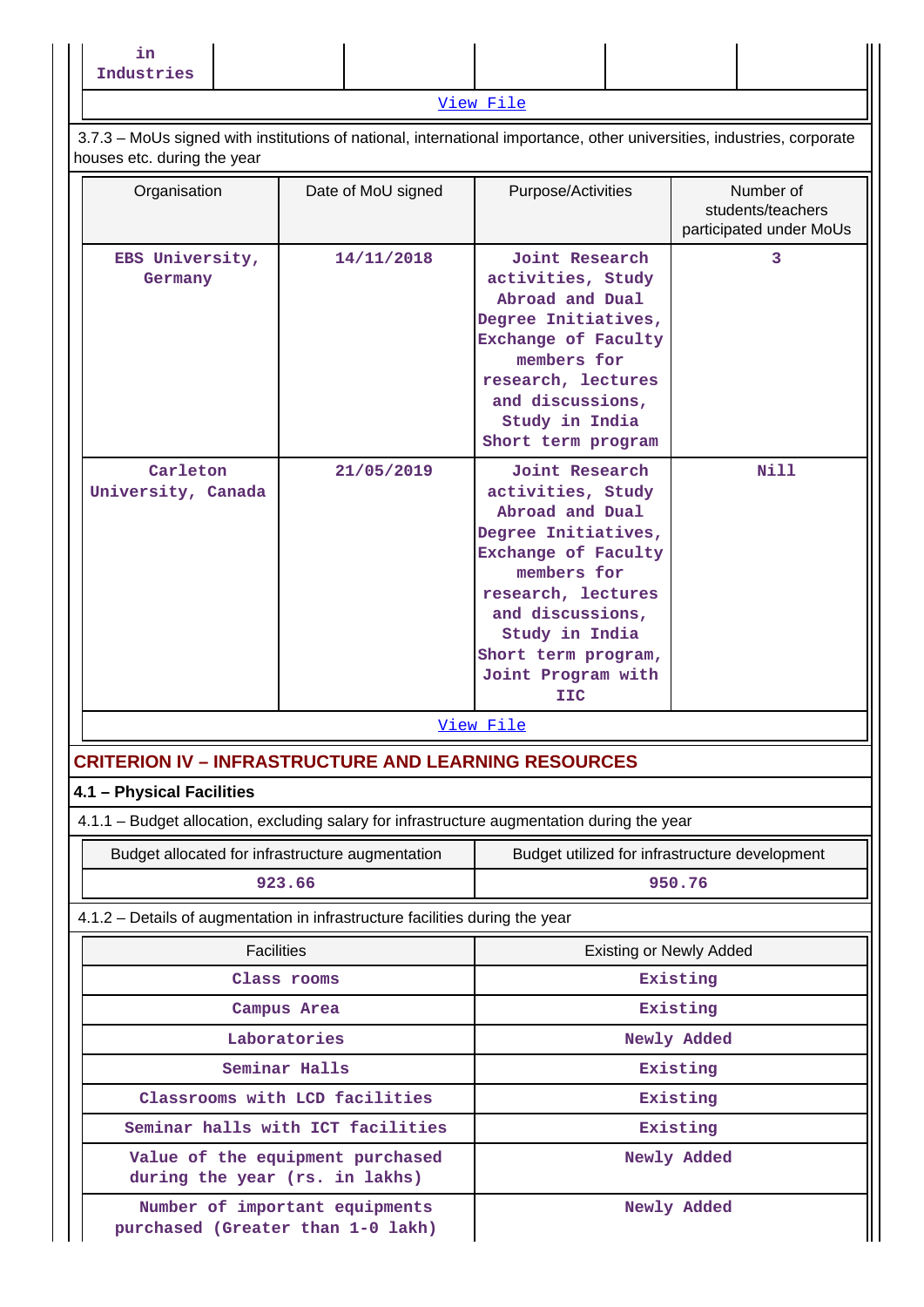|                                                                            | during the current year |          |                                             |              |             |              |                    |
|----------------------------------------------------------------------------|-------------------------|----------|---------------------------------------------|--------------|-------------|--------------|--------------------|
|                                                                            |                         |          |                                             | View File    |             |              |                    |
| 4.2 - Library as a Learning Resource                                       |                         |          |                                             |              |             |              |                    |
| 4.2.1 - Library is automated {Integrated Library Management System (ILMS)} |                         |          |                                             |              |             |              |                    |
| Name of the ILMS<br>software                                               |                         |          | Nature of automation (fully<br>or patially) |              | Version     |              | Year of automation |
| <b>TCSiON Library</b><br>module                                            |                         |          | Fully                                       |              | Latest      |              | 2007               |
| 4.2.2 - Library Services                                                   |                         |          |                                             |              |             |              |                    |
| Library<br>Service Type                                                    |                         | Existing |                                             |              | Newly Added |              | Total              |
| Text<br><b>Books</b>                                                       | 19036                   |          | 13364155                                    | 550          | 359400      | 19586        | 13723555           |
| Reference<br><b>Books</b>                                                  | 9125                    |          | 106879912                                   | 266          | 1309608     | 9391         | 108189520          |
| e-Books                                                                    | 48                      |          | 422153                                      | $\mathbf{1}$ | 8845        | 49           | 430998             |
| Journals                                                                   | 102                     |          | 650795                                      | <b>Nill</b>  | <b>Nill</b> | 102          | 650795             |
| $e-$<br>Journals                                                           | 406                     |          | 1729564                                     | 837          | 8996250     | 1243         | 10725814           |
| Digital<br>Database                                                        | $\mathbf{1}$            |          | 141020                                      | <b>Nill</b>  | <b>Nill</b> | $\mathbf{1}$ | 141020             |
| CD &<br>Video                                                              | 2117                    |          | 167171                                      | 329          | 52000       | 2446         | 219171             |
| Weeding<br>(hard &<br>soft)                                                | 346                     |          | 276800                                      | 112          | 89600       | 458          | 366400             |
|                                                                            |                         |          |                                             | View File    |             |              |                    |

II

 4.2.3 – E-content developed by teachers such as: e-PG- Pathshala, CEC (under e-PG- Pathshala CEC (Under Graduate) SWAYAM other MOOCs platform NPTEL/NMEICT/any other Government initiatives & institutional (Learning Management System (LMS) etc

| Name of the Teacher    | Name of the Module                                        | Platform on which module<br>is developed | Date of launching e-<br>content |
|------------------------|-----------------------------------------------------------|------------------------------------------|---------------------------------|
| Jigarkumar H.<br>Shah  | Signals and<br>Systems                                    | Canvas                                   | 23/07/2018                      |
| Jigarkumar H.<br>Shah  | Digital Signal<br>Processing                              | Canvas                                   | 07/01/2019                      |
| Mazad Zaveri           | Embedded Systems                                          | Google                                   | 07/01/2019                      |
| Mazad Zaveri           | Computer<br>Organization and<br>Programming               | Google                                   | 07/01/2019                      |
| Dr. Dishant<br>Pandya  | In-house Content<br>Developing                            | Wacom and You<br>Tube                    | 28/01/2019                      |
| Prof Anirbid<br>Sircar | Epathsala Paper-<br>Sedimentary and<br>Petroleum Geology- | MHRD E-Pathsala                          | 01/06/2018                      |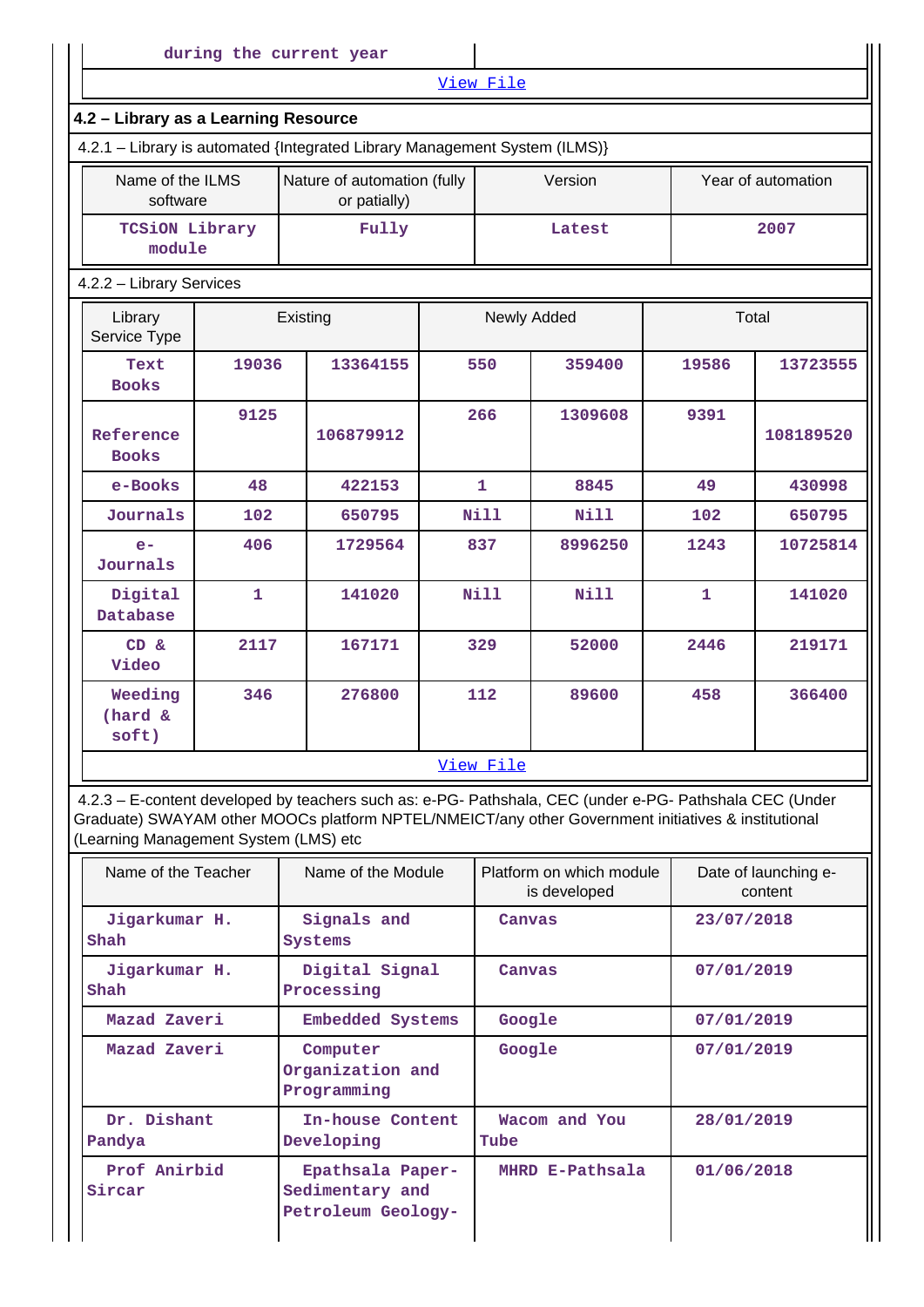|                                                                                                                                                 |                                           |                 | Application of<br>Radiogenic and<br>Stable Isotopes in<br>reconstruction of<br>Paleoenviroments,<br>SED PG VI                            |                            |                     |                                           |                    |                                                                |               |
|-------------------------------------------------------------------------------------------------------------------------------------------------|-------------------------------------------|-----------------|------------------------------------------------------------------------------------------------------------------------------------------|----------------------------|---------------------|-------------------------------------------|--------------------|----------------------------------------------------------------|---------------|
| Sircar                                                                                                                                          | Prof Anirbid                              |                 | Epathsala Paper-<br>Sedimentary and<br>Petroleum Plate<br>Tectonics and<br>Global Distribution<br>of Hydrocarbon<br>Reserves, SED PG VI  |                            |                     | MHRD E-Pathsala                           |                    | 01/06/2018                                                     |               |
| Prof Anirbid<br>Sircar                                                                                                                          |                                           |                 | Epathsala Paper-<br>Classifications of<br>Indian basins and<br>petroleum geology<br>of Assam, Cauvery<br>and Bengal Basins,<br>SED PG VI |                            |                     | MHRD E-Pathsala                           |                    | 01/06/2018                                                     |               |
|                                                                                                                                                 |                                           |                 |                                                                                                                                          |                            | View File           |                                           |                    |                                                                |               |
| 4.3 - IT Infrastructure                                                                                                                         |                                           |                 |                                                                                                                                          |                            |                     |                                           |                    |                                                                |               |
| 4.3.1 - Technology Upgradation (overall)                                                                                                        |                                           |                 |                                                                                                                                          |                            |                     |                                           |                    |                                                                |               |
| <b>Type</b>                                                                                                                                     | <b>Total Co</b><br>mputers                | Computer<br>Lab | Internet                                                                                                                                 | <b>Browsing</b><br>centers | Computer<br>Centers | Office                                    | Departme<br>nts    | Available<br><b>Bandwidt</b><br>h (MBPS/<br>GBPS)              | <b>Others</b> |
| Existin<br>g                                                                                                                                    | 1247                                      | 7               | 325                                                                                                                                      | 0                          | 3                   | 4                                         | 1                  | 102400                                                         | $\mathbf{0}$  |
| Added                                                                                                                                           | 32                                        | $\mathbf 0$     | 50                                                                                                                                       | 0                          | $\mathbf{1}$        | 0                                         | $\mathbf{0}$       | $\mathbf{0}$                                                   | $\mathbf 0$   |
| Total                                                                                                                                           | 1279                                      | 7               | 375                                                                                                                                      | $\mathbf 0$                | 4                   | 4                                         | 1                  | 102400                                                         | 0             |
|                                                                                                                                                 |                                           |                 | 4.3.2 - Bandwidth available of internet connection in the Institution (Leased line)                                                      |                            |                     |                                           |                    |                                                                |               |
|                                                                                                                                                 |                                           |                 |                                                                                                                                          |                            | 102400 MBPS/ GBPS   |                                           |                    |                                                                |               |
| 4.3.3 - Facility for e-content                                                                                                                  |                                           |                 |                                                                                                                                          |                            |                     |                                           |                    |                                                                |               |
|                                                                                                                                                 |                                           |                 | Name of the e-content development facility                                                                                               |                            |                     |                                           | recording facility | Provide the link of the videos and media centre and            |               |
|                                                                                                                                                 |                                           | Media Lab       |                                                                                                                                          |                            |                     |                                           | <b>Nill</b>        |                                                                |               |
| 4.4 - Maintenance of Campus Infrastructure                                                                                                      |                                           |                 |                                                                                                                                          |                            |                     |                                           |                    |                                                                |               |
| component, during the year                                                                                                                      |                                           |                 | 4.4.1 – Expenditure incurred on maintenance of physical facilities and academic support facilities, excluding salary                     |                            |                     |                                           |                    |                                                                |               |
|                                                                                                                                                 | Assigned Budget on<br>academic facilities |                 | Expenditure incurred on<br>maintenance of academic<br>facilities                                                                         |                            |                     | Assigned budget on<br>physical facilities |                    | Expenditure incurredon<br>maintenance of physical<br>facilites |               |
|                                                                                                                                                 | 2080.92                                   |                 | 1779.95                                                                                                                                  |                            |                     | 1454.94                                   |                    | 1235.2                                                         |               |
| library, sports complex, computers, classrooms etc. (maximum 500 words) (information to be available in<br>institutional Website, provide link) |                                           |                 | 4.4.2 - Procedures and policies for maintaining and utilizing physical, academic and support facilities - laboratory,                    |                            |                     |                                           |                    |                                                                |               |

 $\perp$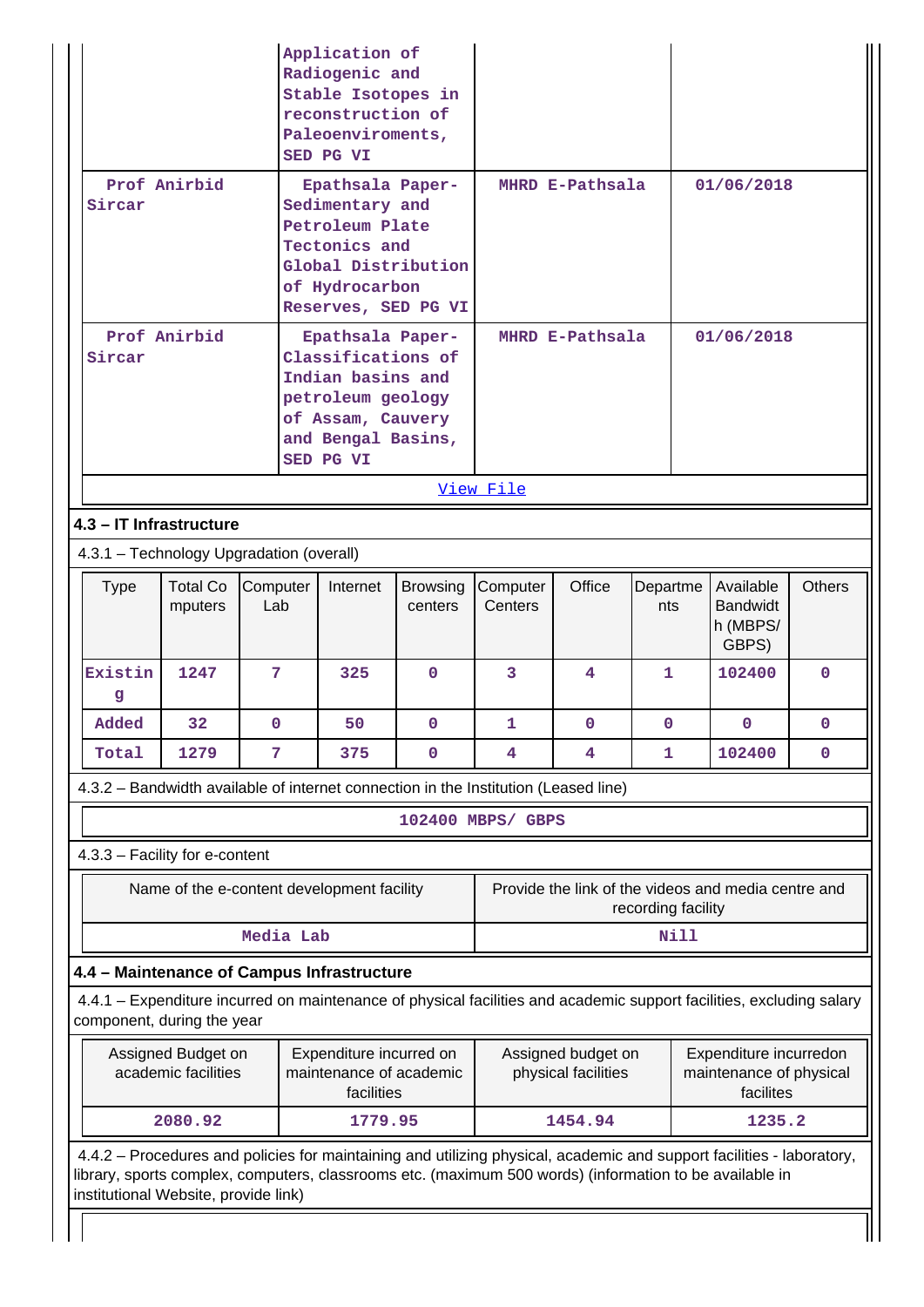**Pandit Deendayal Petroleum University's 100 acre campus is located in Gandhinagar, which is the capital city of Gujarat. The University addresses the need for trained and specialized human resource in the domains of engineering, management and humanities. It intends to expand the opportunities for students and professionals to develop an intellectual knowledge base with leadership skills to compete in the global arena. The campus is speeded over 98 acres of land, landscaping, well equipped state of art academic and research laboratories, fully air-conditioned classrooms, lecture theaters, auditorium of 470 capacity, cafeteria, sports ground, 24x7 medical facility, on campus state bank of India bank facility, stationary and reprographic faculty, CCTV surveillance, Boys and Girls hostels, fully automated virtually connected 03 libraries. The entire campus is Wi-Fi enabled with LAN connectivity. The classrooms are equipped with multimedia and audiovisual equipment to facilitate effective learning. Each classroom has Internet connectivity through wireless local area network. The University has ensured that the students enjoy a healthy food diet charted out by a dietitian which is wholesome and nutritious. The food court also provides refreshments throughout the day. The cafeteria is attractively laid out and offers students an eco-friendly environment to relax while deliberating on their academic challenges. Food franchise stalls are available on campus to serve hygienic and verity of food to the students. Performing Arts Room facility is available for the students. Students prepare and practice for their Dance, Music, Drama etc competition. To enable students to comprehend and use languages efficiently, PDPU has set up multi-media Language Laboratory (Language Lab) set in 2110 sq. feet spacious room, the Language Lab is fully furnished and air conditioned. The Language Lab at PDEU is a Computer based laboratory with flexibility to conduct laboratory sessions without computers also. The software used in the Language Lab is developed by Globarena Technologies Private Limited. The Software has default 200-hour selflearnable digital program. The University houses 24 x 7 Health Care Centre on campus that is open for all members on the working days. Keeping the academic, social psychological, and emotional needs of its students in mind, the University has a dedicated counselor. The counselor systematically studies and discusses a student's problems and facilitates the student to find an appropriate solution. A nutritious diet and a good workout helps students to combat academic stress. PDEU has set up a state of the art wellness centre which offers cardio weight training equipment and helps students workout under the expert supervision of a certified trainer. The university has world class sports facility which includes a volleyball court, a tennis court, a basketball court, a football and cricket ground, a table-tennis room etc. University has separate campus management department for maintaining the campus facility. Campus HAS 24 x 7 security services, CCTV surveillance system , Hostel access through Biometric system. The campus is well maintained by daily cleaning of campus facility by 130 housekeeping staff, Sewerage Treatment Plant: 02 Nos. (300 KLD each), Rain Water Harvesting:12 percolation wells (20 KL/Hr),**

<https://pdpu.ac.in/infrastructure.html>

#### **CRITERION V – STUDENT SUPPORT AND PROGRESSION**

#### **5.1 – Student Support**

| 5.1.1 - Scholarships and Financial Support |                                                                                    |                    |                  |
|--------------------------------------------|------------------------------------------------------------------------------------|--------------------|------------------|
|                                            | Name/Title of the scheme                                                           | Number of students | Amount in Rupees |
| Financial Support<br>from institution      | Merit<br>Scholarship,<br>Foreign Visit -<br>Semester Programme,<br>Merit cum means | 300                | 41841000         |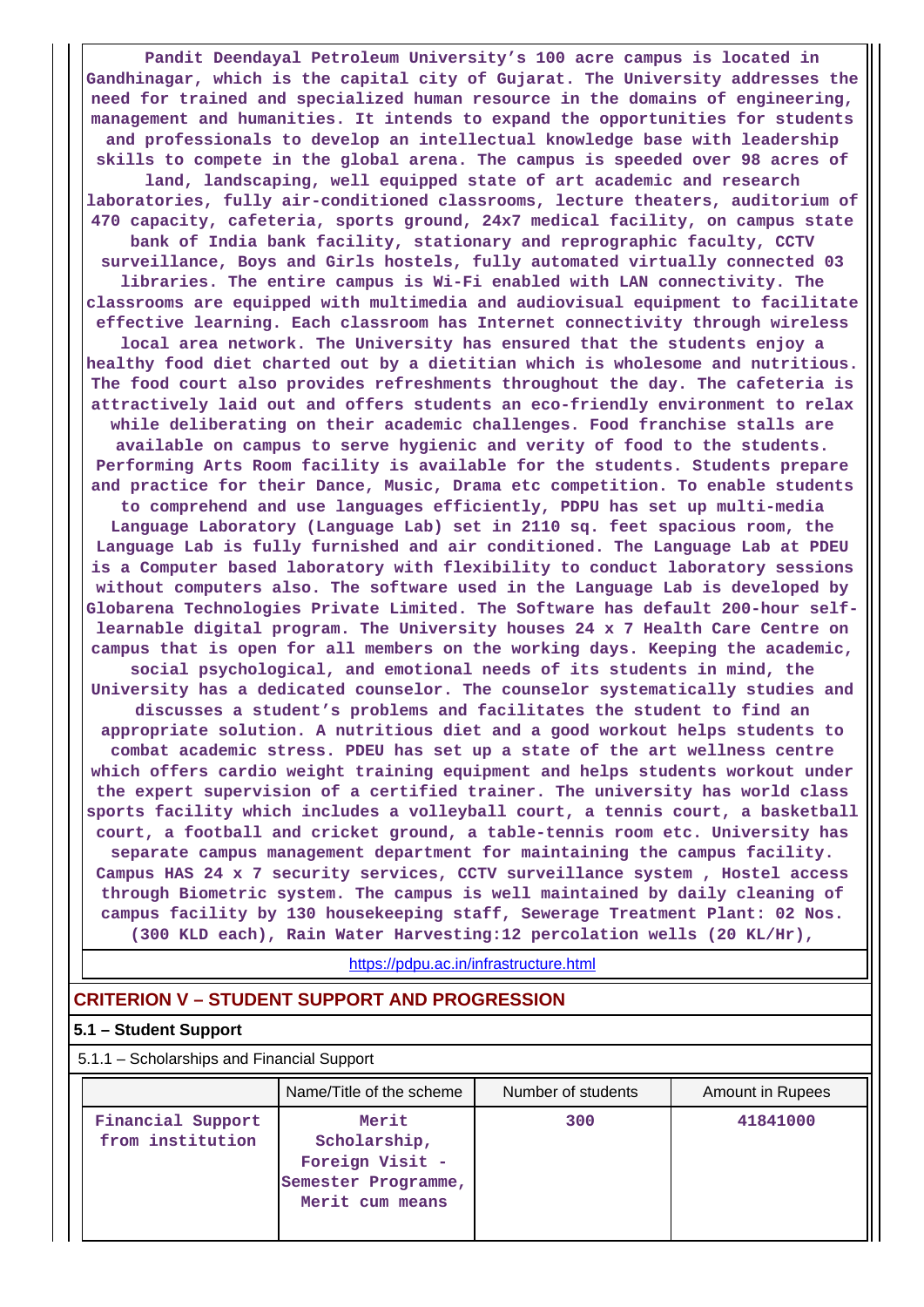| Financial Support<br>from Other Sources      |                                                                                    |                       |                                                                                                                                                                                                                 |                                                                             |                                                              |                                                 |                                           |
|----------------------------------------------|------------------------------------------------------------------------------------|-----------------------|-----------------------------------------------------------------------------------------------------------------------------------------------------------------------------------------------------------------|-----------------------------------------------------------------------------|--------------------------------------------------------------|-------------------------------------------------|-------------------------------------------|
| a) National                                  |                                                                                    |                       | Student Travel<br>Support                                                                                                                                                                                       | 117                                                                         |                                                              |                                                 | 6926000                                   |
| b) International                             |                                                                                    |                       | <b>NA</b>                                                                                                                                                                                                       | Nill                                                                        |                                                              |                                                 | $\mathbf 0$                               |
|                                              |                                                                                    |                       |                                                                                                                                                                                                                 | View File                                                                   |                                                              |                                                 |                                           |
|                                              |                                                                                    |                       | 5.1.2 - Number of capability enhancement and development schemes such as Soft skill development, Remedial<br>coaching, Language lab, Bridge courses, Yoga, Meditation, Personal Counselling and Mentoring etc., |                                                                             |                                                              |                                                 |                                           |
| Name of the capability<br>enhancement scheme |                                                                                    | Date of implemetation |                                                                                                                                                                                                                 | Number of students<br>enrolled                                              |                                                              | Agencies involved                               |                                           |
| Profiling                                    |                                                                                    |                       | 01/04/2019                                                                                                                                                                                                      | 210                                                                         |                                                              | Synconic<br>Solutions and<br>Services Pvt. Ltd. |                                           |
| Assessment Tests                             |                                                                                    |                       | 01/08/2018                                                                                                                                                                                                      | 680                                                                         |                                                              |                                                 | Aspiring Minds<br>Assessment Pvt.<br>Ltd. |
| Placement<br>Preparation<br>Training         |                                                                                    |                       | 01/08/2018                                                                                                                                                                                                      | 902                                                                         |                                                              |                                                 | Logic Academy<br>Pvt. Ltd.                |
|                                              |                                                                                    |                       |                                                                                                                                                                                                                 | View File                                                                   |                                                              |                                                 |                                           |
| institution during the year                  |                                                                                    |                       | 5.1.3 – Students benefited by guidance for competitive examinations and career counselling offered by the                                                                                                       |                                                                             |                                                              |                                                 |                                           |
| Year                                         | Name of the<br>scheme                                                              |                       | Number of<br>benefited<br>students for<br>competitive<br>examination                                                                                                                                            | Number of<br>benefited<br>students by<br>career<br>counseling<br>activities | Number of<br>students who<br>have passedin<br>the comp. exam |                                                 | Number of<br>studentsp placed             |
| 2018                                         | Certificate<br>in<br>Governance<br>and<br>Leadership                               |                       | 41                                                                                                                                                                                                              | 41                                                                          |                                                              | 10                                              | $\mathbf{2}$                              |
| 2018                                         | Exam<br>training                                                                   | <b>UGC Net</b>        | 30                                                                                                                                                                                                              | <b>Nill</b>                                                                 |                                                              | <b>Nill</b>                                     | <b>Nill</b>                               |
| 2019                                         | Workshop                                                                           | <b>SPSS</b>           | Nill                                                                                                                                                                                                            | 60                                                                          |                                                              | <b>Nill</b>                                     | <b>Nill</b>                               |
| 2018                                         | build an<br>Impressive<br>CV                                                       | How to                | <b>Nill</b>                                                                                                                                                                                                     | 100                                                                         |                                                              | <b>Nill</b>                                     | <b>Nill</b>                               |
| 2019                                         | LinkedIn for<br>Professional<br>Networking<br>and Career<br>Guidance for<br>Higher | How to use            | Nill                                                                                                                                                                                                            | 45                                                                          |                                                              | <b>Nill</b>                                     | <b>Nill</b>                               |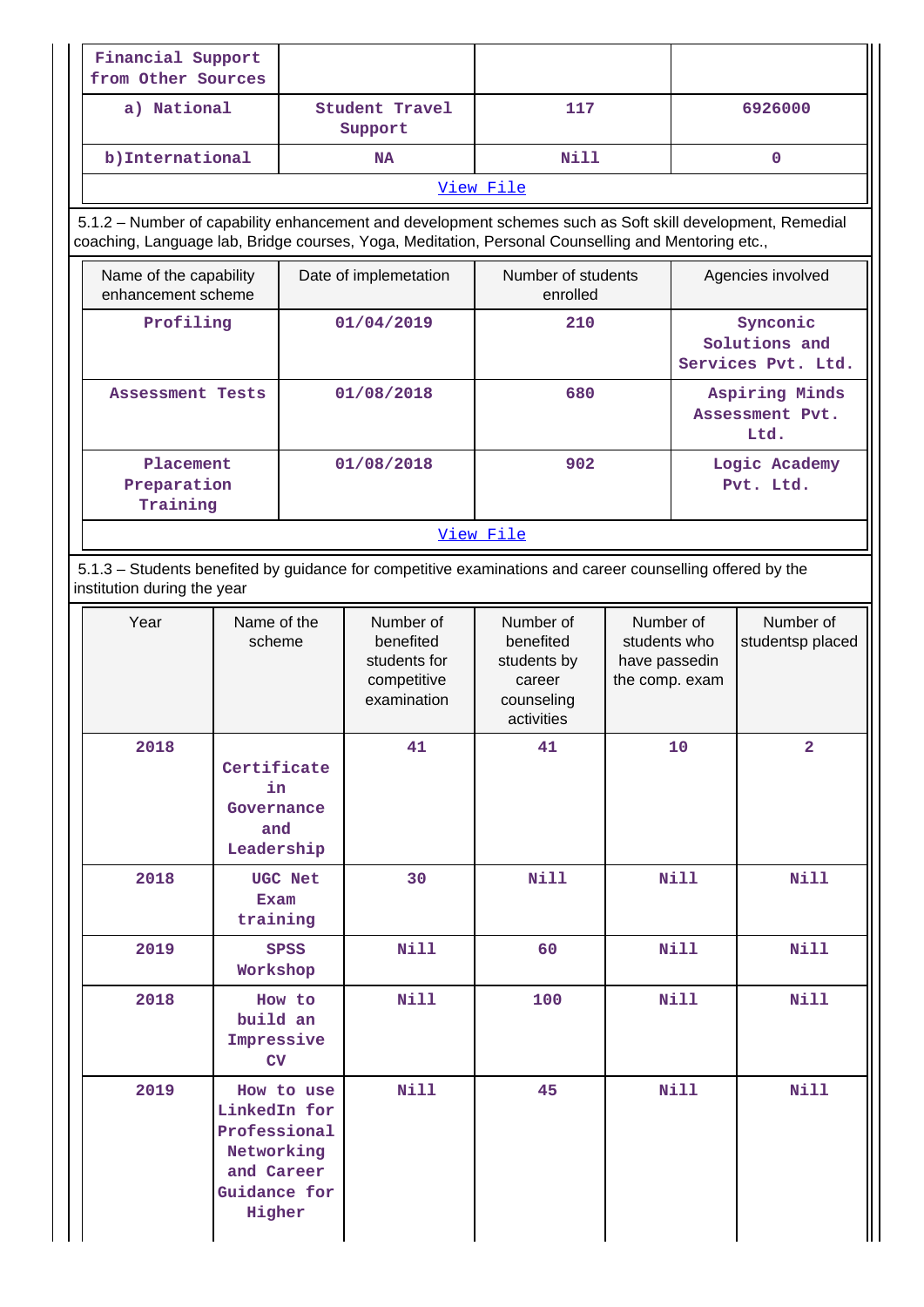|                                    | Education                                                                                                                                                      |                                |                                    |                                                |                                                      |
|------------------------------------|----------------------------------------------------------------------------------------------------------------------------------------------------------------|--------------------------------|------------------------------------|------------------------------------------------|------------------------------------------------------|
| 2018                               | <b>CMIE</b><br>Prowess IQ                                                                                                                                      | <b>Nill</b>                    | 24                                 | Nill                                           | <b>Nill</b>                                          |
| 2018                               | MS Excel                                                                                                                                                       | <b>Nill</b>                    | 25                                 | Nill                                           | <b>Nill</b>                                          |
| 2018                               | Academic<br>and Career O<br>pportunities<br>with<br>Valparaiso<br>University,<br>Indiana,<br>U.S.                                                              | <b>Nill</b>                    | 15                                 | Nill                                           | <b>Nill</b>                                          |
| 2019                               | Preplacement<br>Talk                                                                                                                                           | <b>Nill</b>                    | 450                                | <b>Nill</b>                                    | <b>Nill</b>                                          |
| <b>Nill</b>                        | <b>GATE</b><br>Coaching                                                                                                                                        | <b>Nill</b>                    | 257                                | <b>Nill</b>                                    | <b>Nill</b>                                          |
|                                    |                                                                                                                                                                |                                | View File                          |                                                |                                                      |
|                                    | 5.1.4 – Institutional mechanism for transparency, timely redressal of student grievances, Prevention of sexual<br>harassment and ragging cases during the year |                                |                                    |                                                |                                                      |
| Total grievances received          |                                                                                                                                                                | Number of grievances redressed |                                    | Avg. number of days for grievance<br>redressal |                                                      |
|                                    | 3                                                                                                                                                              | 3                              |                                    |                                                | 10                                                   |
| 5.2 - Student Progression          |                                                                                                                                                                |                                |                                    |                                                |                                                      |
|                                    | 5.2.1 - Details of campus placement during the year                                                                                                            |                                |                                    |                                                |                                                      |
|                                    | On campus                                                                                                                                                      |                                |                                    | Off campus                                     |                                                      |
| Nameof<br>organizations<br>visited | Number of<br>students<br>participated                                                                                                                          | Number of<br>stduents placed   | Nameof<br>organizations<br>visited | Number of<br>students<br>participated          | Number of<br>stduents placed                         |
| A M<br>Designs Pvt<br>Ltd          | 15                                                                                                                                                             | 3                              | Nill                               | <b>Nill</b>                                    | <b>Nill</b>                                          |
|                                    |                                                                                                                                                                |                                |                                    |                                                |                                                      |
|                                    |                                                                                                                                                                |                                | View File                          |                                                |                                                      |
|                                    | 5.2.2 – Student progression to higher education in percentage during the year                                                                                  |                                |                                    |                                                |                                                      |
| Year                               | Number of<br>students<br>enrolling into<br>higher education                                                                                                    | Programme<br>graduated from    | Depratment<br>graduated from       | Name of<br>institution joined                  | Name of<br>programme<br>admitted to                  |
| 2018                               | 161                                                                                                                                                            | <b>UG</b><br>Programs          | All UG<br>Programs                 | Abroad                                         | $_{\rm PG}$<br>Programs                              |
| 2018                               | $\mathbf 1$                                                                                                                                                    | B. Tech.                       | Mechanical<br>Engineering          | University<br>of Huston                        | Master of<br>Science in<br>Industrial<br>Engineering |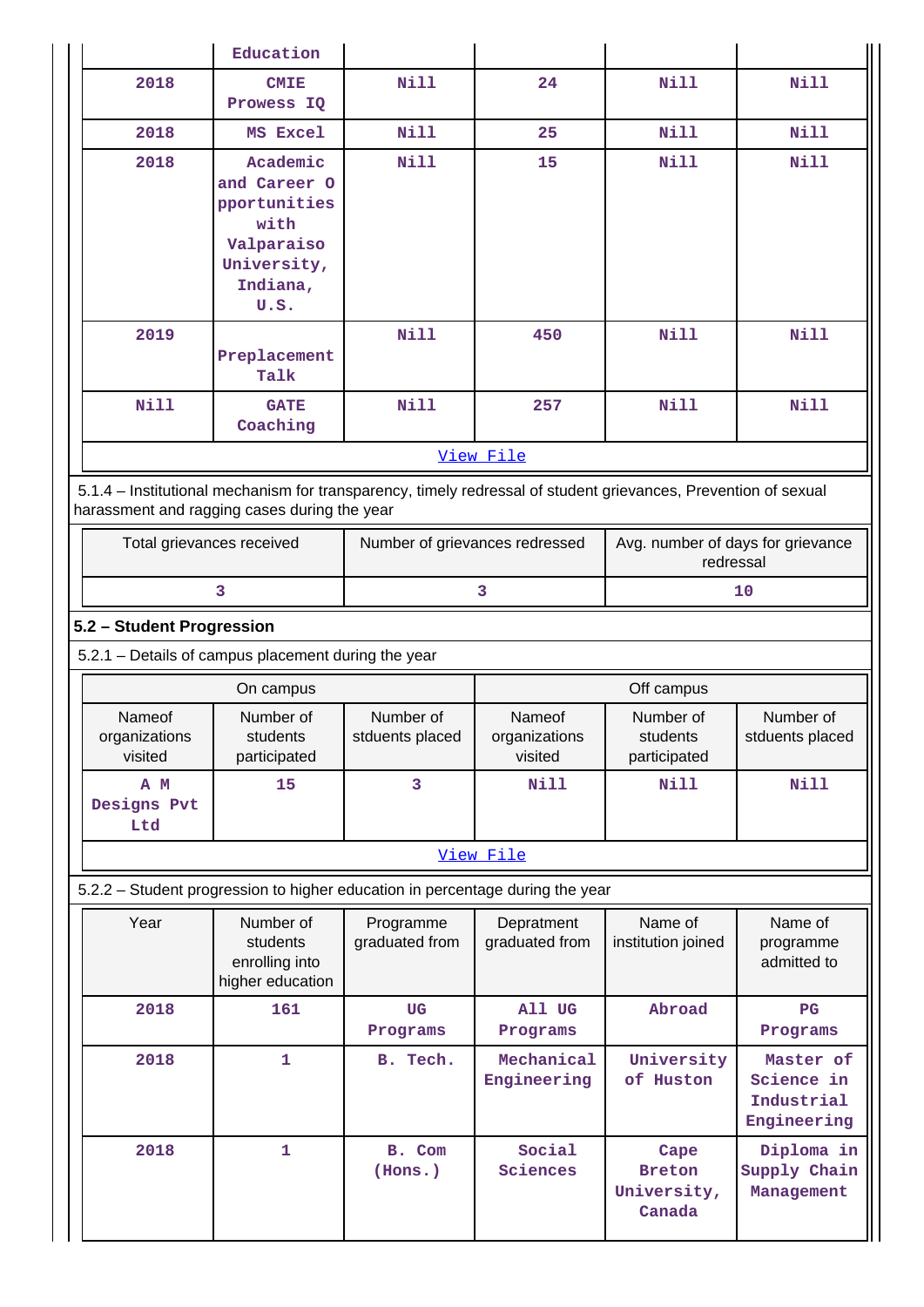| 2018                                                                                                                                                                                   | $\mathbf{1}$   | B. Com<br>(Hons.)      | Social<br>Sciences | Confederat<br>ion - Intern<br>ational<br>Education<br>Centre,<br>Canada | Master in<br>Digital<br>Marketing<br>and<br>Marketing<br>Analytics |  |
|----------------------------------------------------------------------------------------------------------------------------------------------------------------------------------------|----------------|------------------------|--------------------|-------------------------------------------------------------------------|--------------------------------------------------------------------|--|
| 2018                                                                                                                                                                                   | $\mathbf{1}$   | B. Com<br>(Hons.)      | Social<br>Sciences | Deakin<br>University,<br>Melbourne,<br>Australia                        | Master of<br>Information<br>System                                 |  |
| 2018                                                                                                                                                                                   | $\mathbf{1}$   | B. Com<br>(Hons.)      | Social<br>Sciences | Fleming<br>College,<br>Canada                                           | <b>PGDM-</b><br>Global<br><b>Business</b><br>Management            |  |
| 2018                                                                                                                                                                                   | $\mathbf{1}$   | B. Com<br>(Hons.)      | Social<br>Sciences | Glasgow<br>Caledonian<br>University,<br>Scotland, UK                    | Master in<br>Internationa<br>1 Business                            |  |
| 2018                                                                                                                                                                                   | $\mathbf 1$    | B. Com<br>(Hons.)      | Social<br>Sciences | Gujarat<br>University,<br>India                                         | M. Com.                                                            |  |
| 2018                                                                                                                                                                                   | $\mathbf{1}$   | B. Com<br>(Hons.)      | Social<br>Sciences | Heritage<br>Management<br>Institute,<br>UK                              | Master in<br>Internationa<br>1 Business                            |  |
| 2018                                                                                                                                                                                   | 1              | B. Com<br>(Hons.)      | Social<br>Sciences | <b>ICFAI</b><br><b>Business</b><br>School, Pune                         | M. B. A.                                                           |  |
|                                                                                                                                                                                        |                |                        | View File          |                                                                         |                                                                    |  |
| 5.2.3 - Students qualifying in state/ national/ international level examinations during the year<br>(eg:NET/SET/SLET/GATE/GMAT/CAT/GRE/TOFEL/Civil Services/State Government Services) |                |                        |                    |                                                                         |                                                                    |  |
| <b>Items</b>                                                                                                                                                                           |                |                        |                    | Number of students selected/ qualifying                                 |                                                                    |  |
|                                                                                                                                                                                        | <b>GRE</b>     |                        |                    | 181                                                                     |                                                                    |  |
|                                                                                                                                                                                        | <b>TOFEL</b>   |                        | 171                |                                                                         |                                                                    |  |
|                                                                                                                                                                                        | <b>GATE</b>    |                        | 41                 |                                                                         |                                                                    |  |
|                                                                                                                                                                                        | Civil Services |                        | $\overline{2}$     |                                                                         |                                                                    |  |
| <b>NET</b>                                                                                                                                                                             |                |                        | 1                  |                                                                         |                                                                    |  |
|                                                                                                                                                                                        | <b>CAT</b>     |                        |                    | 3                                                                       |                                                                    |  |
| Any Other                                                                                                                                                                              |                |                        |                    | 15                                                                      |                                                                    |  |
| View File                                                                                                                                                                              |                |                        |                    |                                                                         |                                                                    |  |
| 5.2.4 - Sports and cultural activities / competitions organised at the institution level during the year                                                                               |                |                        |                    |                                                                         |                                                                    |  |
| Level<br>Activity                                                                                                                                                                      |                | Number of Participants |                    |                                                                         |                                                                    |  |
| Freshers Sports Week                                                                                                                                                                   |                | Institution            |                    | 700                                                                     |                                                                    |  |
| Ultimate Frisbee Intra                                                                                                                                                                 |                | Institution            |                    | 80                                                                      |                                                                    |  |
| Football Intra<br>Carrom and Chess Intra                                                                                                                                               |                |                        | Institution        |                                                                         | 350                                                                |  |
|                                                                                                                                                                                        |                |                        | Institution        |                                                                         | 80                                                                 |  |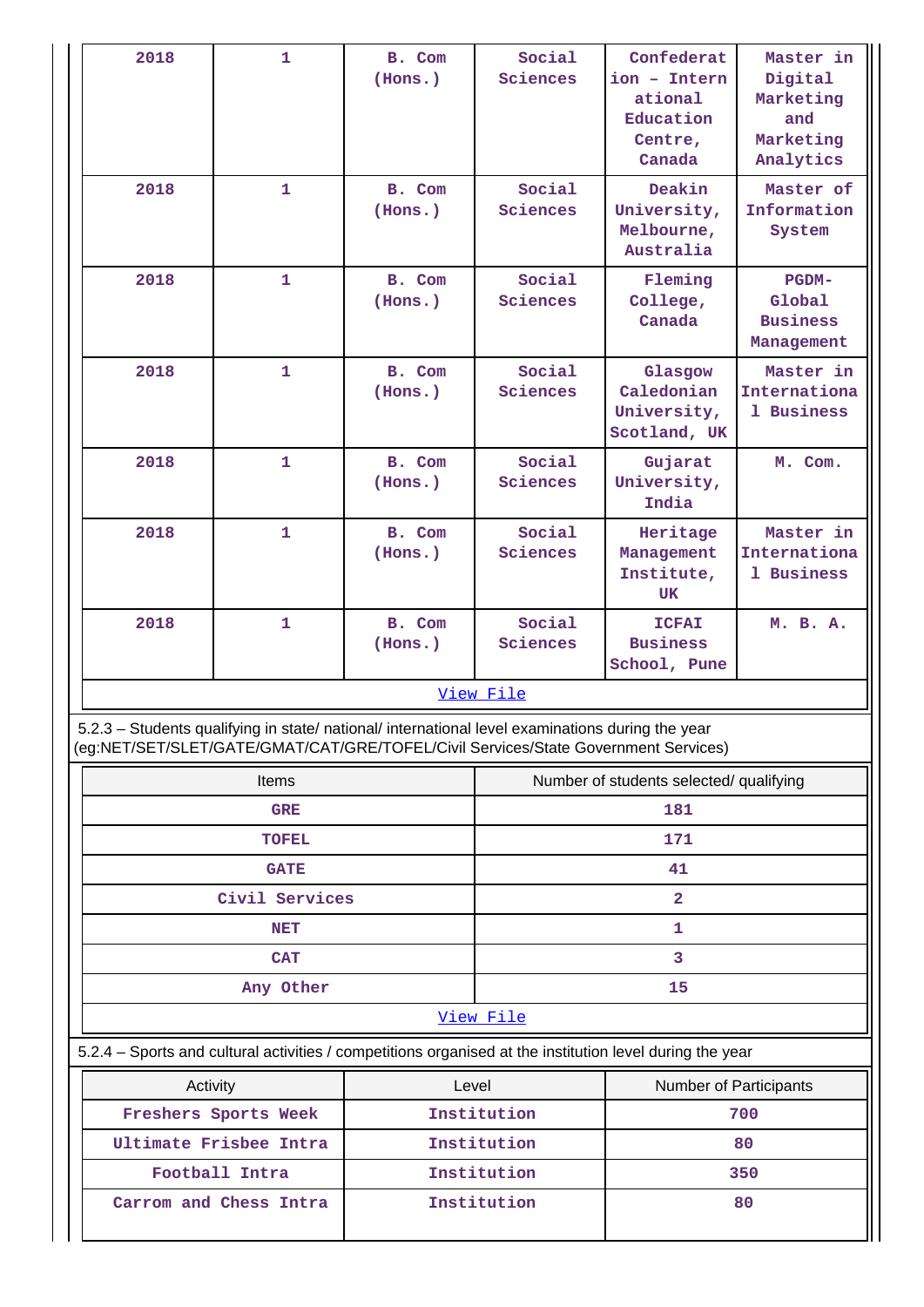| Basketball Intra   | Institution | 120 |
|--------------------|-------------|-----|
| Kabaddi Intra      | Institution | 150 |
| Badminton Intra    | Institution | 55  |
| Table Tennis Intra | Institution | 60  |
| Volleyball Intra   | Institution | 150 |
| Athletics intra    | Institution | 60  |
| View File          |             |     |

#### **5.3 – Student Participation and Activities**

 5.3.1 – Number of awards/medals for outstanding performance in sports/cultural activities at national/international level (award for a team event should be counted as one)

| Year | Name of the<br>award/medal | National/<br>Internaional | Number of<br>awards for<br>Sports | Number of<br>awards for<br>Cultural | Student ID<br>number | Name of the<br>student |
|------|----------------------------|---------------------------|-----------------------------------|-------------------------------------|----------------------|------------------------|
| 2018 | Medals<br>7                | National                  | 7                                 | Nill                                | Nill                 | Nill                   |
| 2019 | Medals<br>4                | National                  | 4                                 | <b>Nill</b>                         | Nill                 | Nill                   |
| 2019 | 24<br>Medals               | Internat<br>ional         | 24                                | <b>Nill</b>                         | Nill                 | <b>Nill</b>            |
|      | View File                  |                           |                                   |                                     |                      |                        |

 5.3.2 – Activity of Student Council & representation of students on academic & administrative bodies/committees of the institution (maximum 500 words)

 **To augment the students' educational experience at PDPU the Office of Student Activities, Involvement Leadership (OSAIL) encourages bounteous and innumerable opportunities for students to explore and enhance creative and managerial skills. Under the mentorship of OSAIL, the students ideate and execute events, run their organizations as an autonomous body. They keep campus buzzing but the learning outside the classroom comes as an added advantage – team work, financial planning management, time management, marketing promotions, communication and negotiation skills....all these they learn with fun. Office of Student Activities, Involvement Leadership works to help students to explore, nurture and exhibit their passion and develop life leadership skills. Thus, in such short time span of the Universities existence, its students have organized number of events in fields of art, culture, language, media, sports, science technology etc. In the year 2018-19 there were total 70 student chapters and clubs, which conducted around 200 Intra-University, Inter University and National level events. The students' organizations in PDPU are broadly categorized as: Social Cultural, Science Technical and Sports. The activities at the OSAIL are largely driven by Student Clubs, Student Chapters of professional societies and each focusing on different aspects of art, culture, or science—as well as a theater, film archive, robotics, and photography. Many Clubs host exciting programs, lectures, classes and activities for students throughout the year. From theatrical plays and musical performances to robo-wars and guest speakers, students can find a breathtaking range of universitysponsored activities that will expand students' world view and enrich their life With support and mentoring of the office, students organizes various inter college and intra college sports, culture, technical and social events. FLARE Annual Cultural festival, Tesseract – Annual Technical festival and Petrocup – Annual Sports festival are gaining popularity among students of other reputed institutes and received good participation during inter college events.**

**5.4 – Alumni Engagement**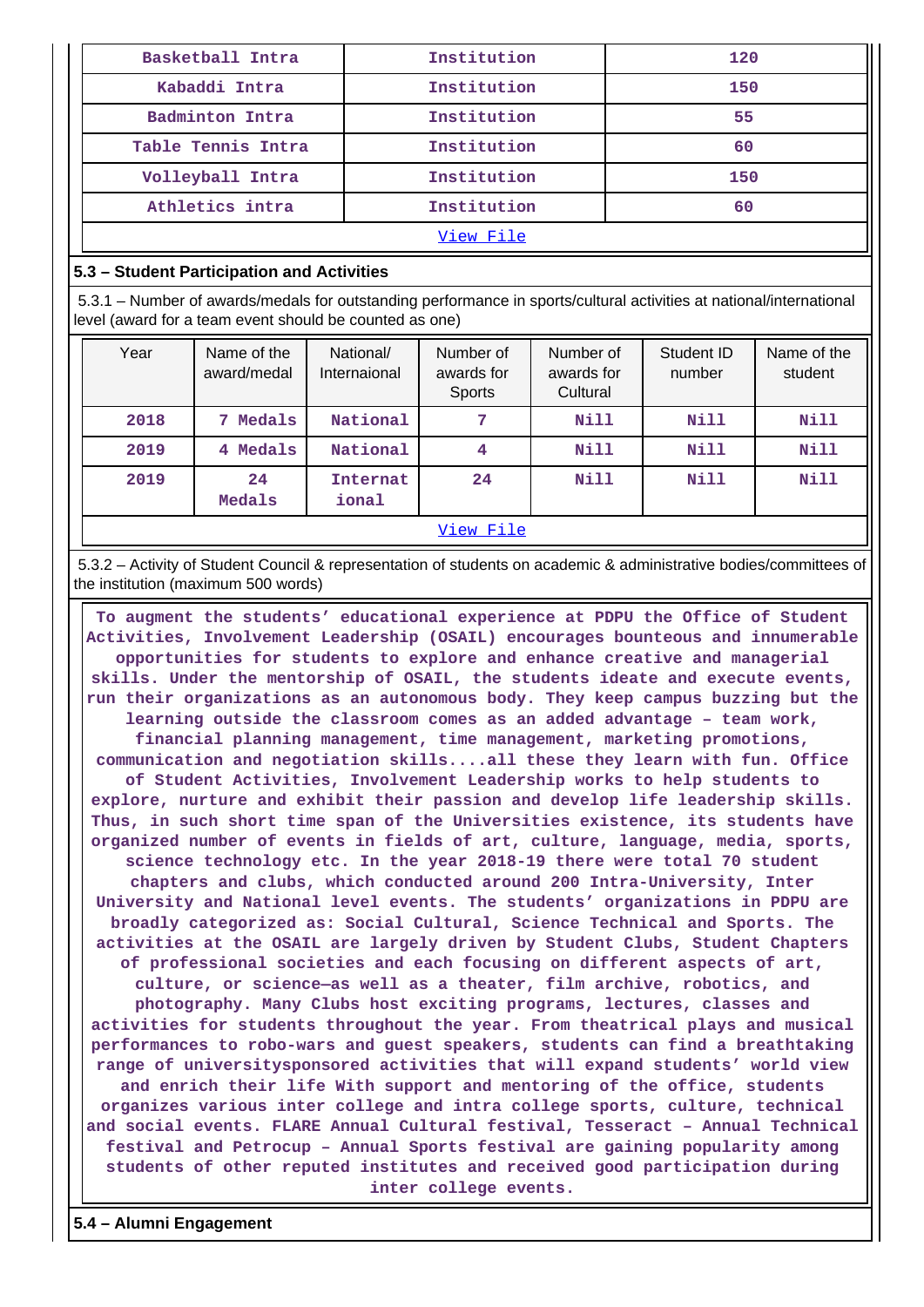5.4.1 – Whether the institution has registered Alumni Association?

 **No**

5.4.2 – No. of registered Alumni:

**5990**

5.4.3 – Alumni contribution during the year (in Rupees) :

**0**

5.4.4 – Meetings/activities organized by Alumni Association :

 **Alumni Meet organised on 13th April, 2019 at PDPU Campus: 176 alumni, 40 faculty and staff and 35 current students garhered for the 2019 Alumni Meet.**

### **CRITERION VI – GOVERNANCE, LEADERSHIP AND MANAGEMENT**

#### **6.1 – Institutional Vision and Leadership**

 6.1.1 – Mention two practices of decentralization and participative management during the last year (maximum 500 words)

 **[1] Curriculum Design - 10 Percent Syllabus taught by Industry Experts: To bridge the gap between the industries and academic, University has introduced a policy where 10 of course content is taught by industry experts in every subject offered at University. Industry experts are invited to deliver lecture on some specific topic of each subject. The students get more specific knowledge on filed application of the subject as the industry experts share their experience on that particular topic. This is a unique way where the student can acquire the knowledge of various operations, products, safety and health, maintenance, latest technologies, future scopes etc. in various industries and sectors. [2] School wise Alumni Connect: Realizing that alumni of an institute are its best ambassadors and can play a crucial role for an accelerating growth, University has rolled out a well knitted plan for roping its alumni which is well placed and spread all over the world. The alumni are now engaged in conducting expert lectures, mentoring students for career planning, industrial training and internships, placement of the students etc. University has started organizing alumni meet across the world to connect university with its alumni.**

6.1.2 – Does the institution have a Management Information System (MIS)?

| -- |
|----|

| 6.2 – Strategy Development and Deployment                                                                             |                                                                                                                                                                                                                                                                                                                                                                                                                                                  |  |  |  |
|-----------------------------------------------------------------------------------------------------------------------|--------------------------------------------------------------------------------------------------------------------------------------------------------------------------------------------------------------------------------------------------------------------------------------------------------------------------------------------------------------------------------------------------------------------------------------------------|--|--|--|
| 6.2.1 – Quality improvement strategies adopted by the institution for each of the following (with in 100 words each): |                                                                                                                                                                                                                                                                                                                                                                                                                                                  |  |  |  |
| <b>Strategy Type</b>                                                                                                  | <b>Details</b>                                                                                                                                                                                                                                                                                                                                                                                                                                   |  |  |  |
| Admission of Students                                                                                                 | Bachelor of Technology: i) Government<br>Seats (50): For the purpose of<br>admission on Gujarat Seats, a candidate<br>has to apply at ACPC as per ACPC norms.<br>ii) All India Seats (35): Admissions<br>are provided based on merit list of<br>marks obtained in JEE (Main) 2021. iii)<br>NRI seats (15) : Seats shall be filled<br>as per merit. B.B.A./B.A.,<br>B.COM(HONS.), B.SC(HONS.): Admissions<br>are given based on the merit list of |  |  |  |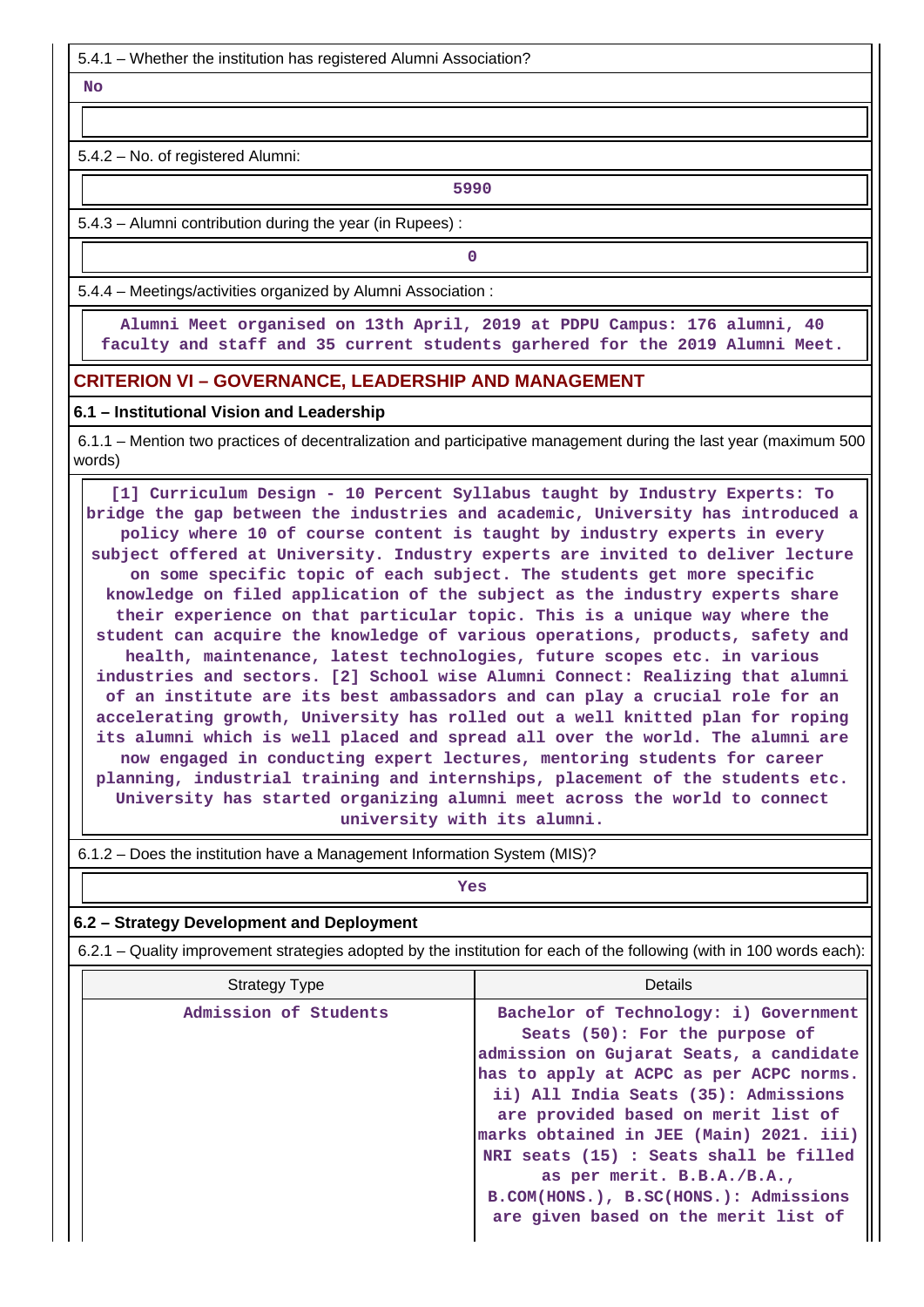|                                      | the entrance test conducted by the<br>institutes. Management Programs:<br>Admissions are given based on the merit<br>list of CAT, NMAT.                                                                                                                                                                                                                                                                                                                                                                                                                                                                                                                                                                                                                                                                                                                                                                                                                                                                                                                                                                                                                                                                                                                                                                                                                                                                                                                                                                                                                                                                                                                                                                      |
|--------------------------------------|--------------------------------------------------------------------------------------------------------------------------------------------------------------------------------------------------------------------------------------------------------------------------------------------------------------------------------------------------------------------------------------------------------------------------------------------------------------------------------------------------------------------------------------------------------------------------------------------------------------------------------------------------------------------------------------------------------------------------------------------------------------------------------------------------------------------------------------------------------------------------------------------------------------------------------------------------------------------------------------------------------------------------------------------------------------------------------------------------------------------------------------------------------------------------------------------------------------------------------------------------------------------------------------------------------------------------------------------------------------------------------------------------------------------------------------------------------------------------------------------------------------------------------------------------------------------------------------------------------------------------------------------------------------------------------------------------------------|
| Industry Interaction / Collaboration | The University has very strong hand-<br>holding with industries in terms of<br>collaborative research projects, guest<br>lectures, recruitments, presence on<br>Board of Studies, adjunct faculty<br>members etc. Industrial orientation,<br>industrial training and comprehensive<br>project works are credited internships<br>and project works where students works<br>with industries. 10 percent of course<br>content for every course is taught by<br>the industry experts which provides<br>ample opportunity for students to learn<br>industry operations and practices.<br>University organizes HR Conclaves where<br>senior industry personals share their<br>views on need of industries in terms of<br>technological development, skill sets<br>of graduates and future technologies.<br>Guest lectures, workshops, seminars are<br>routine practices at various<br>departments of university where<br>industry personals contributes and<br>share their subject knowledge. Industry<br>Interaction: MDPs and Conferences on<br>Industry relevant themes are conducted<br>to extend faculty expertise to industry<br>and vice versa. The industry<br>internships and training programmes are<br>also arranged for students. Industry<br>connect programs are also held every<br>year. International Exposure Program:<br>This is not just for cross culture<br>understanding, but a well-structured<br>academic program to undergo in an<br>international level Institution abroad.<br>IEP also helps understand the pattern<br>of Higher Education abroad and foreign<br>culture. This also facilitates students<br>who are considering study abroad as<br>upward mobility in Higher Education. |
| Human Resource Management            | University has separate Human                                                                                                                                                                                                                                                                                                                                                                                                                                                                                                                                                                                                                                                                                                                                                                                                                                                                                                                                                                                                                                                                                                                                                                                                                                                                                                                                                                                                                                                                                                                                                                                                                                                                                |
|                                      | Resource (HR) Department to recruit<br>faculty and staff to maintain the<br>academic standard and fulfill the<br>statutory norms. HR policy of the<br>university tries to attract the best<br>National and International faculty to<br>the University. University is following<br>MHRD guidelines for recruitment of<br>faculty members. University has well<br>defined service rules, promotion policy<br>and career advancement polices. The                                                                                                                                                                                                                                                                                                                                                                                                                                                                                                                                                                                                                                                                                                                                                                                                                                                                                                                                                                                                                                                                                                                                                                                                                                                               |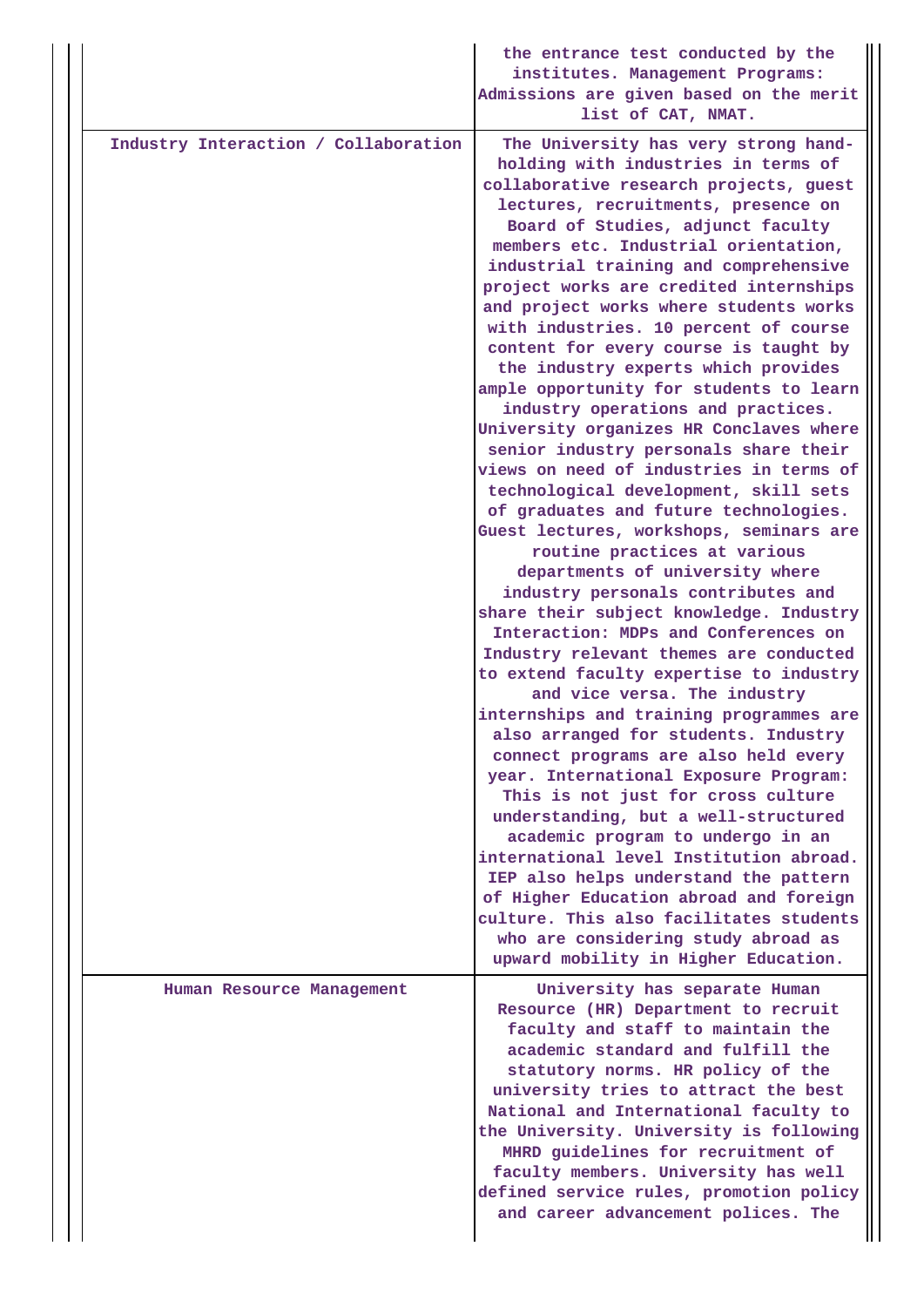|                                                               | faculty members are provided with<br>Cumulative Professional Development<br>Allowances for their professional<br>development through attending FDPs,<br>attending the conferences, industrial<br>trainings etc.                                                                                                                                                                                                                                                                                                                                                                                                                                                                                                                                                                                                                                                                                                                                                                                                                                                                                                                                                                                                                                                                                                                                                                                                                  |
|---------------------------------------------------------------|----------------------------------------------------------------------------------------------------------------------------------------------------------------------------------------------------------------------------------------------------------------------------------------------------------------------------------------------------------------------------------------------------------------------------------------------------------------------------------------------------------------------------------------------------------------------------------------------------------------------------------------------------------------------------------------------------------------------------------------------------------------------------------------------------------------------------------------------------------------------------------------------------------------------------------------------------------------------------------------------------------------------------------------------------------------------------------------------------------------------------------------------------------------------------------------------------------------------------------------------------------------------------------------------------------------------------------------------------------------------------------------------------------------------------------|
| Library, ICT and Physical<br>Infrastructure / Instrumentation | The campus is speeded over 98 acres<br>of land, landscaping, well equipped<br>state of art academic and research<br>laboratories, fully air-conditioned<br>classrooms, lecture theaters,<br>auditorium of 470 capacity, cafeteria,<br>sports ground, 24x7 medical facility,<br>on campus state bank of India bank<br>facility, stationary and reprographic<br>faculty, CCTV surveillance, Boys and<br>Girls hostels, fully automated<br>virtually connected 03 libraries. The<br>entire campus is Wi-Fi enabled with LAN<br>connectivity. The classrooms are<br>equipped with multimedia and<br>audiovisual equipment to facilitate<br>effective learning. The libraries of<br>the University provide the ideal<br>ambience for production dissemination<br>of knowledge, information, insights<br>intellect across Schools of the<br>University. The Library holds a huge<br>collection of printed as well<br>electronic resources which include<br>books, journals, databases, e-books, e-<br>journals, CDs/DVDs, reports, case<br>studies, conference proceedings,<br>training manuals, etc. The university<br>has world class sports facility which<br>includes a volleyball court, a tennis<br>court, a basketball court, a football<br>and cricket ground, a table-tennis room<br>etc. Usage of ICT tools (Google<br>classroom, Canvas, Kahoot, Prezi) for<br>teaching and evaluation. Subscription<br>of Scopus database. |
| Research and Development                                      | The University supports intensive<br>research projects yet small enough that<br>our scholars remain visible members of<br>a community. The Office of Research and<br>Sponsored Programs (ORSP) acts as a<br>platform at the University for the<br>Research Development activities. This<br>office supports the researchers to<br>critically evaluate a study's overall<br>validity and reliability in terms of<br>investigation, Research and<br>Development. It encourages and promotes<br>the students of PDPU and guides them<br>the research methodology and supports<br>them with internally funded grants. It                                                                                                                                                                                                                                                                                                                                                                                                                                                                                                                                                                                                                                                                                                                                                                                                              |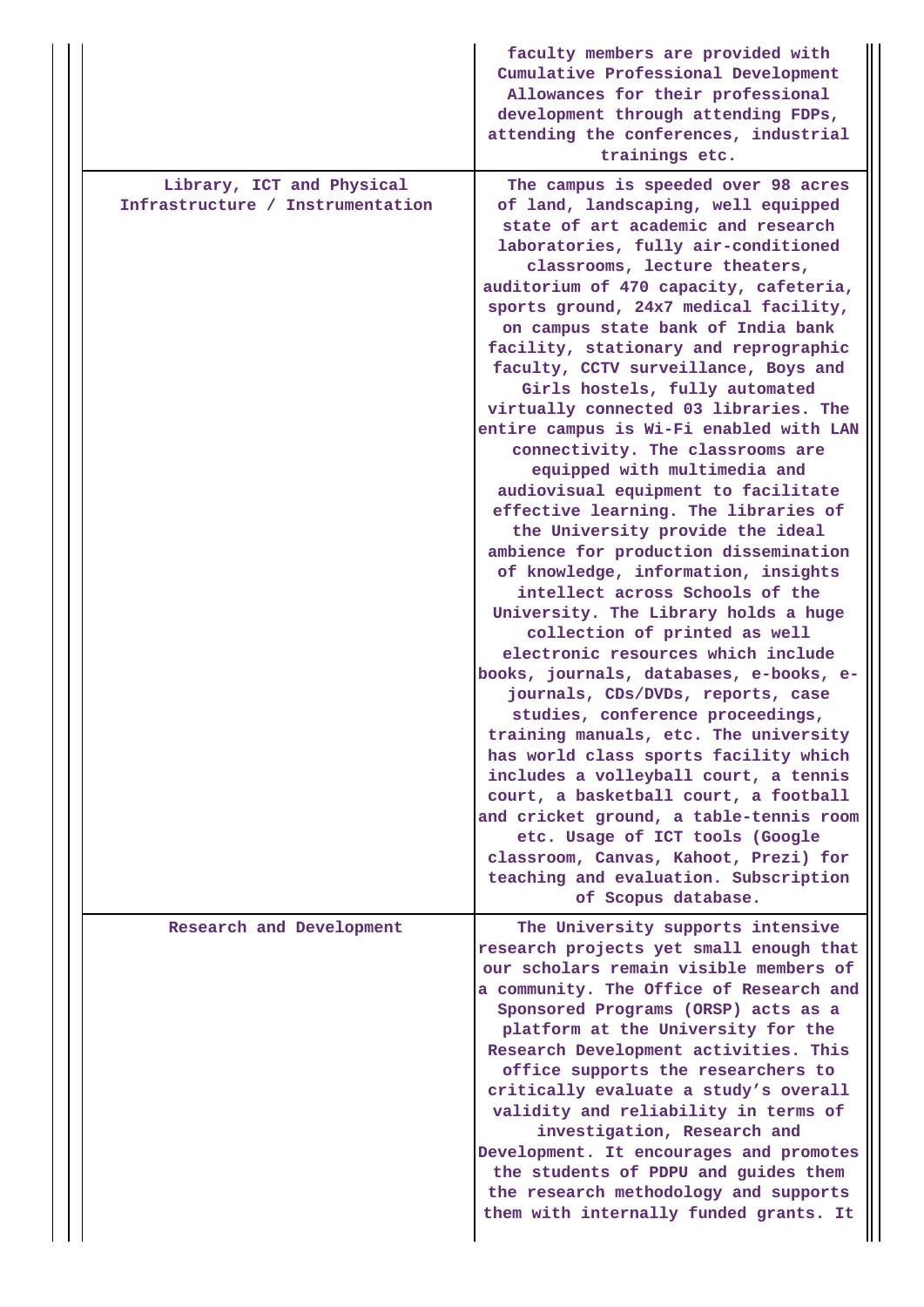|  |                            | coordinates and harmonizes externally<br>funded grants and suggests the research<br>cum administrative information on grant<br>compliance for the effective execution<br>of research by faculties. University<br>provide all the opportunity and<br>encourage the faculty members to write<br>research proposal to bring externally<br>funded research grant and to bring<br>consultancy project work. All the<br>research outcomes are published in the<br>high impact factor journal paper and in<br>the form of patents. The subscription<br>of Scopus database for university<br>faculty members and research scholars<br>to analyze and visualize the research<br>domain of their interest. Research week<br>celebration where department/school<br>wise PhD scholars will showcase and<br>present their research. Formation of a<br>committee to monitor and listing<br>quality of conferences where faculty<br>participates/attends. |
|--|----------------------------|---------------------------------------------------------------------------------------------------------------------------------------------------------------------------------------------------------------------------------------------------------------------------------------------------------------------------------------------------------------------------------------------------------------------------------------------------------------------------------------------------------------------------------------------------------------------------------------------------------------------------------------------------------------------------------------------------------------------------------------------------------------------------------------------------------------------------------------------------------------------------------------------------------------------------------------------|
|  | Examination and Evaluation | The Outcome Based Education system is<br>followed across all schools of the<br>university, where every course has<br>Course Outcomes (COs) which are mapped<br>with Program Outcomes (POs) and Program<br>Specific Outcomes (PSOs). The COs<br>attainment level of individual student<br>and the whole class is calculated using<br>various assessment tools. The<br>Continuous assessment of the course is<br>carried out through assignment, quiz,<br>presentation, case study etc. and the<br>mid and end semester examinations are<br>conducted following academic calendar.<br>The evaluation system is very<br>transparent. Paper solutions are<br>provided to the students, evaluated<br>answer sheets are shown to the students<br>before declaration of the result,<br>laboratory reports are evaluated on the<br>regular basis. I many courses open book<br>examinations are also conducted.                                      |
|  | Teaching and Learning      | The teaching and learning at<br>university happens preliminary through<br>lectures, tutorials, laboratory,<br>internships and project works. The<br>Outcome Based Education system is<br>followed across all schools of the<br>university, where every course has<br>Course Outcomes which are mapped with<br>Program Outcomes and Program Specific<br>Outcomes. The course handout is<br>provided to the students in the<br>beginning of the semester and                                                                                                                                                                                                                                                                                                                                                                                                                                                                                  |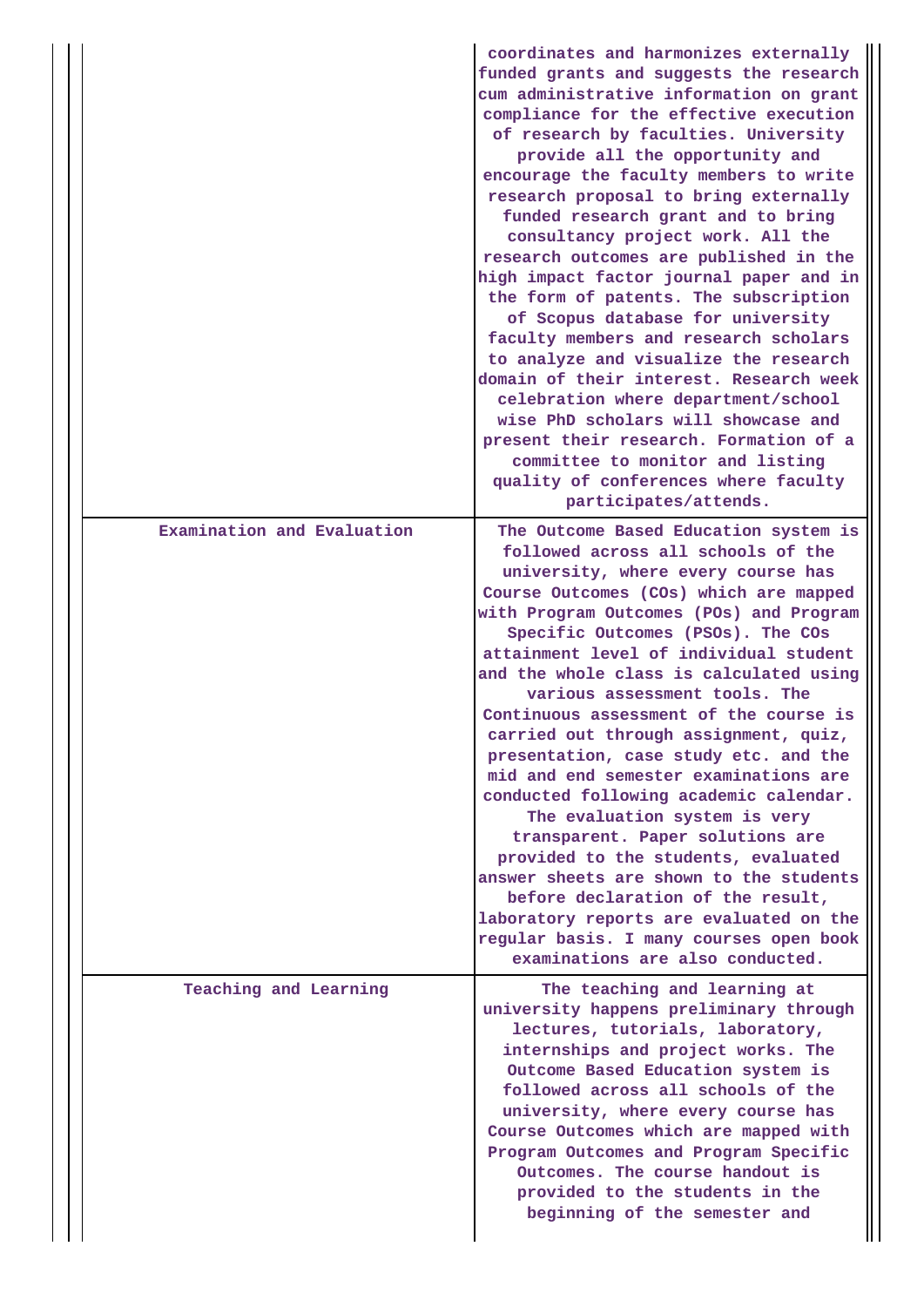|                        | assessment tools are used to see the<br>learning of the students and measuring<br>the course outcomes. The pedagogy has<br>three verticals, experiential learning<br>students undergoes through internships,<br>field trips, project work, case study<br>based learning Participative learning<br>where student participates in group<br>discussion, presentations, debates,<br>role play, works shops and seminars<br>etc. All the faculty members are using<br>ICT enable teaching through google<br>class, flipped class, NPTEL (SWAYAM)<br>courses, Audio and Videos etc.<br>Introduction of Honour / Minor degree<br>if a student completes an additional 20<br>credits through MOOCs or other, along<br>with the Major Degree.                                                                                                                                                                  |
|------------------------|-------------------------------------------------------------------------------------------------------------------------------------------------------------------------------------------------------------------------------------------------------------------------------------------------------------------------------------------------------------------------------------------------------------------------------------------------------------------------------------------------------------------------------------------------------------------------------------------------------------------------------------------------------------------------------------------------------------------------------------------------------------------------------------------------------------------------------------------------------------------------------------------------------|
| Curriculum Development | The curriculum development is a<br>continuous process ay our University.<br>University has well defined structure<br>and regulatory bodies for curriculum<br>development. Curriculum design and up<br>gradation is back bone for any academic<br>institute and hence the frequency of<br>Board of Studies (BoS) council meet is<br>twice in a year now. The entire<br>curriculum is designed based on<br>Outcomes Based Education (OBE). After<br>getting feedback from all the stake<br>holders i.e. industries, academic<br>experts, students, alumni etc., the<br>recommendations are taken up in the<br>department level meeting for<br>integration in curriculum, approval in<br>of Board of Studies (BoS) council meet<br>and finally presented in Academic<br>Council. Introduction of Capsule<br>Courses for B. Tech. programs to<br>enhance the skills and employability of<br>the students. |

|  | E-governace area              | <b>Details</b>                                                                                                                                                             |
|--|-------------------------------|----------------------------------------------------------------------------------------------------------------------------------------------------------------------------|
|  | Administration                | (1) Online admission system (2)<br>TCSiOn campus management system (3) Bio-<br>metric attendance system                                                                    |
|  | Finance and Accounts          | (1) Employees Salary transfers<br>directly to their bank account. (2)<br>Online Pay slip generation (3) Data<br>management by software. (4) e-Tendering<br>for Procurement |
|  | Student Admission and Support | (1) Online Admission through No Paper<br>Form (2) Email system for certificate<br>request. (3) Circulars Notices have<br>been informed through emails (4) Online           |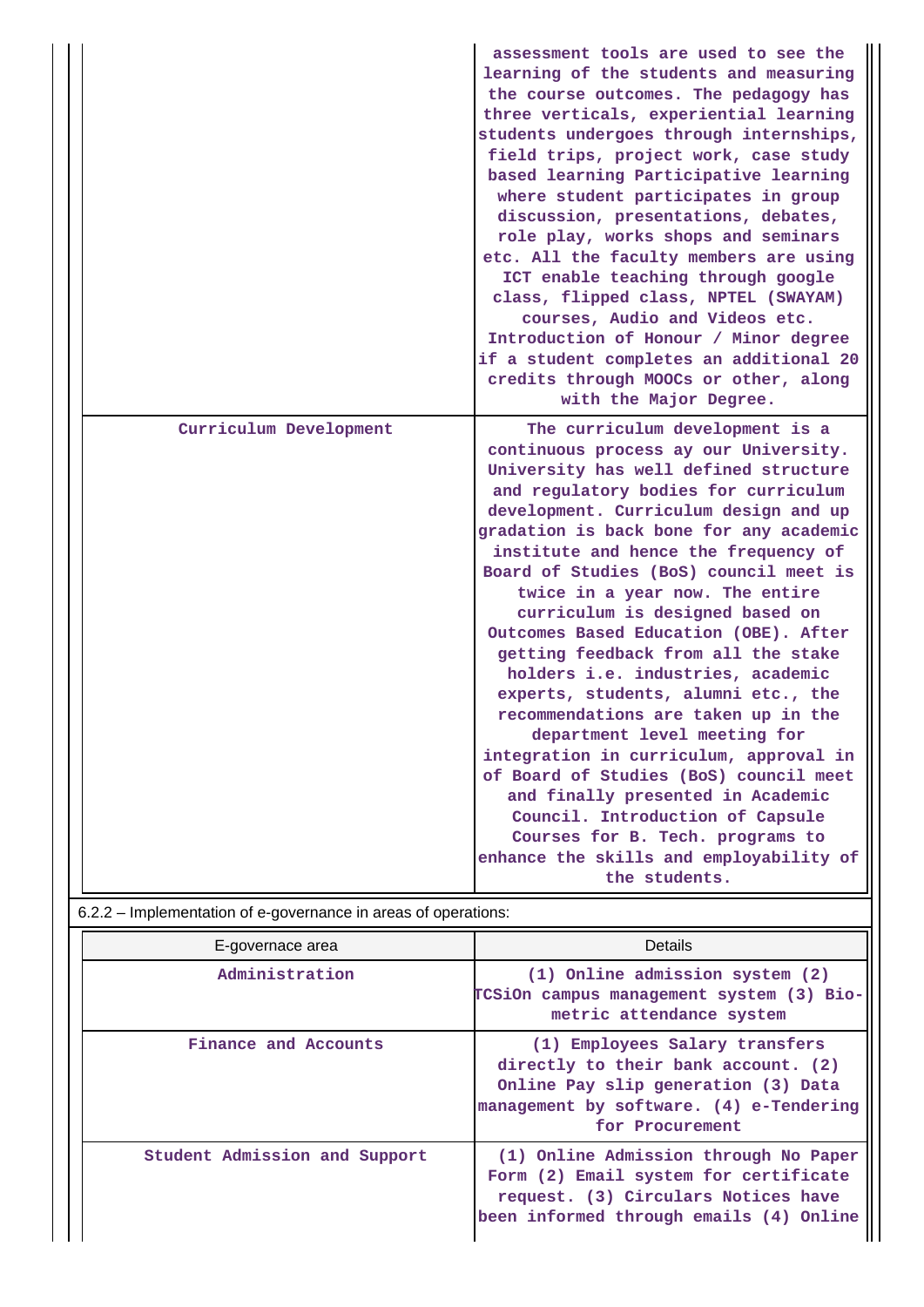|                          | fees payment (5) Student profile on<br>TCSiON (6) TCSiON as LMS for teaching<br>learning                                                                                                                                                                                                                                                                                                                                                                                                                                                                                                                                                                                                                                                                                                                                                                                |
|--------------------------|-------------------------------------------------------------------------------------------------------------------------------------------------------------------------------------------------------------------------------------------------------------------------------------------------------------------------------------------------------------------------------------------------------------------------------------------------------------------------------------------------------------------------------------------------------------------------------------------------------------------------------------------------------------------------------------------------------------------------------------------------------------------------------------------------------------------------------------------------------------------------|
| Examination              | (1) Online exam registration through<br>TCSiON (2) Online Result declaration on<br><b>TCSiON</b>                                                                                                                                                                                                                                                                                                                                                                                                                                                                                                                                                                                                                                                                                                                                                                        |
| Planning and Development | University has implemented Employees'<br>Appraisal System through TCSion online<br>system, which covers the list of<br>performance parameters employee wise,<br>employee's description of the work done<br>during the year, weightage for every<br>performance parameter, evaluation<br>points earned from Reporting/Reviewing<br>Officers. The system also calculates<br>finally the sum total of performance<br>score secured by every employee. Based<br>on final score, the Central Committee<br>reviews it and decides on performance<br>incentive to be awarded to the<br>respective employee. (2) Employee Leave<br>Management and Group Insurance are<br>administered on TCSiON (4) Hostel<br>admissions for students through TCSiON<br>(5) In-house Online platform RIMS for<br>faculty publication, research projects<br>and extension activities management. |

## **6.3 – Faculty Empowerment Strategies**

 6.3.1 – Teachers provided with financial support to attend conferences / workshops and towards membership fee of professional bodies during the year

| Year | Name of Teacher         | Name of conference/<br>workshop attended<br>for which financial<br>support provided      | Name of the<br>professional body for<br>which membership<br>fee is provided              | Amount of support |
|------|-------------------------|------------------------------------------------------------------------------------------|------------------------------------------------------------------------------------------|-------------------|
| 2019 | Prof. Pradeep<br>Mallik | 19th Annual<br>Africa<br>Conference,<br>University of<br>Texas at<br>Austin, USA         | University of<br>Texas at<br>Austin, USA                                                 | 240000            |
| 2018 | Dr. Prashant<br>Panda   | AMEPPA and<br>American<br>University,<br>Cairo                                           | AMEPPA and<br>American<br>University,<br>Cairo                                           | 300000            |
| 2019 | Dr. Rohit<br>Srivastava | International<br>Conference on<br>Environmental<br>Science and<br>Development<br>(ICESD) | International<br>Conference on<br>Environmental<br>Science and<br>Development<br>(ICESD) | 221470            |
| 2018 | Prof. Ashvin<br>Dave    | 124th ISERD<br>International<br>Conference on<br>Accounting and                          | ISERD, Osaka,<br>Japan                                                                   | 200000            |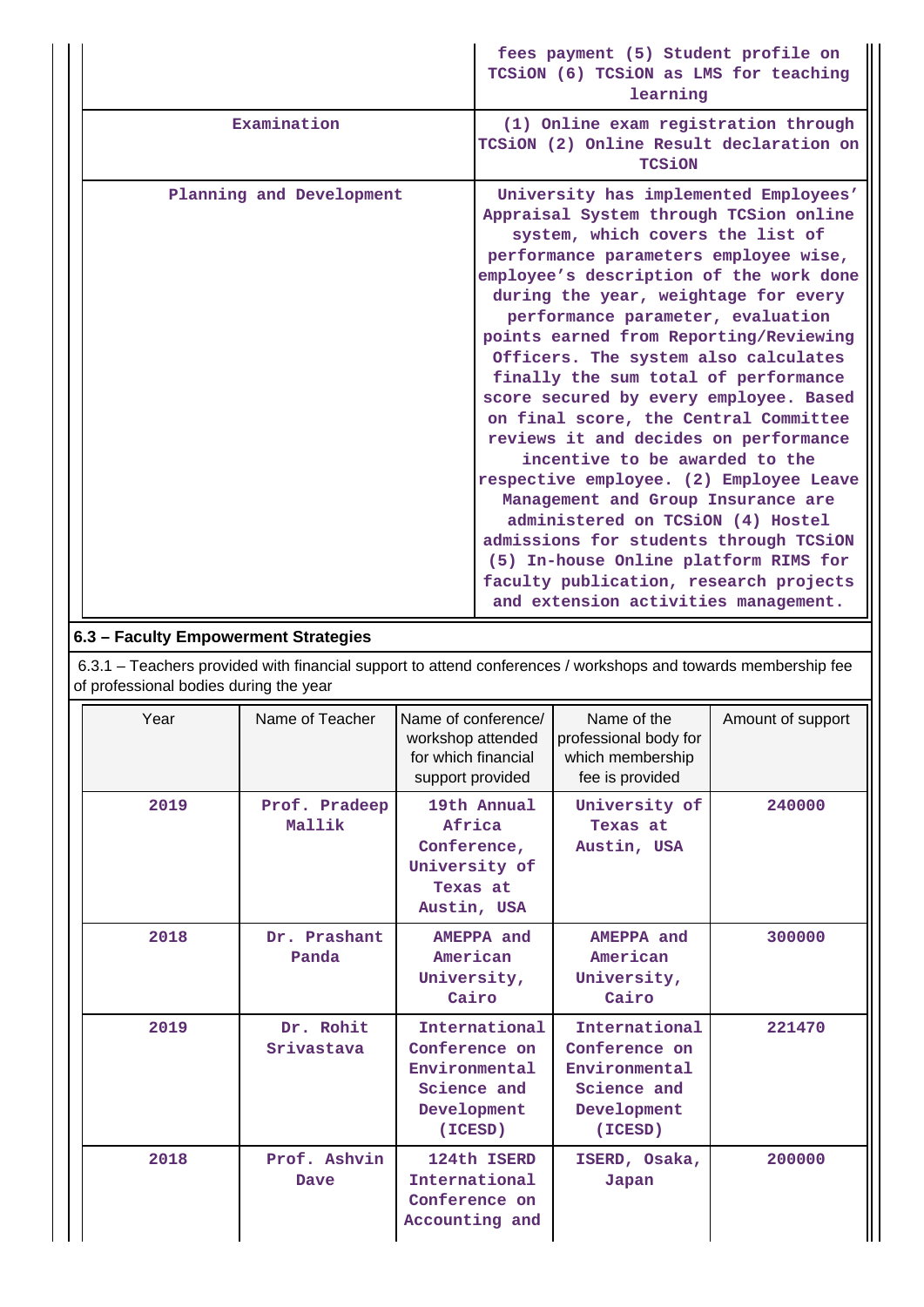|      |                              | Finance held at<br>Osaka, Japan                                                                                                                                                                                                                                               |                                                                                                         |        |
|------|------------------------------|-------------------------------------------------------------------------------------------------------------------------------------------------------------------------------------------------------------------------------------------------------------------------------|---------------------------------------------------------------------------------------------------------|--------|
| 2019 | Dr. Urmi<br>Satyan           | 19th Annual<br>Africa<br>Conference at<br>the University<br>of Texas,<br>Austin, the<br>USA. The title<br>of the paper<br>was The Interco<br>ntinental<br>Migration and<br>the Diasporic<br>Dilemmas:<br>Reading MG<br>Vassanji'sThe<br>In-Between<br>World of<br>VikramLall. | 19th Annual<br>Africa<br>Conference,<br>University of<br>Texas, Austin,<br>Australia                    | 198000 |
| 2018 | Dr. S. K.<br>Dash            | International<br>Conference on<br>Greenhouse Gas<br>Control<br>Technologies,<br>Melbourne,<br>Australia                                                                                                                                                                       | International<br>Conference on<br>Greenhouse Gas<br>Control<br>Technologies,<br>Melbourne,<br>Australia | 194404 |
| 2019 | Dr. Pavan<br><b>Kumar G</b>  | International<br>Conference on<br>Key Engineering Key Engineering<br>Materials                                                                                                                                                                                                | International<br>Conference on<br>Materials                                                             | 190000 |
| 2019 | Dr. Tejas<br>Dave            |                                                                                                                                                                                                                                                                               | INTCESS 2019,<br>Dubai                                                                                  | 160000 |
| 2018 | Dr. Chaitanya<br><b>Vyas</b> | Management<br>and Business<br>Academy<br>International<br><b>Business</b><br>Conference,<br><b>Brunel</b><br>University,<br>London                                                                                                                                            | <b>Brunel</b><br>University,<br>London                                                                  | 160000 |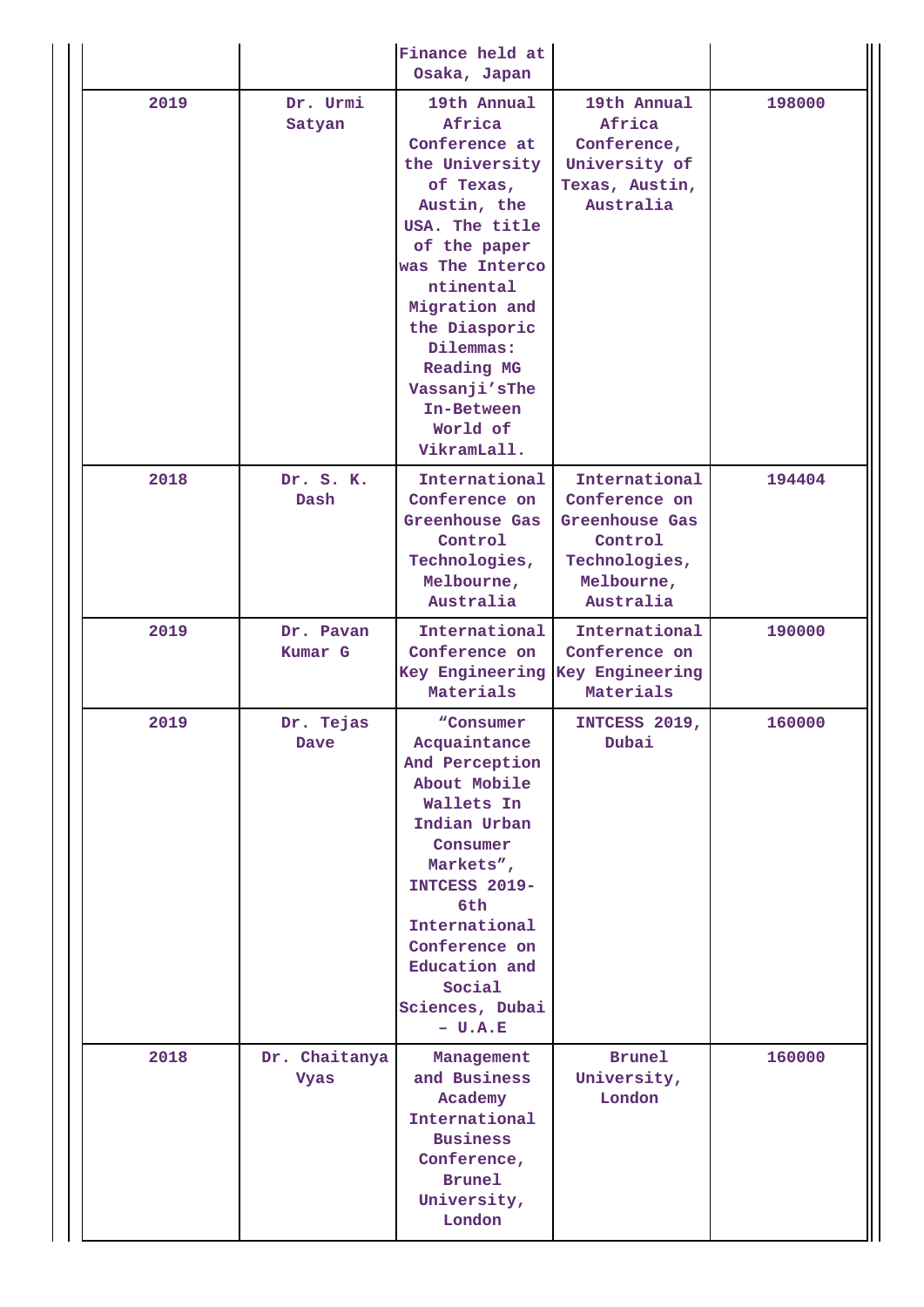| 2018                                                                                                                                                               |                                             | Dr. Anurag                                 | Promotion of    | School of      |                                        | 150000                                     |  |  |  |  |
|--------------------------------------------------------------------------------------------------------------------------------------------------------------------|---------------------------------------------|--------------------------------------------|-----------------|----------------|----------------------------------------|--------------------------------------------|--|--|--|--|
|                                                                                                                                                                    |                                             | Srivastava                                 | Transparency in | Global Affairs |                                        |                                            |  |  |  |  |
|                                                                                                                                                                    |                                             |                                            | Public Service  | and Public     |                                        |                                            |  |  |  |  |
|                                                                                                                                                                    |                                             |                                            | Delivery        | Policy,        |                                        |                                            |  |  |  |  |
|                                                                                                                                                                    |                                             |                                            | ThroughAadhaar  | American       |                                        |                                            |  |  |  |  |
|                                                                                                                                                                    |                                             |                                            | School of       | University,    |                                        |                                            |  |  |  |  |
|                                                                                                                                                                    |                                             |                                            | Global Affairs  | CAIRO - EGYPT  |                                        |                                            |  |  |  |  |
|                                                                                                                                                                    |                                             |                                            | and Public      |                |                                        |                                            |  |  |  |  |
|                                                                                                                                                                    |                                             |                                            | Policy,         |                |                                        |                                            |  |  |  |  |
|                                                                                                                                                                    |                                             |                                            | American        |                |                                        |                                            |  |  |  |  |
|                                                                                                                                                                    |                                             |                                            | University,     |                |                                        |                                            |  |  |  |  |
|                                                                                                                                                                    |                                             |                                            | CAIRO - EGYPT   |                |                                        |                                            |  |  |  |  |
|                                                                                                                                                                    |                                             |                                            | View File       |                |                                        |                                            |  |  |  |  |
| 6.3.2 – Number of professional development / administrative training programmes organized by the University for<br>teaching and non teaching staff during the year |                                             |                                            |                 |                |                                        |                                            |  |  |  |  |
| Year                                                                                                                                                               | Title of the<br>professional<br>development | Title of the<br>administrative<br>training | From date       | To Date        | Number of<br>participants<br>(Teaching | Number of<br>participants<br>(non-teaching |  |  |  |  |

|      | development<br>programme<br>organised for<br>teaching staff                              | training<br>programme<br>organised for<br>non-teaching<br>staff                            |            |            | (Teaching<br>staff) | (non-teaching<br>staff) |
|------|------------------------------------------------------------------------------------------|--------------------------------------------------------------------------------------------|------------|------------|---------------------|-------------------------|
| 2018 | Faculty<br>Developmen<br>t Program<br><b>on</b><br>Discover<br>your True<br>Self         | N.A.                                                                                       | 28/07/2018 | 29/07/2018 | 34                  | Nill                    |
| 2018 | Training<br>Program on<br>Microsoft<br>Excel:<br>Advanced<br><b>Level</b>                | N.A.                                                                                       | 04/08/2018 | 05/08/2018 | 32                  | Nill                    |
| 2018 | Faculty<br>Developmen<br>t Program<br>on<br>Personal E<br>ffectivene<br>SS<br>Leadership | N.A.                                                                                       | 01/09/2018 | 03/09/2018 | 32                  | Nill                    |
| 2018 | N.A.                                                                                     | Training<br>Program on<br>'Challenge<br>s of<br>Safety Pro<br>fessionals<br>$\overline{r}$ | 05/09/2018 | 07/09/2018 | Nill                | 5                       |
| 2018 | N.A.                                                                                     | Workshop<br>on 'Work S<br>marter<br>Together'                                              | 30/11/2018 | 01/12/2018 | Nill                | 9                       |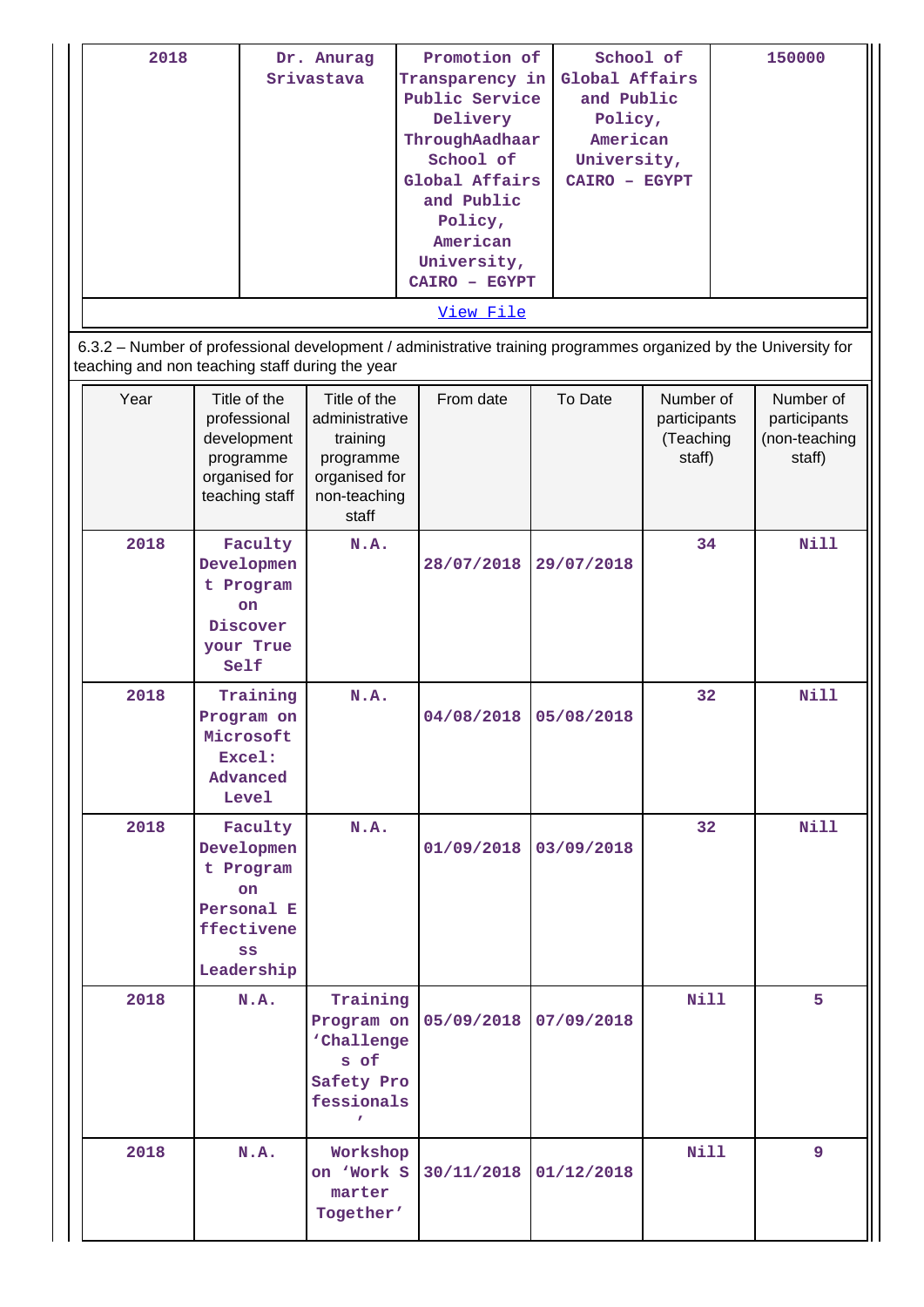| 2018                                                                                                          |                                                                                                                          | N.A.<br>Staff De<br>velopment<br>Program on<br>'Developin<br>g as a<br>Dynamic Pr<br>ofessional<br>N.A. |                                    |           | 28/12/2018 | 29/12/2018               |            | <b>Nill</b> |                | 27             |
|---------------------------------------------------------------------------------------------------------------|--------------------------------------------------------------------------------------------------------------------------|---------------------------------------------------------------------------------------------------------|------------------------------------|-----------|------------|--------------------------|------------|-------------|----------------|----------------|
| 2019                                                                                                          |                                                                                                                          | Intellec<br>tual<br>Property<br>Rights<br>Workshop<br>for<br>Faculties                                  |                                    |           | 14/02/2019 |                          | 14/02/2019 | 49          |                | <b>Nill</b>    |
| 2019                                                                                                          | Programme<br>on 'Manage<br>rial<br>Leadership<br>Change Man<br>agement'                                                  |                                                                                                         | N.A.                               |           | 12/03/2019 | 16/03/2019               |            | 3           |                | <b>Nill</b>    |
| 6.3.3 - No. of teachers attending professional development programmes, viz., Orientation Programme, Refresher |                                                                                                                          |                                                                                                         |                                    |           | View File  |                          |            |             |                |                |
| programme                                                                                                     | Course, Short Term Course, Faculty Development Programmes during the year<br>Title of the<br>professional<br>development |                                                                                                         | Number of teachers<br>who attended | From Date |            |                          | To date    |             |                | Duration       |
| <b>UGC</b><br>Orientation<br>Program                                                                          |                                                                                                                          |                                                                                                         | $\mathbf{1}$                       |           |            | 01/07/2018<br>30/07/2018 |            |             |                | 30             |
| Workshop on<br>Intellectual<br>Property Rights                                                                |                                                                                                                          |                                                                                                         | $\overline{3}$                     |           | 14/02/2019 |                          | 14/02/2019 |             | $\mathbf{1}$   |                |
| Discover Your<br>True Self                                                                                    |                                                                                                                          |                                                                                                         | 20                                 |           | 28/07/2018 |                          | 29/07/2018 |             | $\overline{2}$ |                |
| Statistical<br>techniques for<br>research<br>methodology                                                      |                                                                                                                          |                                                                                                         | 1                                  |           | 23/10/2018 |                          | 26/10/2018 |             |                | 4              |
| Microsoft<br>Excel 2013 -<br><b>Advanced level</b>                                                            |                                                                                                                          |                                                                                                         | 20                                 |           | 04/08/2018 |                          | 05/08/2018 |             |                | $\overline{2}$ |
|                                                                                                               | Problem<br>$\mathbf{1}$<br>solving using<br>Design of<br>Experiments                                                     |                                                                                                         |                                    |           | 18/07/2018 |                          | 21/07/2018 |             |                | 4              |
| Microgrid and<br>Renewable<br>Energy<br>Technologies                                                          |                                                                                                                          |                                                                                                         | $\overline{2}$                     |           | 06/06/2019 |                          | 11/06/2019 |             |                | 6              |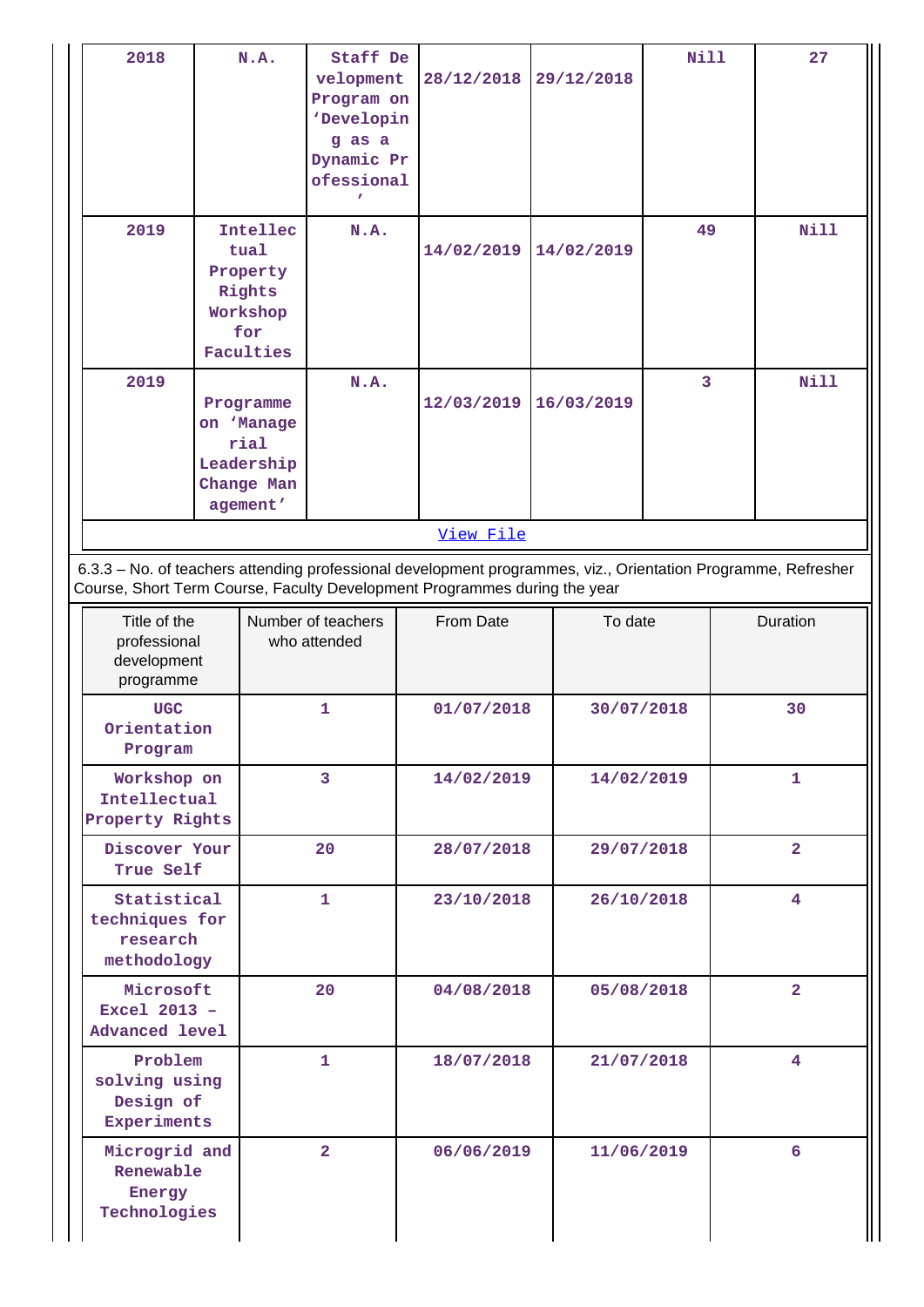| (MRET)                                                                                                                        |              |                               |                                               |                |                                                   |                                                  |    |                         |  |
|-------------------------------------------------------------------------------------------------------------------------------|--------------|-------------------------------|-----------------------------------------------|----------------|---------------------------------------------------|--------------------------------------------------|----|-------------------------|--|
| Personal<br><b>Effectiveness</b><br>and Leadership                                                                            | $\mathbf{1}$ |                               |                                               | 01/09/2018     |                                                   | 03/09/2018                                       |    | 3                       |  |
| Discover Your<br>True Self by<br>Mr. Anand<br>Bhatnagar,<br>Asst. Vice<br>President HR,<br>Reliance<br>Industries Ltd.        | $\mathbf{1}$ |                               |                                               | 28/07/2018     | 29/07/2018                                        |                                                  |    | $\mathbf{1}$            |  |
| 1<br>TEQIP III<br>Sponsored<br><b>Faculty Develop</b><br>Program on<br>Blockchain<br>Technology,<br>June 2019,<br>SVNIT Surat |              | 03/06/2018                    |                                               |                | 07/06/2018                                        |                                                  | 5  |                         |  |
|                                                                                                                               |              |                               |                                               | View File      |                                                   |                                                  |    |                         |  |
| 6.3.4 - Faculty and Staff recruitment (no. for permanent recruitment):                                                        |              |                               |                                               |                |                                                   |                                                  |    |                         |  |
| Teaching                                                                                                                      |              |                               |                                               |                |                                                   | Non-teaching                                     |    |                         |  |
| Permanent                                                                                                                     |              | <b>Full Time</b><br>Permanent |                                               |                |                                                   |                                                  |    | <b>Full Time</b>        |  |
| 28                                                                                                                            |              | 28<br>Nill                    |                                               |                |                                                   |                                                  | 62 |                         |  |
| $6.3.5$ – Welfare schemes for                                                                                                 |              |                               |                                               |                |                                                   |                                                  |    |                         |  |
| Teaching                                                                                                                      |              |                               | Non-teaching                                  |                |                                                   | <b>Students</b>                                  |    |                         |  |
| (1) Cumulative                                                                                                                |              |                               |                                               | (1) Cumulative |                                                   | (1) Financial support                            |    |                         |  |
| Development Allowance of                                                                                                      |              |                               | Professional Development                      |                |                                                   | to present paper in India                        |    |                         |  |
| rupees one Lac per year<br>(2) Medical reimbursement                                                                          |              |                               | Allowances (2) Deputation                     |                |                                                   | and abroad (2) Financial<br>support for visit of |    |                         |  |
| up to rupees 30000 per                                                                                                        |              |                               | for skill development<br>programs (3) Medical |                |                                                   |                                                  |    | universities at abroad  |  |
| year (3) Medical                                                                                                              |              |                               | reimbursement (4) Medical                     |                |                                                   | for short trip, training,                        |    |                         |  |
| insurance for self and                                                                                                        |              |                               | insurance for self and                        |                |                                                   | project work etc. (3)                            |    |                         |  |
| dependent (4) Child                                                                                                           |              |                               | dependent                                     |                |                                                   | Scholarships for Merit,                          |    |                         |  |
| education allowance (5)<br>Contributory provident                                                                             |              |                               |                                               |                | Merit-cum-means, Girls<br>and SC/ST students (4)  |                                                  |    |                         |  |
| fund (6) Leave encashment                                                                                                     |              |                               |                                               |                |                                                   |                                                  |    | Financial support upto  |  |
|                                                                                                                               |              |                               |                                               |                |                                                   |                                                  |    | 2.5 lakhs for Institute |  |
|                                                                                                                               |              |                               |                                               |                |                                                   |                                                  |    | sponsored Research      |  |
|                                                                                                                               |              |                               |                                               |                | projects (5) On campus<br>medical facility (6) On |                                                  |    |                         |  |
|                                                                                                                               |              |                               |                                               |                |                                                   |                                                  |    |                         |  |
| campus bank facility                                                                                                          |              |                               |                                               |                |                                                   |                                                  |    |                         |  |

6.4.1 – Institution conducts internal and external financial audits regularly (with in 100 words each)

 **The University follows two fold financial audit i.e. Financial Internal Audit by Chartered Accountant Agency and Financial External Audit by Chartered Accountant Agency. The internal audit is conducted @ 100 vouching of Books of Accounts of the University and its constituent schools. External audit is conducted @ 100 as far as expenditure fee revenue is concerned. The University also mobilized revenue from Hostel Fee receipts and partial extension services**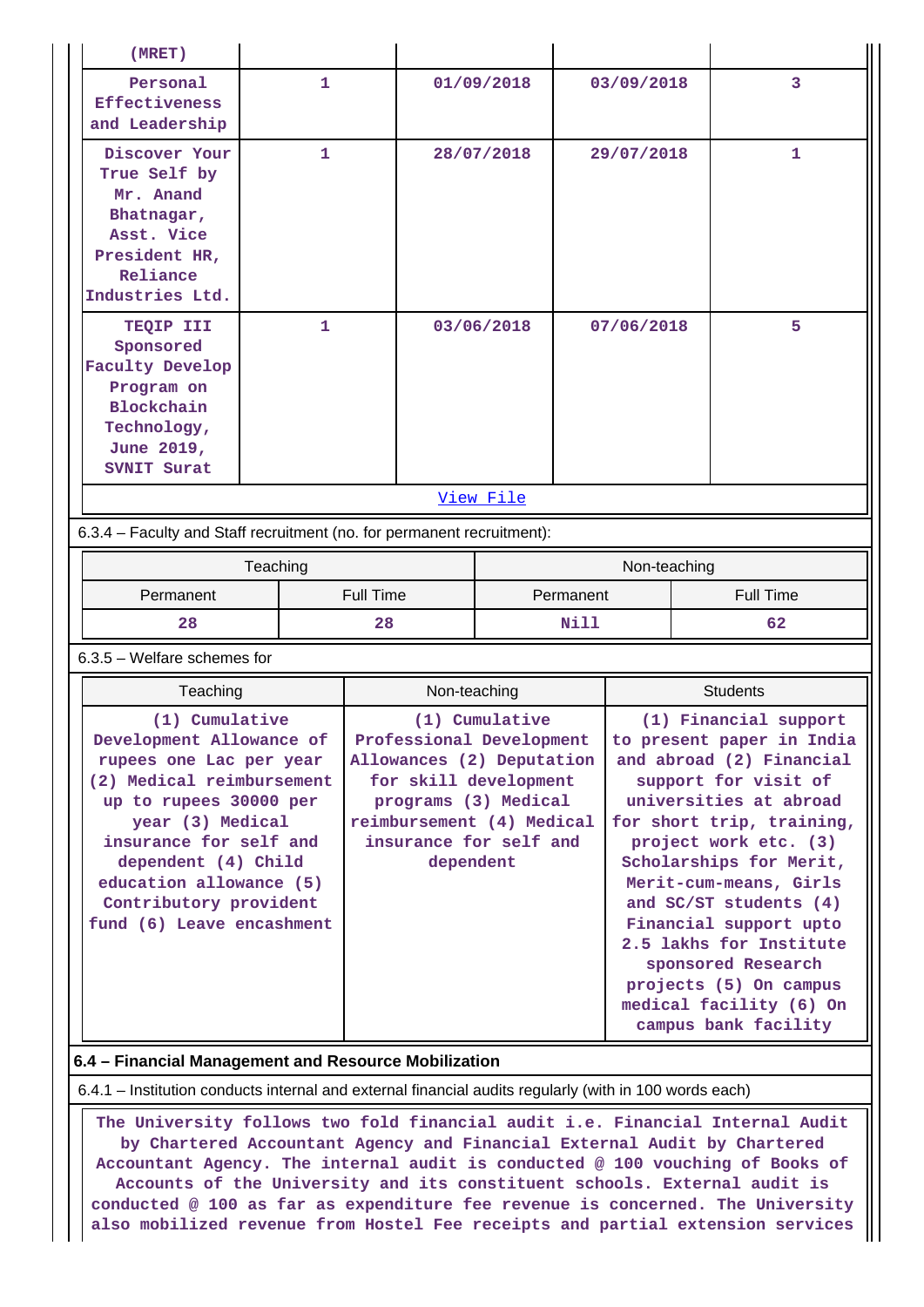### **to the allied industries towards Testing Service, Consultancy Services, MDP/Workshop/Conference Services etc.**

|                                                                                                                                                                                                                                                                                                                                                                                                                                                                                                                                                                                                                                                                                                                                                                                                                                                                                       |        |          | MDP/Workshop/Conference Services etc.                                                                                                                                                                                                                                                                                                                                                                                                                                                                                                                                                                                                             |        |                                                                                 |  |  |  |
|---------------------------------------------------------------------------------------------------------------------------------------------------------------------------------------------------------------------------------------------------------------------------------------------------------------------------------------------------------------------------------------------------------------------------------------------------------------------------------------------------------------------------------------------------------------------------------------------------------------------------------------------------------------------------------------------------------------------------------------------------------------------------------------------------------------------------------------------------------------------------------------|--------|----------|---------------------------------------------------------------------------------------------------------------------------------------------------------------------------------------------------------------------------------------------------------------------------------------------------------------------------------------------------------------------------------------------------------------------------------------------------------------------------------------------------------------------------------------------------------------------------------------------------------------------------------------------------|--------|---------------------------------------------------------------------------------|--|--|--|
| 6.4.2 - Funds / Grants received from management, non-government bodies, individuals, philanthropies during the<br>year(not covered in Criterion III)                                                                                                                                                                                                                                                                                                                                                                                                                                                                                                                                                                                                                                                                                                                                  |        |          |                                                                                                                                                                                                                                                                                                                                                                                                                                                                                                                                                                                                                                                   |        |                                                                                 |  |  |  |
| Name of the non government<br>funding agencies /individuals                                                                                                                                                                                                                                                                                                                                                                                                                                                                                                                                                                                                                                                                                                                                                                                                                           |        |          | Funds/ Grnats received in Rs.                                                                                                                                                                                                                                                                                                                                                                                                                                                                                                                                                                                                                     |        | Purpose                                                                         |  |  |  |
| N.A.                                                                                                                                                                                                                                                                                                                                                                                                                                                                                                                                                                                                                                                                                                                                                                                                                                                                                  |        |          | $\mathbf 0$                                                                                                                                                                                                                                                                                                                                                                                                                                                                                                                                                                                                                                       |        | N.A.                                                                            |  |  |  |
|                                                                                                                                                                                                                                                                                                                                                                                                                                                                                                                                                                                                                                                                                                                                                                                                                                                                                       |        |          | No file uploaded.                                                                                                                                                                                                                                                                                                                                                                                                                                                                                                                                                                                                                                 |        |                                                                                 |  |  |  |
| 6.4.3 - Total corpus fund generated                                                                                                                                                                                                                                                                                                                                                                                                                                                                                                                                                                                                                                                                                                                                                                                                                                                   |        |          |                                                                                                                                                                                                                                                                                                                                                                                                                                                                                                                                                                                                                                                   |        |                                                                                 |  |  |  |
|                                                                                                                                                                                                                                                                                                                                                                                                                                                                                                                                                                                                                                                                                                                                                                                                                                                                                       |        |          | 0                                                                                                                                                                                                                                                                                                                                                                                                                                                                                                                                                                                                                                                 |        |                                                                                 |  |  |  |
| 6.5 - Internal Quality Assurance System                                                                                                                                                                                                                                                                                                                                                                                                                                                                                                                                                                                                                                                                                                                                                                                                                                               |        |          |                                                                                                                                                                                                                                                                                                                                                                                                                                                                                                                                                                                                                                                   |        |                                                                                 |  |  |  |
| 6.5.1 – Whether Academic and Administrative Audit (AAA) has been done?                                                                                                                                                                                                                                                                                                                                                                                                                                                                                                                                                                                                                                                                                                                                                                                                                |        |          |                                                                                                                                                                                                                                                                                                                                                                                                                                                                                                                                                                                                                                                   |        |                                                                                 |  |  |  |
| Audit Type                                                                                                                                                                                                                                                                                                                                                                                                                                                                                                                                                                                                                                                                                                                                                                                                                                                                            |        | External |                                                                                                                                                                                                                                                                                                                                                                                                                                                                                                                                                                                                                                                   |        | Internal                                                                        |  |  |  |
|                                                                                                                                                                                                                                                                                                                                                                                                                                                                                                                                                                                                                                                                                                                                                                                                                                                                                       | Yes/No |          | Agency                                                                                                                                                                                                                                                                                                                                                                                                                                                                                                                                                                                                                                            | Yes/No | Authority                                                                       |  |  |  |
| Academic                                                                                                                                                                                                                                                                                                                                                                                                                                                                                                                                                                                                                                                                                                                                                                                                                                                                              | Yes    |          | <b>External BoS</b><br>Members                                                                                                                                                                                                                                                                                                                                                                                                                                                                                                                                                                                                                    | Yes    | Board of<br><b>Studies</b>                                                      |  |  |  |
| Administrative                                                                                                                                                                                                                                                                                                                                                                                                                                                                                                                                                                                                                                                                                                                                                                                                                                                                        | Yes    |          | Financial<br>Audit                                                                                                                                                                                                                                                                                                                                                                                                                                                                                                                                                                                                                                | Yes    | Univesity<br>Office                                                             |  |  |  |
| 6.5.2 – What efforts are made by the University to promote autonomy in the affiliated/constituent colleges? (if<br>applicable)                                                                                                                                                                                                                                                                                                                                                                                                                                                                                                                                                                                                                                                                                                                                                        |        |          |                                                                                                                                                                                                                                                                                                                                                                                                                                                                                                                                                                                                                                                   |        |                                                                                 |  |  |  |
|                                                                                                                                                                                                                                                                                                                                                                                                                                                                                                                                                                                                                                                                                                                                                                                                                                                                                       |        |          | Not Applicable                                                                                                                                                                                                                                                                                                                                                                                                                                                                                                                                                                                                                                    |        |                                                                                 |  |  |  |
| 6.5.3 - Activities and support from the Parent - Teacher Association (at least three)                                                                                                                                                                                                                                                                                                                                                                                                                                                                                                                                                                                                                                                                                                                                                                                                 |        |          |                                                                                                                                                                                                                                                                                                                                                                                                                                                                                                                                                                                                                                                   |        |                                                                                 |  |  |  |
|                                                                                                                                                                                                                                                                                                                                                                                                                                                                                                                                                                                                                                                                                                                                                                                                                                                                                       |        |          | House for guardians to discuss the progress, grievances or issues of students.<br>(3) The guardians are encouraged to understand the transparency of the system<br>and involve themselves in tracking the academic performance of their wards.                                                                                                                                                                                                                                                                                                                                                                                                    |        | (1) Parents are informed about the progress of their wards. (2) Organizing Open |  |  |  |
|                                                                                                                                                                                                                                                                                                                                                                                                                                                                                                                                                                                                                                                                                                                                                                                                                                                                                       |        |          |                                                                                                                                                                                                                                                                                                                                                                                                                                                                                                                                                                                                                                                   |        |                                                                                 |  |  |  |
| 6.5.4 – Development programmes for support staff (at least three)<br>1) The support staff is encouraged to undertake various development courses<br>from time to time to enhance their job competence. They are also provided<br>facilities to undertake the courses found fit to cope up with the duties they<br>are performing at the institute/ department to update their information and<br>skill level regularly with all this, they get more work exposure related<br>training/demands or with the development in university/faculty facilities e.g.<br>accounts, online admission, information systems, etc. 2) Administrative Staff<br>participates on regular basis for computer skills enhancement 3) Training for<br>online admission and examination processes was conducted. 4) Training for<br>generating online students records for admission and evaluation purpose |        |          |                                                                                                                                                                                                                                                                                                                                                                                                                                                                                                                                                                                                                                                   |        |                                                                                 |  |  |  |
| 6.5.5 – Post Accreditation initiative(s) (mention at least three)                                                                                                                                                                                                                                                                                                                                                                                                                                                                                                                                                                                                                                                                                                                                                                                                                     |        |          |                                                                                                                                                                                                                                                                                                                                                                                                                                                                                                                                                                                                                                                   |        |                                                                                 |  |  |  |
|                                                                                                                                                                                                                                                                                                                                                                                                                                                                                                                                                                                                                                                                                                                                                                                                                                                                                       |        |          | [1] NBA Accreditation of various programs at university is initiated. NBA<br>Accreditation of B. Tech. Mechanical Engineering program for three years under<br>Tier-I category. Other programs are scheduled for NBA Accreditation. [2]<br>Implementation of TCSion for digital learning, exam and campus and HRMS<br>solutions. [3] Financial support to the students for research projects which<br>includes financial support up to 2.5 lakh rupees per student for a research<br>project undertaken by him/her, other than the project as a part of curriculum<br>and travel grant to the students for presenting papers in India and abroad. |        |                                                                                 |  |  |  |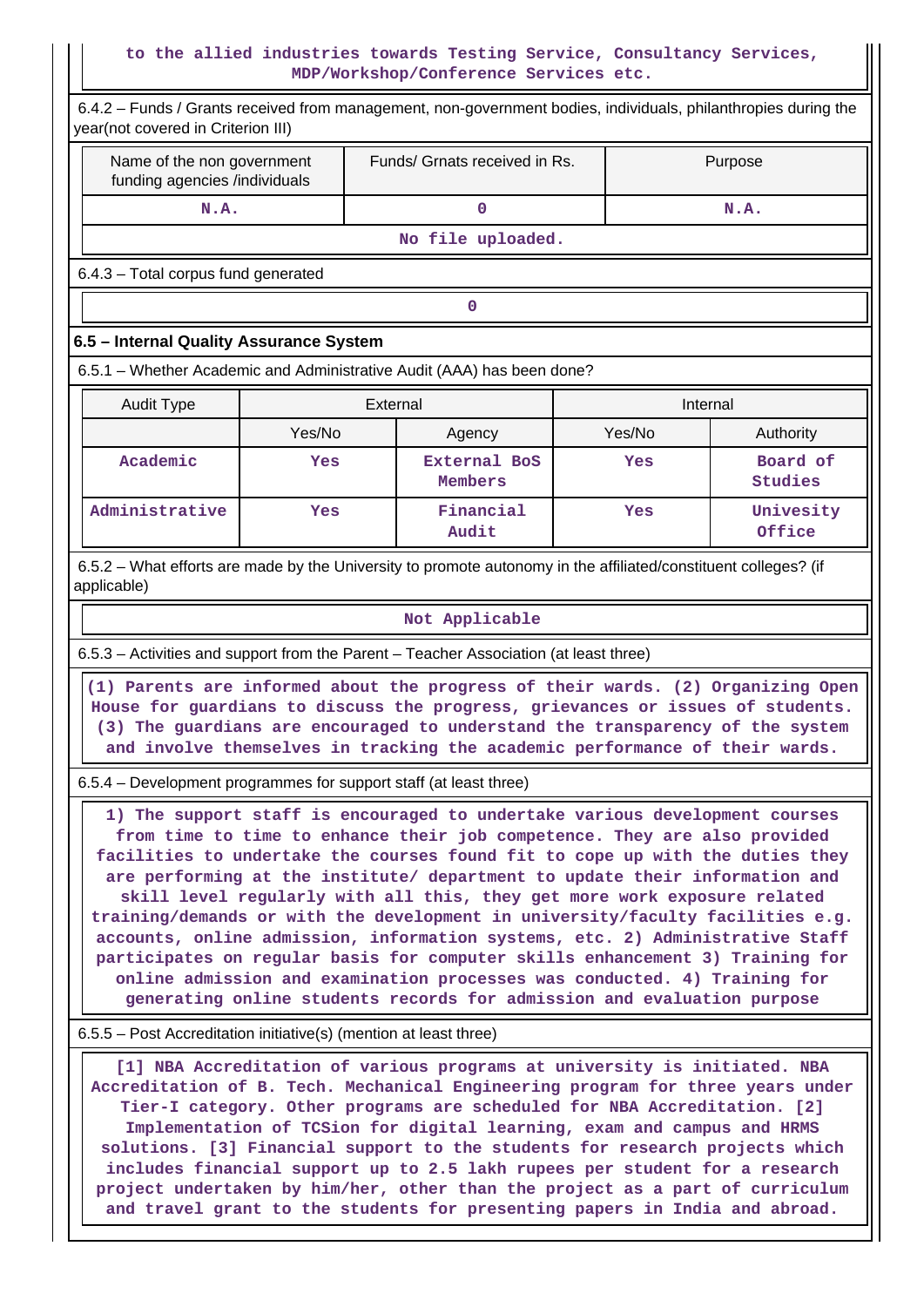|      | 6.5.6 - Internal Quality Assurance System Details                                                                                                                                                                                                                                                                                         |                 |                      |                    |              |  |  |  |  |  |  |
|------|-------------------------------------------------------------------------------------------------------------------------------------------------------------------------------------------------------------------------------------------------------------------------------------------------------------------------------------------|-----------------|----------------------|--------------------|--------------|--|--|--|--|--|--|
|      | a) Submission of Data for AISHE portal                                                                                                                                                                                                                                                                                                    |                 |                      | Yes                |              |  |  |  |  |  |  |
|      | b) Participation in NIRF                                                                                                                                                                                                                                                                                                                  |                 |                      | Yes                |              |  |  |  |  |  |  |
|      | c)ISO certification                                                                                                                                                                                                                                                                                                                       |                 |                      | <b>No</b>          |              |  |  |  |  |  |  |
|      | d)NBA or any other quality audit                                                                                                                                                                                                                                                                                                          |                 |                      | Yes                |              |  |  |  |  |  |  |
|      | 6.5.7 - Number of Quality Initiatives undertaken during the year                                                                                                                                                                                                                                                                          |                 |                      |                    |              |  |  |  |  |  |  |
| Year | Name of quality                                                                                                                                                                                                                                                                                                                           | Date of         | <b>Duration From</b> | <b>Duration To</b> | Number of    |  |  |  |  |  |  |
|      | initiative by IQAC                                                                                                                                                                                                                                                                                                                        | conducting IQAC |                      |                    | participants |  |  |  |  |  |  |
| 2018 | Implementa<br>tion of the<br><b>UGC</b><br>regulation<br>for<br>promotion of<br>Academic<br>Integrity<br>and<br>Prevention<br>of<br>plagiarism.<br>The<br>supervisor<br>have been<br>directed to<br>certify the<br>absence of<br>plagiarism<br>for the<br>students<br>pursing Ph.<br>D. under<br>their while<br>submitting<br>the thesis. | 30/10/2018      | 30/10/2018           | 28/06/2019         | 198          |  |  |  |  |  |  |
| 2018 | Courses of<br>Financial<br>Statement<br>Analysis and<br>Reporting,<br>Corporate Re<br>structuring<br>and Business<br>Valuation,<br><b>Business</b><br>Analytics,<br><b>Business</b><br>Consulting<br>have been<br>added in MBA<br>program and<br>also<br>compulsory c<br>omprehensive<br>Independent                                      | 30/10/2018      | 30/10/2018           | 30/10/2018         | 120          |  |  |  |  |  |  |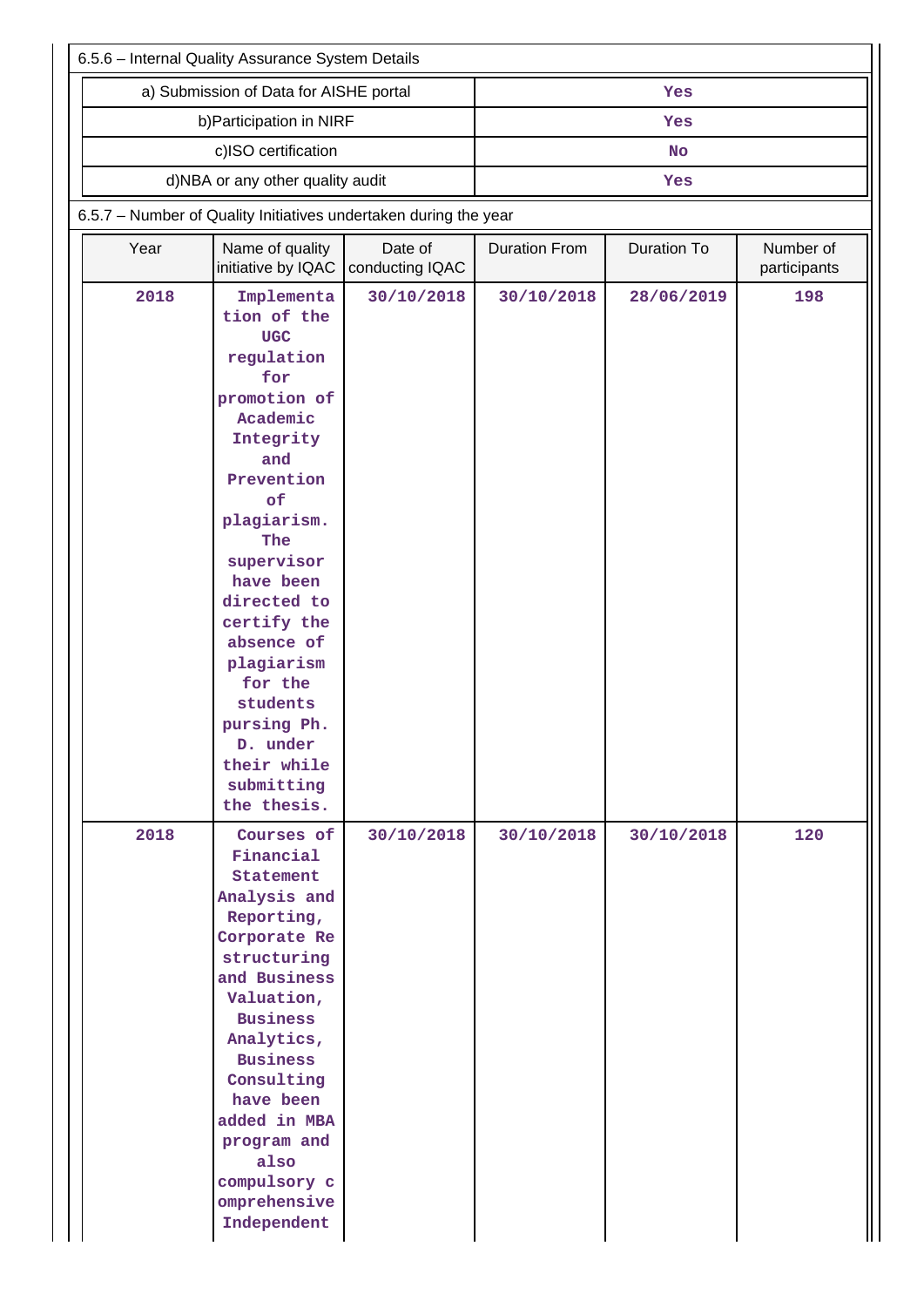|                                                                                                                                                                                                                                                                      | Study<br>Project have<br>been added                                                                                                                                                                         |  |            |                                                                                           |  |                        |             |  |  |
|----------------------------------------------------------------------------------------------------------------------------------------------------------------------------------------------------------------------------------------------------------------------|-------------------------------------------------------------------------------------------------------------------------------------------------------------------------------------------------------------|--|------------|-------------------------------------------------------------------------------------------|--|------------------------|-------------|--|--|
| 2018                                                                                                                                                                                                                                                                 | To accept<br><b>NMAT</b> course<br>in addition<br>to CAT/XAT<br>for future<br><b>MBA</b><br>Admissions,<br>as NMAT also<br>is a<br>rigorous<br>test to<br>assess<br>aptitudes<br>for B-School<br>aspirants. |  | 30/10/2018 | 30/10/2018<br>View File<br><b>CRITERION VII - INSTITUTIONAL VALUES AND BEST PRACTICES</b> |  | 30/10/2018             | 120         |  |  |
|                                                                                                                                                                                                                                                                      |                                                                                                                                                                                                             |  |            |                                                                                           |  |                        |             |  |  |
|                                                                                                                                                                                                                                                                      |                                                                                                                                                                                                             |  |            |                                                                                           |  |                        |             |  |  |
| year)                                                                                                                                                                                                                                                                | 7.1 - Institutional Values and Social Responsibilities<br>7.1.1 - Gender Equity (Number of gender equity promotion programmes organized by the institution during the                                       |  |            |                                                                                           |  |                        |             |  |  |
| Title of the<br>programme                                                                                                                                                                                                                                            | Period from                                                                                                                                                                                                 |  | Period To  |                                                                                           |  | Number of Participants |             |  |  |
|                                                                                                                                                                                                                                                                      |                                                                                                                                                                                                             |  |            |                                                                                           |  | Female                 | Male        |  |  |
| Legal<br>Provisions for<br>Women's<br>Empowerment One<br>day seminar on<br>"Legal<br>Provisions for<br>Women's<br>Empowerment" on<br>October 10,<br>2018 at PDPU                                                                                                     | 10/10/2018                                                                                                                                                                                                  |  |            | 10/10/2018                                                                                |  | 87                     | 13          |  |  |
| Internal<br>Complaint<br>Committee<br>Training                                                                                                                                                                                                                       | 27/12/2018                                                                                                                                                                                                  |  |            | 27/12/2018                                                                                |  | 26                     | 4           |  |  |
| <b>Awareness</b><br>Session on<br>International<br>Women's Day To<br>mobilizing the<br>power of Women<br>is possible<br>only by the<br>collective<br>efforts of all.<br>7.1.2 - Environmental Consciousness and Sustainability/Alternate Energy initiatives such as: | 08/03/2019                                                                                                                                                                                                  |  |            | 08/03/2019                                                                                |  | 60                     | <b>Nill</b> |  |  |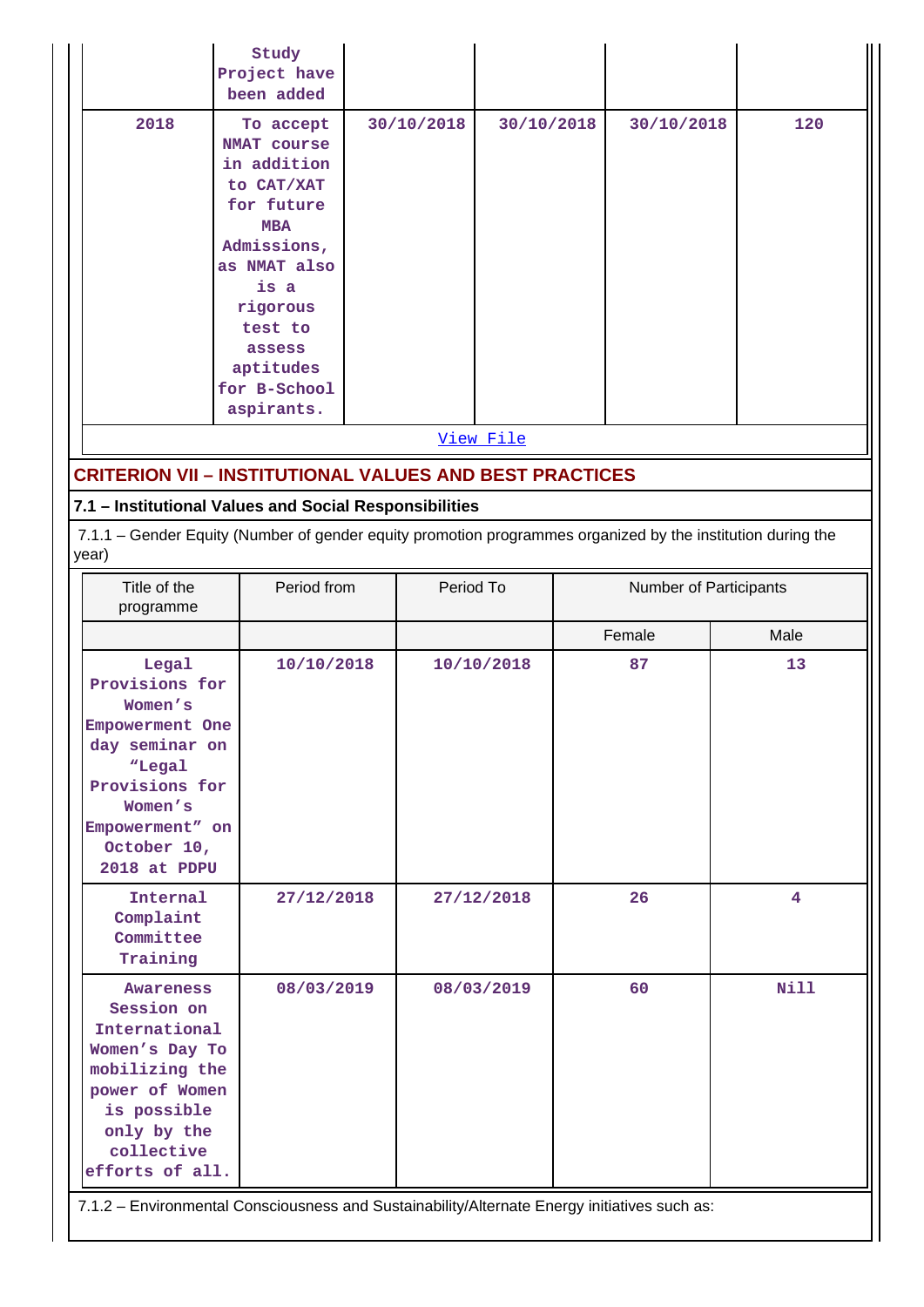Percentage of power requirement of the University met by the renewable energy sources

**Environmental Consciousness and Sustainability/Alternate Energy initiatives such as: • 1.0 MW (One mega watt) solar power station to demonstrate green and clean energy and to lower the energy dependence. • Sewerage Treatment Plant: 02 Nos. (300 KLD each) • Rain Water Harvesting:12 percolation wells (20 KL/Hr each) • Solar Research Development Centre • Centre of Excellence for Biofuel and Bioenergy Studies • Centre of Excellence for Geothermal Energy • Glass windows and partitions for effective light and reducing electricity consumption. • Paperless environment with extensive use of E-communication. • Solar street lights across the campus. • 0.76 percent of total energy consumption at campus is produced from renewable energy sources (around 30000 units)**

7.1.3 – Differently abled (Divyangjan) friendliness

| Item facilities                                                   | Yes/No     | Number of beneficiaries |  |  |
|-------------------------------------------------------------------|------------|-------------------------|--|--|
| Physical facilities                                               | <b>Yes</b> | 3                       |  |  |
| Provision for lift                                                | <b>Yes</b> | 11                      |  |  |
| Ramp/Rails                                                        | <b>Yes</b> | 11                      |  |  |
| <b>Rest Rooms</b>                                                 | <b>Yes</b> | 11                      |  |  |
| Scribes for examination                                           | <b>Yes</b> | 11                      |  |  |
| Special skill<br>development for<br>differently abled<br>students | <b>Yes</b> | 11                      |  |  |

7.1.4 – Inclusion and Situatedness

| Year | Number of<br>initiatives to<br>address<br>locational<br>advantages<br>and disadva<br>ntages | Number of<br>initiatives<br>taken to<br>engage with<br>and<br>contribute to<br>local<br>community | Date           | Duration       | Name of<br>initiative            | <b>Issues</b><br>addressed                                                     | Number of<br>participating<br>students<br>and staff |
|------|---------------------------------------------------------------------------------------------|---------------------------------------------------------------------------------------------------|----------------|----------------|----------------------------------|--------------------------------------------------------------------------------|-----------------------------------------------------|
| 2018 | $\mathbf{1}$                                                                                | $\mathbf{1}$                                                                                      | 03/12/2<br>018 | 180            | Social<br>Internshi<br>ps        | Public<br>Health, S<br>anitation<br>, Child<br>Education<br>Adult<br>Education | 1341                                                |
| 2018 | $\overline{1}$                                                                              | $\mathbf{1}$                                                                                      | 06/09/2<br>018 | $\overline{1}$ | <b>Blood</b><br>Donation<br>Camp | <b>Blood</b><br>Donation<br>Drive                                              | 271                                                 |
| 2018 | 1                                                                                           | $\overline{2}$                                                                                    | 25/10/2<br>018 | $\mathbf{1}$   | <b>PDPU</b><br><b>HAAT</b>       | Traditi<br>onal Flea<br>Market to<br>promote<br>local art<br>and craft         | 200                                                 |
| 2018 | $7\phantom{.0}$                                                                             | 7                                                                                                 | 14/05/2<br>019 | 20             | Community<br>Developme           | Vacation<br>workshops                                                          | 450                                                 |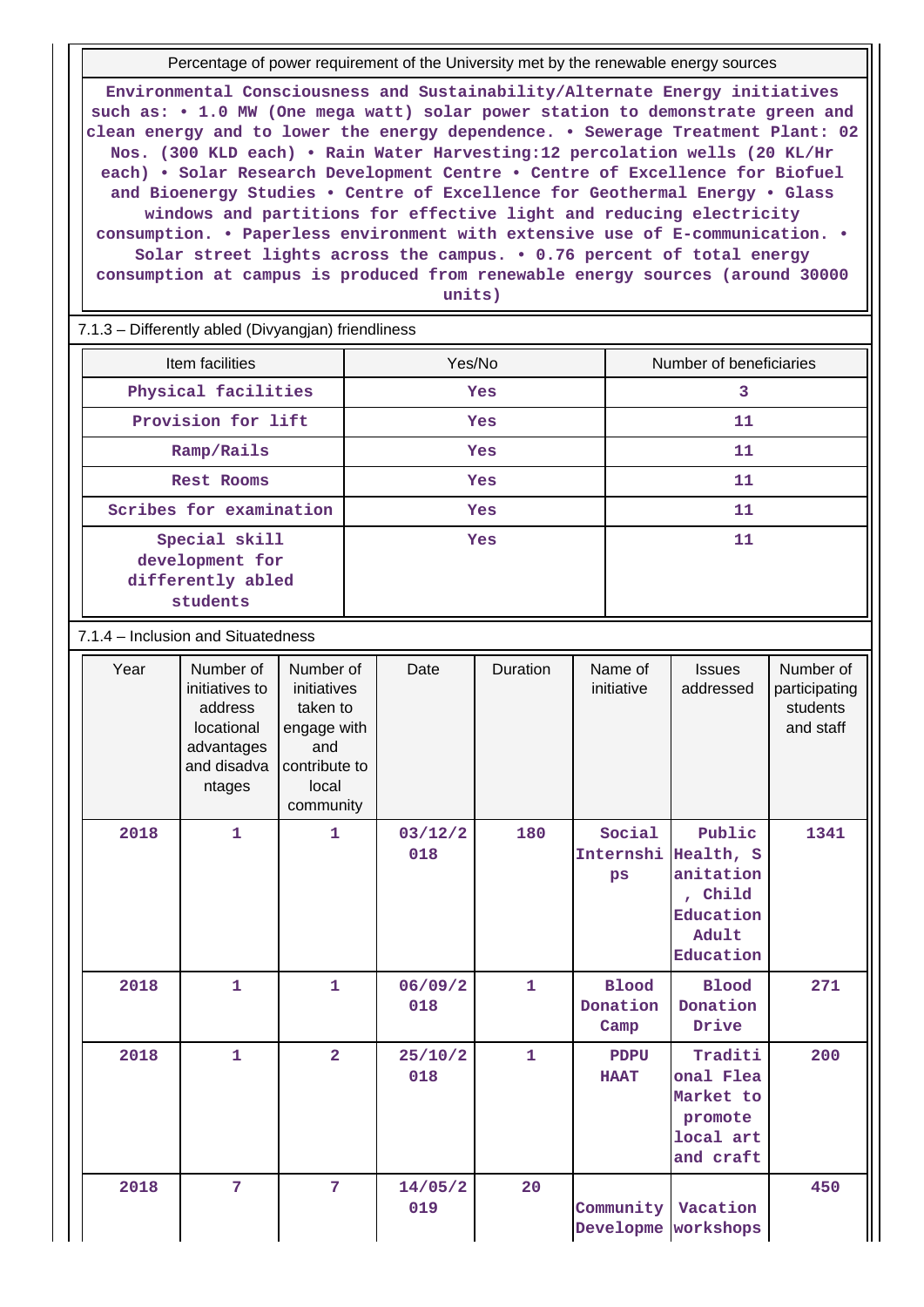|                                                                                                                                     |              |              |                                                                                                   |              | nt Initia<br>tive                                      | for<br>children<br>from<br>nearby<br>villages<br>- Skill D<br>evelopmen<br>t |     |  |
|-------------------------------------------------------------------------------------------------------------------------------------|--------------|--------------|---------------------------------------------------------------------------------------------------|--------------|--------------------------------------------------------|------------------------------------------------------------------------------|-----|--|
| 2018                                                                                                                                | $\mathbf{1}$ | $\mathbf{1}$ | 06/09/2<br>019                                                                                    | $\mathbf{1}$ | <b>Blood</b><br>Donation<br>on Thalas<br>saemia        | The sat<br>isfaction<br>of giving<br>life to<br>other<br>people              | 110 |  |
| 2018                                                                                                                                | $\mathbf{1}$ | 1            | 31/10/2<br>018                                                                                    | $\mathbf{1}$ | Run for<br>unity                                       | Importa<br>nce of<br>unity on<br>Sardar<br>Patel's<br>birthday               | 290 |  |
| 2018                                                                                                                                | $\mathbf{1}$ | $\mathbf{1}$ | 18/11/2<br>018                                                                                    | $\mathbf{1}$ | Tess<br>Run                                            | <b>Awareness</b><br>about<br>depleting<br>natural<br>resources               | 256 |  |
| 2019                                                                                                                                | $\mathbf{1}$ | $\mathbf{1}$ | 26/01/2<br>019                                                                                    | $\mathbf{1}$ | Yoga<br>Activity                                       | Importa<br>nce of<br>staying<br>active<br>and fit<br>in daily<br>life.       | 225 |  |
| 2019                                                                                                                                | $\mathbf{1}$ | 1            | 15/03/2<br>019                                                                                    | 1            | Clean<br>Campus                                        | Cleanli<br>ness and<br>Swatchh<br>Bharat<br>Abhiyaan<br>awareness            | 221 |  |
| 2019                                                                                                                                | 1            | 1            | 22/02/2<br>019                                                                                    | 1            | <b>E-Waste</b><br>Managemen Awareness<br>t<br>workshop | about<br>harms of<br>E-waste<br>and impor<br>tance of<br>its<br>disposal     | 187 |  |
|                                                                                                                                     |              |              |                                                                                                   | View File    |                                                        |                                                                              |     |  |
|                                                                                                                                     |              |              | 7.1.5 - Human Values and Professional Ethics Code of conduct (handbooks) for various stakeholders |              |                                                        |                                                                              |     |  |
|                                                                                                                                     | Title        |              |                                                                                                   |              |                                                        | Follow up(max 100 words)                                                     |     |  |
| Date of publication<br>Academic conduct<br>Academic conduct<br>02/07/2018<br>discipline (for students)<br>discipline (for students) |              |              |                                                                                                   |              |                                                        |                                                                              |     |  |

 $\prod$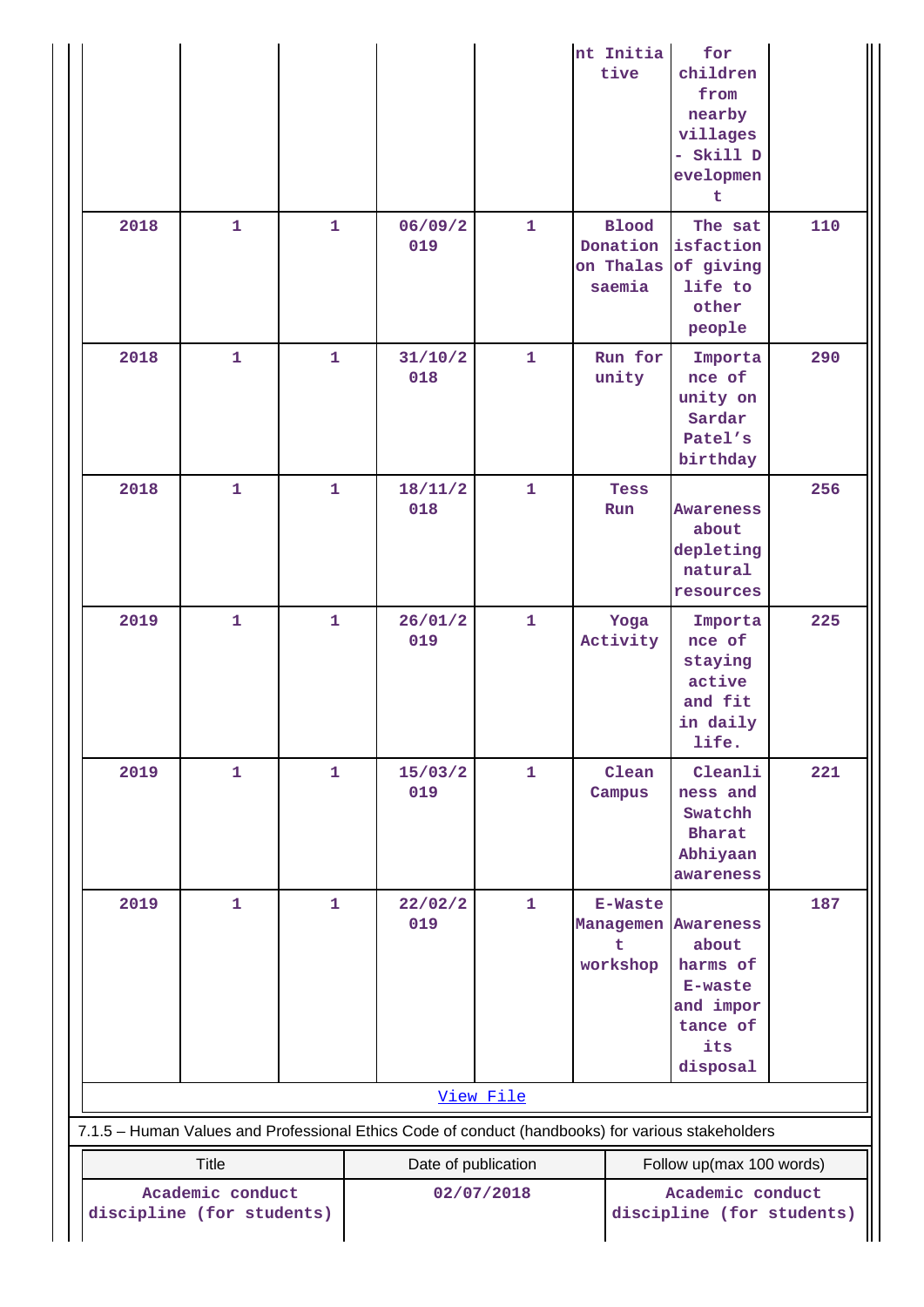|                                                                                                                                                                                                                                                                                                                                                                                                                                                                                                                                                                                                                                                                                                                                                                                                                                                                                                                                                             |                      |            |             |                                                                                                                                                                                                                                                                                                             | was published in year<br>2007. The disciplinary<br>committee takes care of<br>the cases of students<br>violating the values and<br>ethics as mentioned in<br>the rules. |
|-------------------------------------------------------------------------------------------------------------------------------------------------------------------------------------------------------------------------------------------------------------------------------------------------------------------------------------------------------------------------------------------------------------------------------------------------------------------------------------------------------------------------------------------------------------------------------------------------------------------------------------------------------------------------------------------------------------------------------------------------------------------------------------------------------------------------------------------------------------------------------------------------------------------------------------------------------------|----------------------|------------|-------------|-------------------------------------------------------------------------------------------------------------------------------------------------------------------------------------------------------------------------------------------------------------------------------------------------------------|-------------------------------------------------------------------------------------------------------------------------------------------------------------------------|
| Professional code of<br>conduct (for employees)                                                                                                                                                                                                                                                                                                                                                                                                                                                                                                                                                                                                                                                                                                                                                                                                                                                                                                             |                      | 02/07/2018 |             | Professional code of<br>conduct (for employees)<br>was published in year<br>2016. The HoD, School<br>Director and the Head of<br>Institution ensures the<br>observance of<br>professional code of<br>conduct from the<br>employees. The University<br>follows student<br>satisfaction serve for<br>faculty. |                                                                                                                                                                         |
| 7.1.6 - Activities conducted for promotion of universal Values and Ethics                                                                                                                                                                                                                                                                                                                                                                                                                                                                                                                                                                                                                                                                                                                                                                                                                                                                                   |                      |            |             |                                                                                                                                                                                                                                                                                                             |                                                                                                                                                                         |
| Activity                                                                                                                                                                                                                                                                                                                                                                                                                                                                                                                                                                                                                                                                                                                                                                                                                                                                                                                                                    | <b>Duration From</b> |            | Duration To |                                                                                                                                                                                                                                                                                                             | Number of participants                                                                                                                                                  |
| List Enclosed                                                                                                                                                                                                                                                                                                                                                                                                                                                                                                                                                                                                                                                                                                                                                                                                                                                                                                                                               | Nil                  |            | Nil         |                                                                                                                                                                                                                                                                                                             | 577                                                                                                                                                                     |
| View File                                                                                                                                                                                                                                                                                                                                                                                                                                                                                                                                                                                                                                                                                                                                                                                                                                                                                                                                                   |                      |            |             |                                                                                                                                                                                                                                                                                                             |                                                                                                                                                                         |
| 7.1.7 – Initiatives taken by the institution to make the campus eco-friendly (at least five)                                                                                                                                                                                                                                                                                                                                                                                                                                                                                                                                                                                                                                                                                                                                                                                                                                                                |                      |            |             |                                                                                                                                                                                                                                                                                                             |                                                                                                                                                                         |
| 1) Sewerage Treatment Plant: 02 Nos. (300 KLD each) 2) 1.0 MW (One mega watt)<br>solar power generation plant. 3) Rain Water Harvesting:12 percolation wells (20<br>KL/Hr each) 4) 1500 Trees on campus 5) Students are encouraged for use of<br>bicycles to commute to nearby locations. University had bought bicycles and<br>offers it on rental basis to the students. 6) Minimum use, maximum reuse and<br>safe disposal of plastic waste. 7) Usage of extensive Glass work for effective<br>light and reducing electricity consumption. 8) Extensive use of E-communication<br>reduces paper consumption. 9) Solar street lights across the campus. 10)<br>Academic sessions run continuously in winter session for it requires less<br>electrical energy, and in summer as it involves more use of fans and A.C.s most<br>of the annual vacation days are accommodated in summer. 11) Bath water heating<br>through solar power for hostel students. |                      |            |             |                                                                                                                                                                                                                                                                                                             |                                                                                                                                                                         |
| 7.2 - Best Practices                                                                                                                                                                                                                                                                                                                                                                                                                                                                                                                                                                                                                                                                                                                                                                                                                                                                                                                                        |                      |            |             |                                                                                                                                                                                                                                                                                                             |                                                                                                                                                                         |
| 7.2.1 – Describe at least two institutional best practices                                                                                                                                                                                                                                                                                                                                                                                                                                                                                                                                                                                                                                                                                                                                                                                                                                                                                                  |                      |            |             |                                                                                                                                                                                                                                                                                                             |                                                                                                                                                                         |
| [1] For Faculty : 1) Cumulative Professional Development allowance - 3 lakhs<br>for a quarter of 3 years 2) Ph.D. deputation for Lecturers up to 3 yrs with<br>full salary [2] Financial Support to Students for: 1) International Paper<br>Presentations 2) International Exposure Program 3) Research Projects [3]<br>Students' counselling centre for their psychological well-being. [4] 10 percent<br>supernumerary seats reserved for girls in B. Tech. Engineering programs. 50                                                                                                                                                                                                                                                                                                                                                                                                                                                                      |                      |            |             |                                                                                                                                                                                                                                                                                                             |                                                                                                                                                                         |

**seats reserved for girls in Liberal Studies programs. [5] Financial assistance to weaker section students from differential income of NRI students' fees. [6] Innovation and Incubation Centre to promote startups and entrepreneurship [7] Green initiatives [8] Rural, Urban Renewal, Civic Social Services Internships**

 Upload details of two best practices successfully implemented by the institution as per NAAC format in your institution website, provide the link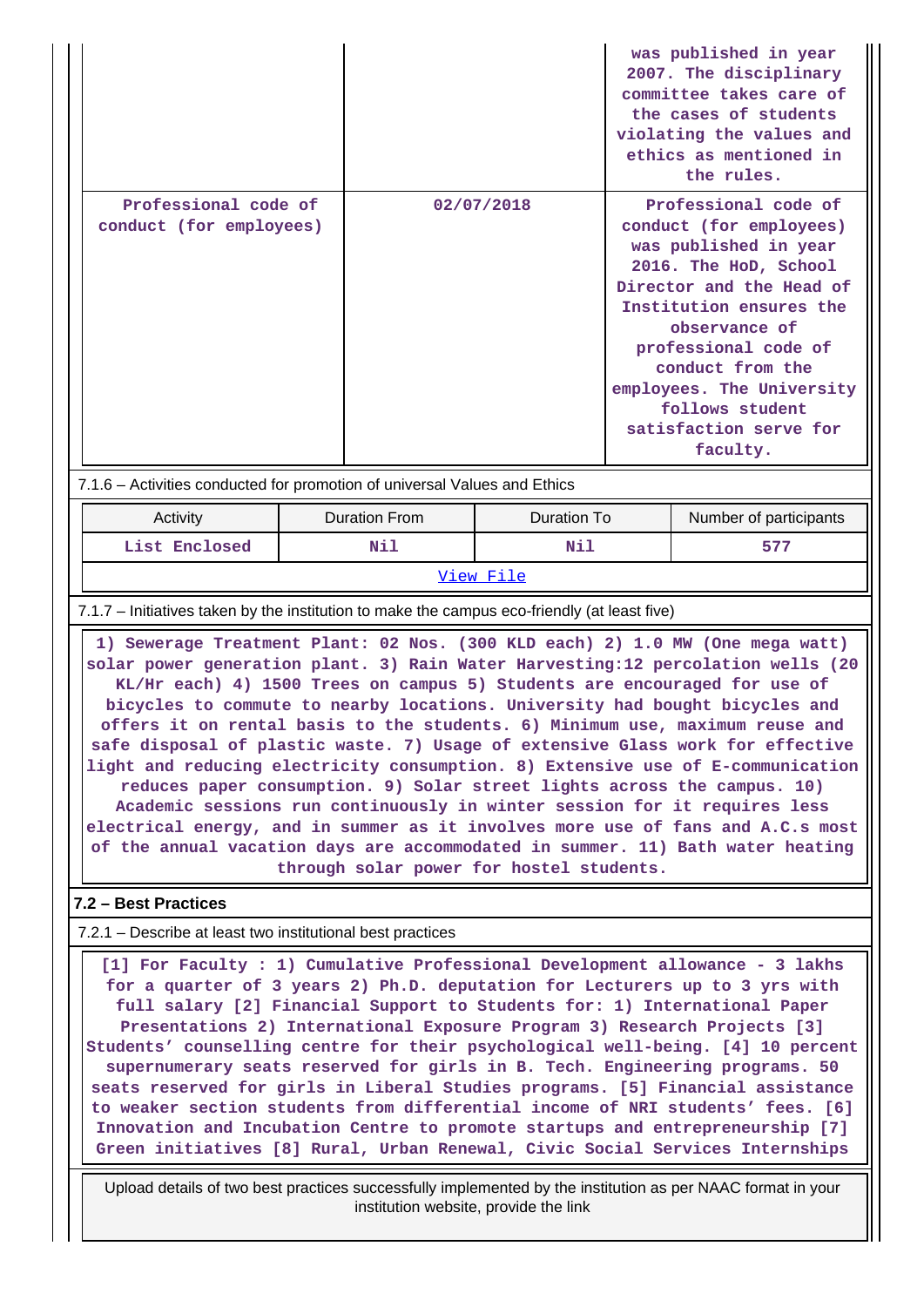#### **7.3 – Institutional Distinctiveness**

 7.3.1 – Provide the details of the performance of the institution in one area distinctive to its vision, priority and thrust in not more than 500 words

 **The vision of the university is to be an efficient and competent source of technical manpower for the current and future industrial requirements. To that end our mission is three-fold Undertaking education in energy engineering and management, nurture students of extraordinary motivation for lifelong learning, and establishing an institution of excellence in Energy Education and competitive edge in research. We focus primarily on grooming the students and enhancing their academic and inter personal skill sets and finally making them a wise human being and global citizens. STUDENT CENTRIC LEARNING: a. Design thinking: Students are assigned to design a project and its plan of work so that they can focus on developing creativity and build up confidence through hands-on projects. b. Group study: Group of students are assigned specific topics related assignment. These groups study the topics in detail through library books, internet, and journals. These topics are discussed by individual groups in the class and the teacher further guides them for improvement. c. Student-directed learning: Students are given exercises to solve on the basis of Theoretical knowledge and understanding in the classrooms and laboratories. d. Learning in practice: Real life examples related to application, analysis, synthesis and evaluation/ creation are given to the students to imbibe the learning into them. e. Soft skill personality development: Students are encouraged to deliver presentations in which help them to develop for data collection, and presentation skills before the group of students and faculty. It empower students with confidence, to express and to work together. f. Capsule courses to enhance competency and employability quotient of students. INTERNSHIPS: Rural Internship: This internship is intended to understand the socio-economic fabric of rural community in India, its grass root realities, problems and solutions. In Rural internship students works with NGOs for the welfare of the community. Urban Internship: Urban Renewal Mission Internship where students work with Municipal Corporation for one month for tasks related to urban development. This experience provides them perspectives on city administration and inculcates leadership. Industrial Training: B. Tech. students are going for 4 to 10 weeks of industrial training after completing third year. The objectives of industrial training is to provide exposure on the processes, products, and technologies deployed at industries Safety and health norms organization structure of industry marketing strategies etc. International Exposure Program: This is not just for cross cultural understanding, but a well-structured academic programme to undergo in an international level institution abroad. Students are encouraged to avail IEP with countries like Canada, US and Australia. This also facilitates students who are interested for study abroad as upward mobility in Higher Education. More than 650 students have gone for International Exposure programs. Student Chapters and Professional Bodies Memberships: The university has 69 professional bodies memberships and 23 students clubs. The major objectives of students chapters and clubs are to deliver a wide array of programs and services to enhance the overall learning experience of our students, both inside and outside of the classroom.**

Provide the weblink of the institution

[https://www.pdpu.ac.in/downloads/7.3.1\\_Institutional%20Distinctiveness.pdf](https://www.pdpu.ac.in/downloads/7.3.1_Institutional%20Distinctiveness.pdf)

**8.Future Plans of Actions for Next Academic Year**

 **ACADEMIC ACTIVITIES PROMOTION OF RESEARCH: 1) Revision of curriculum as per Industry 4.0 requirement 2) Enhancement of Ph. D. enrolment without losing the**